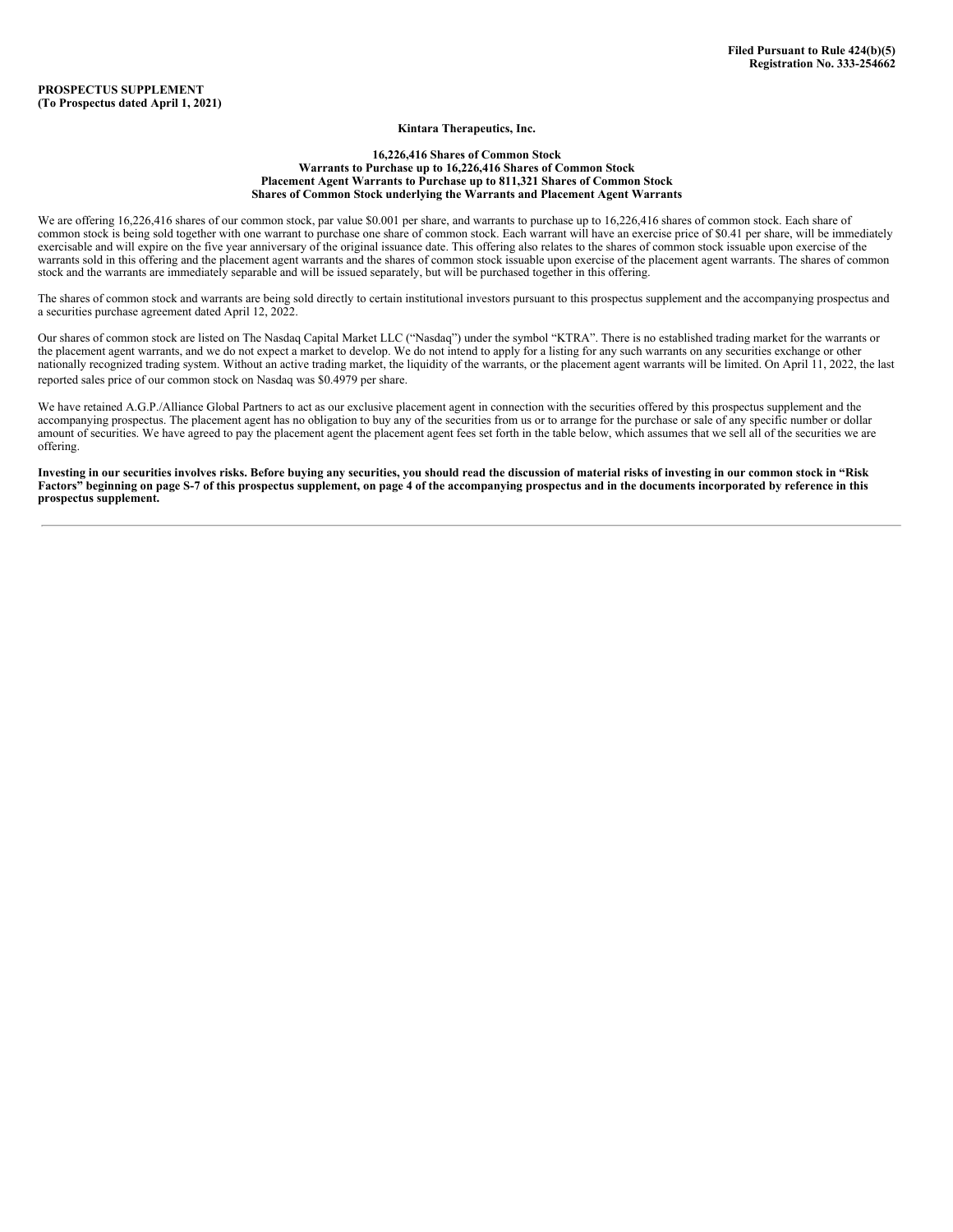Neither the Securities and Exchange Commission nor any state securities commission has approved or disapproved of these securities or determined if this prospectus **supplement is truthful or complete. Any representation to the contrary is a criminal offense.**

|                                     | Per Share and Related Warrant | <b>Total</b> |
|-------------------------------------|-------------------------------|--------------|
| <b>Offering price</b>               | \$0.5300                      | \$8,600,000  |
| Placement Agent fees(1)             | \$0.0371                      | \$602.000    |
| Proceeds, before expenses, to us(2) | \$0.4929                      | \$7,998,000  |

- (1) In addition, we have agreed to issue the placement agent or its designees warrants to purchase a number of shares of common stock equal to 5.0% of the aggregate number of shares of common stock sold in this offering, or 811,321 shares, and to reimburse certain expenses of the placement agent in connection with the offering. See "Plan of Distribution" for additional disclosure regarding placement agent compensation.
- (2) The above summary of offering proceeds does not give effect to any proceeds from the exercise of the warrants or placement agent warrants being issued in this offering.

Delivery of the shares of our common stock, warrants, and placement agent warrants being offered pursuant to this prospectus supplement and the accompanying prospectus is expected to be made on or about April 14, 2022, subject to satisfaction of customary closing conditions.

# **A.G.P.**

The date of this prospectus supplement is April 12, 2022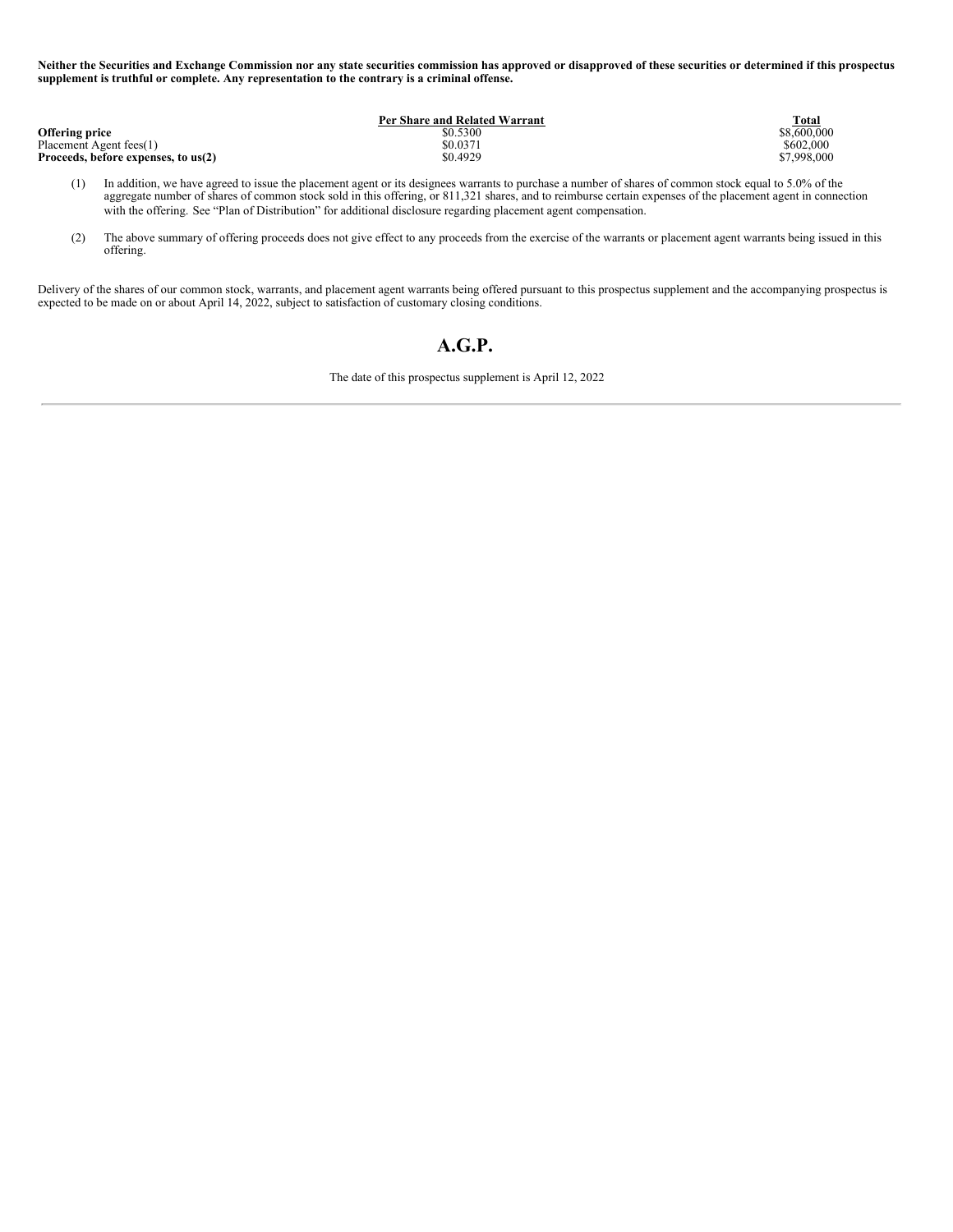## **TABLE OF CONTENTS**

## **PROSPECTUS SUPPLEMENT**

| $S-2$  |
|--------|
| $S-3$  |
| $S-4$  |
| $S-5$  |
| $S-$   |
| $S-9$  |
| $S-10$ |
| $S-11$ |
| $S-13$ |
| $S-15$ |
| $S-15$ |
| $S-16$ |
| $S-17$ |
|        |

## **PROSPECTUS**

| 10<br>11<br>17<br><b>DESCRIPTION OF SUBSCRIPTION RIGHTS</b><br>18<br>18<br>20<br>23<br>24<br>24<br>25<br><b>ADDITIONAL INFORMATION</b> | <b>ABOUT THIS PROSPECTUS</b>                                                        |    |
|----------------------------------------------------------------------------------------------------------------------------------------|-------------------------------------------------------------------------------------|----|
|                                                                                                                                        | PROSPECTUS SUMMARY                                                                  |    |
|                                                                                                                                        | <b>RISK FACTORS</b>                                                                 |    |
|                                                                                                                                        | FORWARD-LOOKING STATEMENTS                                                          |    |
|                                                                                                                                        | <b>USE OF PROCEEDS</b>                                                              |    |
|                                                                                                                                        | THE SECURITIES WE MAY OFFER                                                         |    |
|                                                                                                                                        | <b>DESCRIPTION OF CAPITAL STOCK</b>                                                 |    |
|                                                                                                                                        | <b>DESCRIPTION OF STOCK WARRANTS</b>                                                |    |
|                                                                                                                                        | <b>DESCRIPTION OF DEBT SECURITIES</b>                                               |    |
|                                                                                                                                        |                                                                                     |    |
|                                                                                                                                        | <b>DESCRIPTION OF UNITS</b>                                                         |    |
|                                                                                                                                        | <b>FORMS OF SECURITIES</b>                                                          |    |
|                                                                                                                                        | <b>PLAN OF DISTRIBUTION</b>                                                         |    |
|                                                                                                                                        | <b>LEGAL MATTERS</b>                                                                |    |
|                                                                                                                                        | <b>EXPERTS</b>                                                                      |    |
|                                                                                                                                        | DISCLOSURE OF COMMISSION POSITION ON INDEMNIFICATION FOR SECURITIES ACT LIABILITIES |    |
|                                                                                                                                        |                                                                                     |    |
|                                                                                                                                        | <b>INCORPORATION OF CERTAIN INFORMATION BY REFERENCE</b>                            | 25 |

i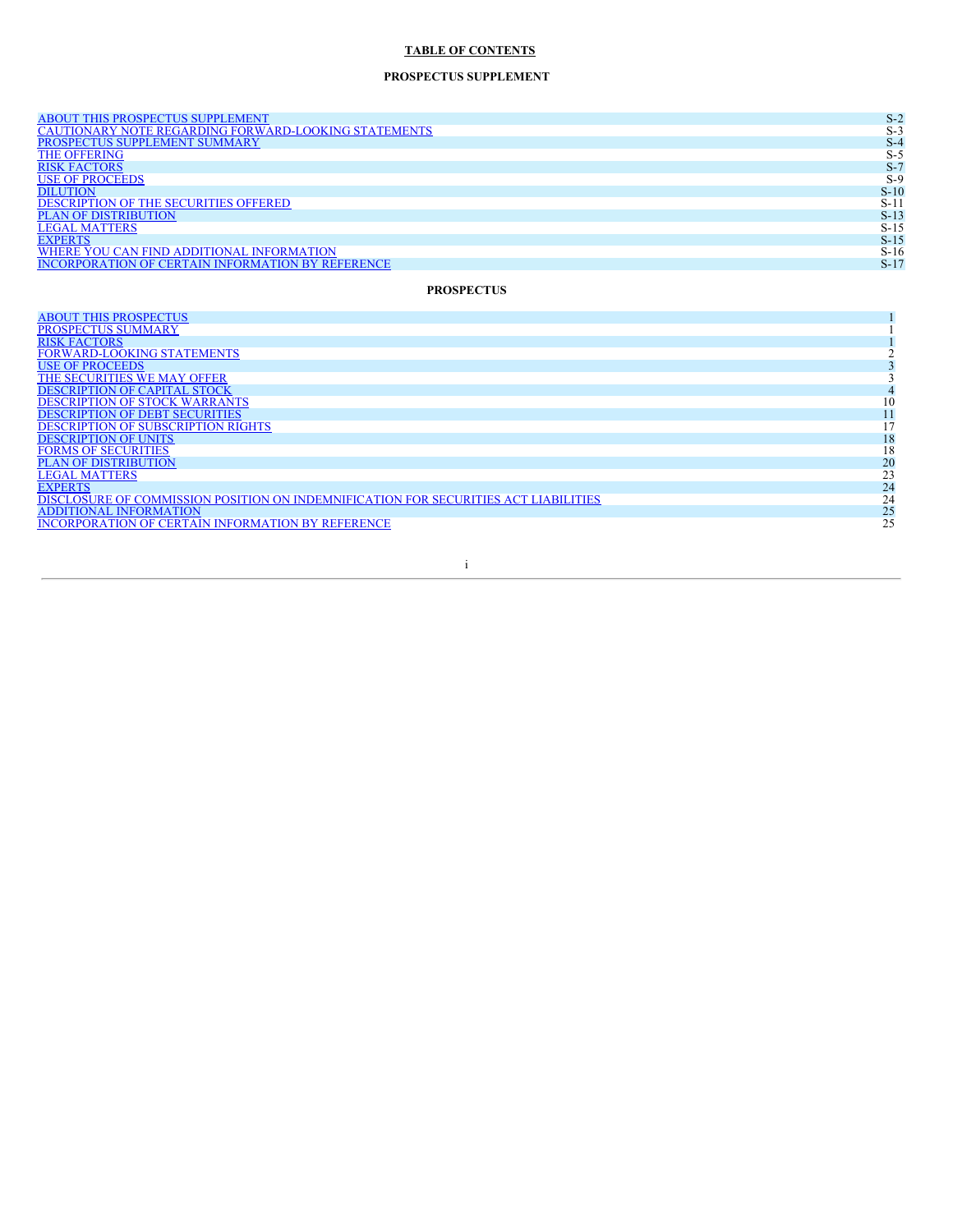## **ABOUT THIS PROSPECTUS SUPPLEMENT**

<span id="page-3-0"></span>On March 24, 2021, we filed with the Securities and Exchange Commission, or SEC, a registration statement on Form S-3 (File No. 333-254662) utilizing a "shelf" registration process relating to the securities described in this prospectus supplement, which registration statement was declared effective on April 1, 2021. Under this shelf registration process, we may offer and sell, either individually or in combination, in one or more offerings, any of the securities described in the accompanying prospectus, for total gross proceeds of up to \$100,000,000.

This prospectus supplement describes the specific terms of this offering and also adds to and updates information contained in the accompanying prospectus and the documents incorporated by reference herein and into the accompanying prospectus. The second part, the accompanying prospectus, provides more general information. If the information in this prospectus supplement or any relevant free writing prospectus we may authorize for use in connection with this offering is inconsistent with the accompanying prospectus or any document incorporated by reference therein filed prior to the date of this prospectus supplement or such free writing prospectus, you should rely on the information in this prospectus supplement or such free writing prospectus.

We and the placement agent have not authorized anyone to provide you with any information or to make any representations other than those included or incorporated by reference in this prospectus supplement and the accompanying prospectus and any relevant free writing prospectus we may authorize for use in connection with this offering. If you receive any information not authorized by us, we and the placement agent take no responsibility for, and can provide no assurance as to the reliability of, such information. We are not making an offer to sell the securities offered hereby in any jurisdiction where the offer or sale is not permitted. You should not assume that the information contained or incorporated by reference in this prospectus supplement or the accompanying prospectus or any relevant free writing prospectus we may authorize for use in connection with this offering is accurate as of any date other than its respective date, regardless of its time of delivery or any sale of the securities covered hereby. Our business, financial condition, results of operations and prospects may have changed since that date.

It is important for you to read and consider all of the information contained or incorporated by reference in this prospectus supplement, the accompanying prospectus and any relevant free writing prospectus we may authorize for use in connection with this offering in making your investment decision. This prospectus supplement contains summaries of certain provisions contained in some of the documents described herein, but reference is made to the actual documents for complete information. All of the summaries are qualified in their entirety by the actual documents. We include cross-references in this prospectus supplement and the accompanying prospectus to captions in these materials where you can find additional related discussions. The table of contents in this prospectus supplement provides the pages on which these captions are located. You should read both this prospectus supplement and the accompanying prospectus, together with the additional information described in the sections entitled "Where You Can Find Additional Information" on page S-16 and "Incorporation of Certain Information by Reference" on page S-17 of this prospectus supplement, before investing in our common stock.

We are offering to sell, and seeking offers to buy, the securities offered hereby only in jurisdictions where offers and sales are permitted. The distribution of this prospectus supplement, the accompanying prospectus and any relevant free writing prospectus we may authorize for use in connection with this offering and the offering of the securities offered hereby in certain jurisdictions may be restricted by law. Persons outside the United States who come into possession of this prospectus supplement, the accompanying prospectus and any relevant free writing prospectus we may authorize for use in connection with this offering must inform themselves about, and observe any restrictions relating to, the offering of the securities offered hereby and the distribution of this prospectus supplement, the accompanying prospectus and any relevant free writing prospectus we may authorize for use in connection with this offering outside the United States. This prospectus supplement, the accompanying prospectus and any relevant free writing prospectus we may authorize for use in connection with this offering do not constitute, and may not be used in connection with, an offer to sell, or a solicitation of an offer to buy, any securities offered by this prospectus supplement, the accompanying prospectus and any relevant free writing prospectus we may authorize for use in connection with this offering by any person in any jurisdiction in which it is unlawful for such person to make such an offer or solicitation.

Kintara Therapeutics, Inc. and its consolidated subsidiaries are referred to herein as "Kintara," "the Company," "we," "us" and "our," unless the context indicates otherwise.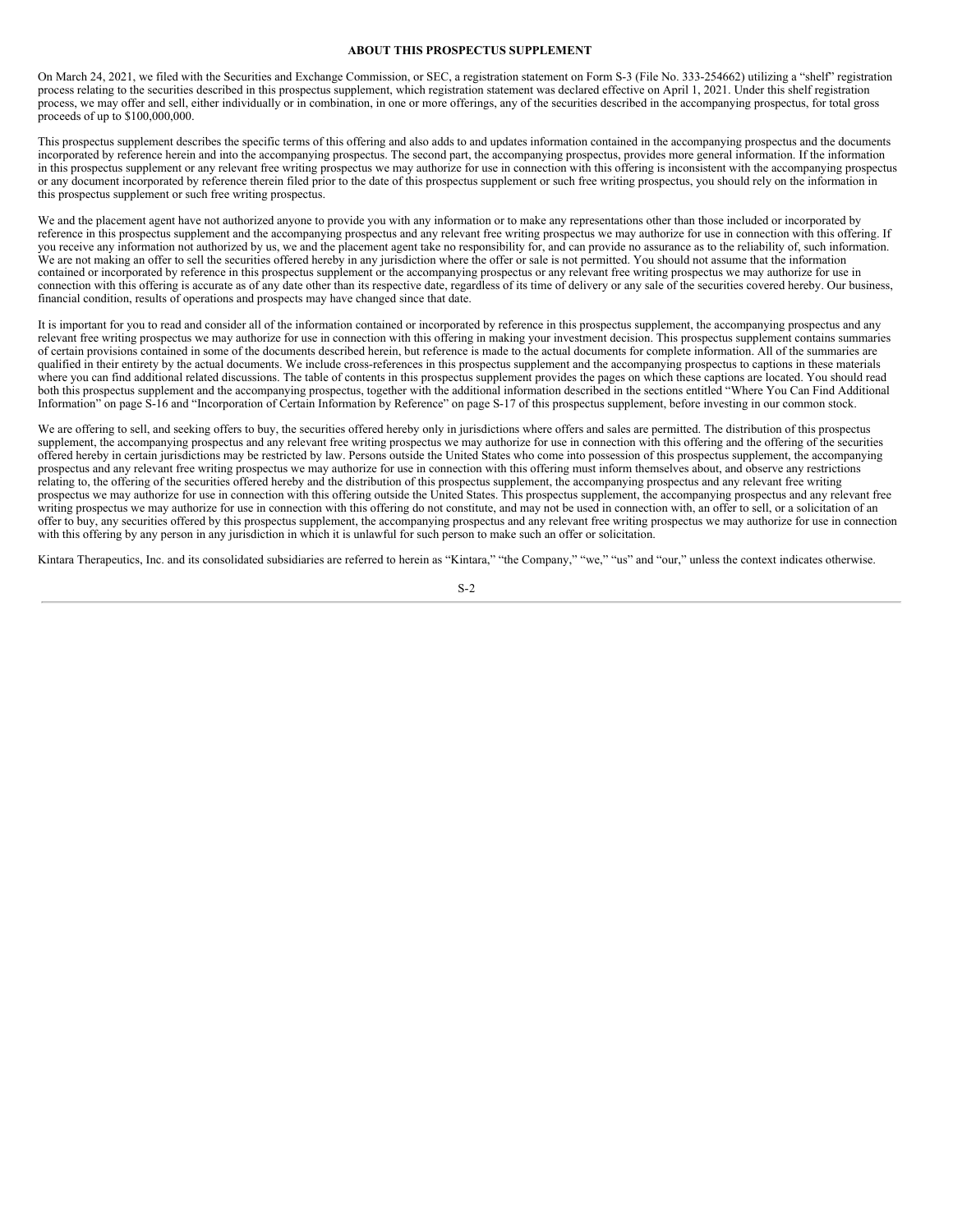This prospectus supplement and the accompanying prospectus contain, or incorporate by reference, trademarks, tradenames, service marks and service names of Kintara Therapeutics, Inc. and its subsidiaries.

## **CAUTIONARY NOTE REGARDING FORWARD-LOOKING STATEMENTS**

<span id="page-4-0"></span>This prospectus supplement, including the documents that we incorporate by reference, contains forward-looking statements as that term is defined in the federal securities laws. The events described in forward-looking statements contained in this prospectus supplement, including the documents that we incorporate by reference, may not occur. Generally, these statements relate to our business plans or strategies, projected or anticipated benefits or other consequences of our plans or strategies, financing plans, projected or anticipated benefits from acquisitions that we may make, or projections involving anticipated revenues, earnings or other aspects of our operating results or financial position, and the outcome of any contingencies. Any such forward-looking statements are based on current expectations, estimates and projections of management. We intend for these forward-looking statements to be covered by the safe-harbor provisions for forward-looking statements. Words such as "may," "expect," "believe," "anticipate," "project," "plan," "intend," "estimate," and "continue," and their opposites and similar expressions are intended to identify forward-looking statements. We caution you that these statements are not guarantees of future performance or events and are subject to a number of uncertainties, risks and other influences, many of which are beyond our control that may influence the accuracy of the statements and the projections upon which the statements are based. Factors that may affect our results include, but are not limited to, the risks and uncertainties discussed in the "Risk Factors" section on page S-7 of this prospectus supplement and on page 4 of the accompanying prospectus, in our Annual Report on Form 10-K for the fiscal year ended June 30, 2021 or in other reports we file with the Securities and Exchange Commission.

Any one or more of these uncertainties, risks and other influences could materially affect our results of operations and whether forward-looking statements made by us ultimately prove to be accurate. Our actual results, performance and achievements could differ materially from those expressed or implied in these forward-looking statements. We undertake no obligation to publicly update or revise any forward-looking statements, whether from new information, future events or otherwise.

You should rely only on the information in this prospectus supplement and accompanying base prospectus. We have not authorized any other person to provide you with different information. If anyone provides you with different or inconsistent information, you should not rely upon it.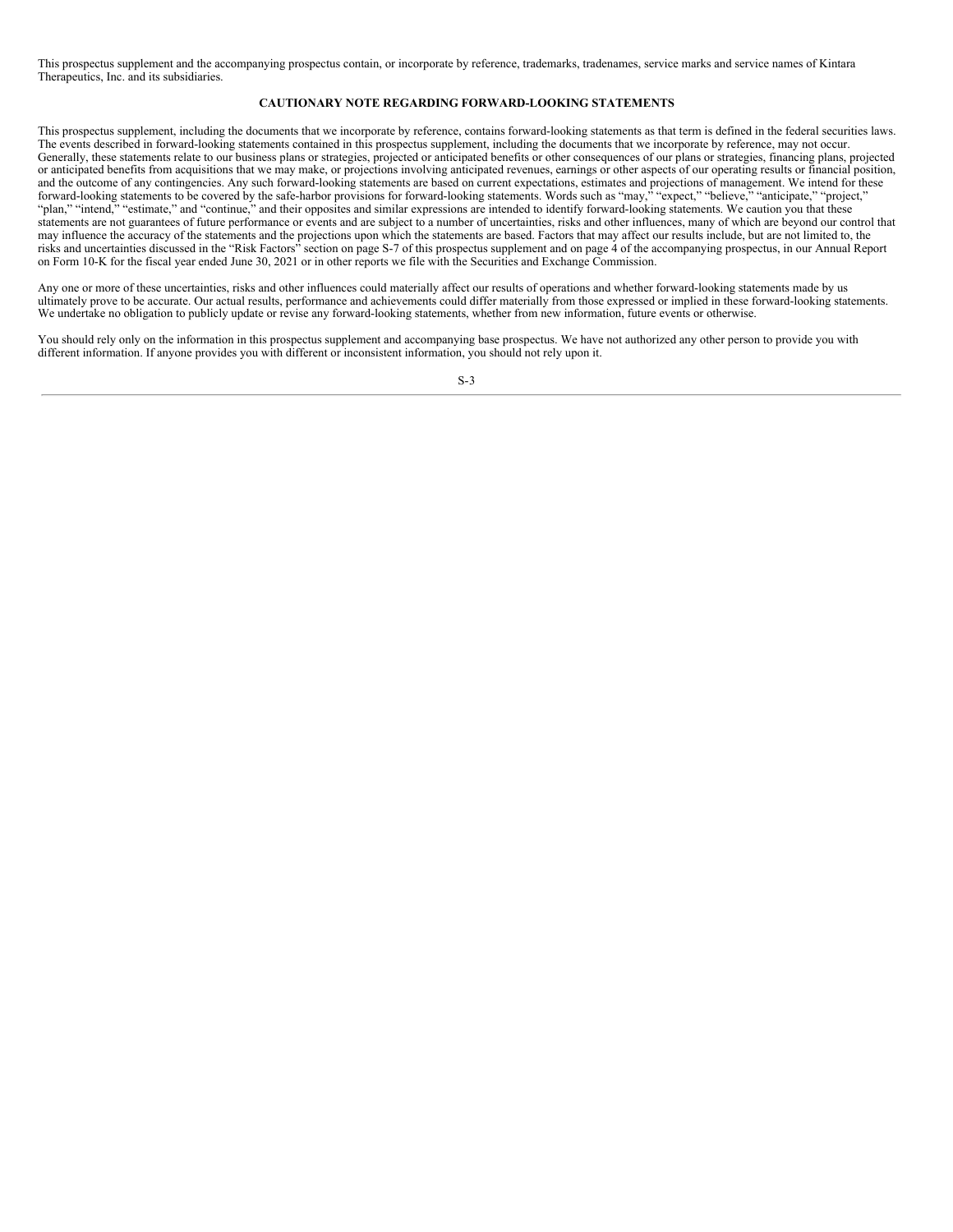#### **PROSPECTUS SUPPLEMENT SUMMARY**

<span id="page-5-0"></span>The following summary highlights some information from this prospectus supplement. It is not complete and does not contain all of the information that you should consider before making an investment decision. You should read this entire prospectus, including the "Risk Factors" section on page S-7 and the accompanying prospectus on page 2, the consolidated financial statements and related notes and the other more detailed information appearing elsewhere or incorporated by reference into this prospectus *supplement.*

## **The Company**

We are a clinical stage, biopharmaceutical company focused on the development and commercialization of new cancer therapies. We are dedicated to the development of novel cancer therapies for patients with unmet medical needs. Our mission is to benefit patients by developing and commercializing anti-cancer therapies for patients whose solid tumors exhibit features that make them resistant to, or unlikely to respond to, currently available therapies, with particular focus on orphan cancer indications.

Our two lead candidates are VAL-083, a novel, validated, DNA-targeting agent, for the treatment of drug-resistant solid tumors such as glioblastoma multiforme ("GBM") and potentially other solid tumors, including ovarian cancer, non-small cell lung cancer ("NSCLC"), and diffuse intrinsic pontine glioma ("DIPG") and REM-001, a late-stage photodynamic therapy ("PDT") for the treatment of cutaneous metastatic breast cancer ("CMBC"). PDT is a treatment that uses light sensitive compounds, or photosensitizers, that, when exposed to specific wavelengths of light, act as a catalyst to produce a form of oxygen that induces local tumor cell death.

#### **Corporate Information**

Our address is 9920 Pacific Heights Blvd, Suite 150, San Diego, CA 92121 and our telephone number is (858) 350-4364. Our corporate website is: www.kintara.com. Our website and the information contained on, or that can be accessed through, our website shall not be deemed to be incorporated by reference in, and are not considered part of, this prospectus supplement. You should not rely on any such information in making your decision whether to purchase our common stock.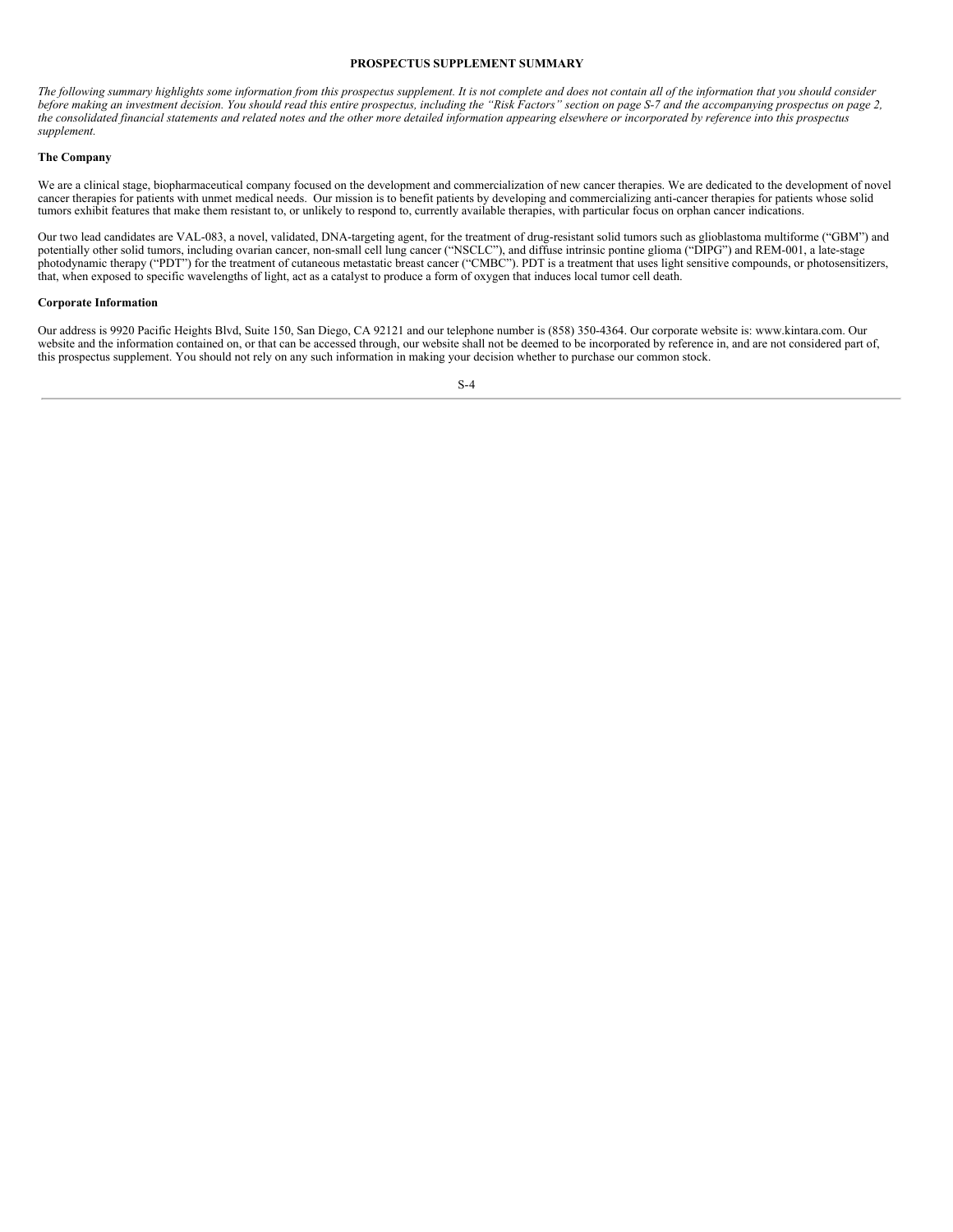## **THE OFFERING**

<span id="page-6-0"></span>

| Common stock offered by us                                     | 16,226,416 shares of common stock                                                                                                                                                                                                                                                                                                                                                                                                                                                                                                                                                                                                                                                                                                                                                    |
|----------------------------------------------------------------|--------------------------------------------------------------------------------------------------------------------------------------------------------------------------------------------------------------------------------------------------------------------------------------------------------------------------------------------------------------------------------------------------------------------------------------------------------------------------------------------------------------------------------------------------------------------------------------------------------------------------------------------------------------------------------------------------------------------------------------------------------------------------------------|
| Warrants offered by us                                         | Warrants to purchase up to 16,226,416 shares of common stock. Each share of<br>common stock is being sold together with one warrant to purchase one share of<br>common stock. Each warrant will have an exercise price of \$0.41 per share, will be<br>immediately exercisable and will expire on the five year anniversary of the original<br>issuance date. The shares of common stock and the warrants are immediately<br>separable and will be issued separately, but will be purchased together in this<br>offering. This prospectus supplement and the accompanying base prospectus also<br>relate to the offering of the common shares issuable upon exercise of the warrants.                                                                                                |
| Placement agent warrants issued by us                          | We will also issue placement agent warrants to purchase up to 811,321 shares of<br>common stock to the placement agent (or its designees) as part of the compensation<br>payable to the placement agent in connection with this offering. The exercise price<br>per share will be \$0.6625 (equal to 125% of the offering price per share for the<br>shares of common stock and related warrants sold in this offering). The placement<br>agent warrants will become exercisable six months after the date of this prospectus<br>and will have a term of four and a half years from the date of effectiveness of this<br>offering. This prospectus supplement also relates to the offering of the shares of<br>common stock is suable upon exercise of the placement agent warrants. |
| Common stock to be outstanding immediately after this offering | 65,532,826 shares of common stock, assuming no exercise of the warrants or<br>placement agent warrants.                                                                                                                                                                                                                                                                                                                                                                                                                                                                                                                                                                                                                                                                              |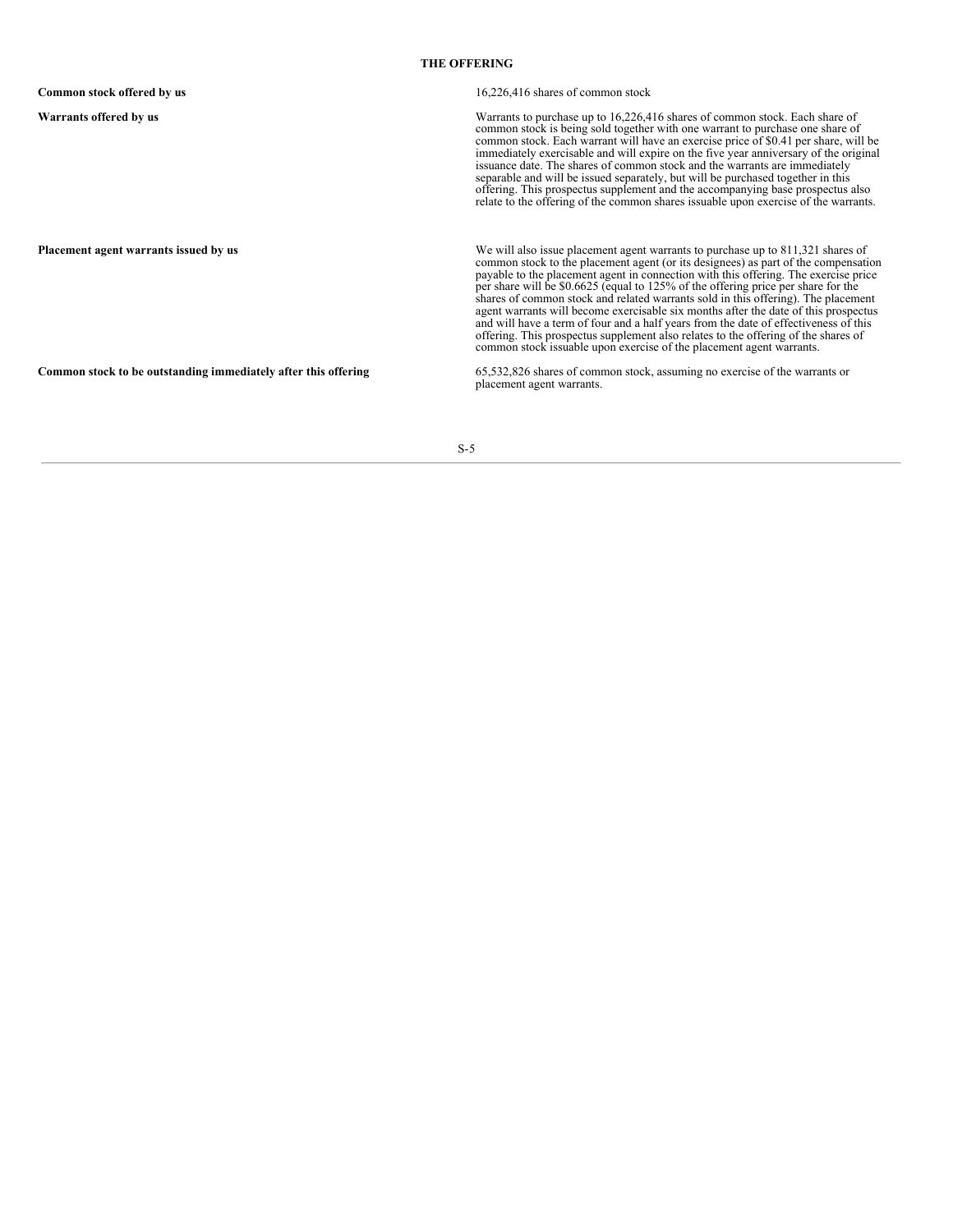- Use of proceeds We intend to use the net proceeds from this offering for working capital and other general corporate purposes, which may include funding acquisitions or investments in businesses, products or technologies t
- **Risk factors** This investment involves a high degree of risk. You should read the description of risks set forth under "Risk Factors" beginning on page S-7 of this prospectus supplement or otherwise incorporated by reference in this prospectus supplement for a discussion of factors to consider before deciding to purchase our securities.
- Nasdaq symbol Our common stock is listed on Nasdaq under the symbol "KTRA". There is no established public trading market for the warrants or placement agent warrants, and we do not expect a market to develop. We do not in limited<sup>-</sup>

The number of shares of our common stock to be outstanding immediately after this offering is based on 49,306,410 shares outstanding as of April 11, 2022, and excludes, as of that date, the following:

- 9,719,701 shares of our common stock issuable upon the exercise of stock options, with a weighted-average exercise price of \$1.74 per share;
- 35,212,401 shares of our common stock issuable upon the exercise of outstanding common stock warrants with a weighted-average exercise price of \$0.995 per share, including 16,226,416 shares of our common stock issuable upon the exercise of the warrants to be issued to the purchasers in connection with this offering with an exercise price of \$0.41 per share and 811,321 shares of our common stock issuable upon exercise of the placement agent warrants to be issued to the placement agent in connection with this offering with an exercise price of \$0.6625 per share;
- 14,496,099 shares of our common stock issuable upon the conversion of outstanding Series C Convertible Preferred Stock (the "Series C Stock");
- 2,100,302 shares of our common stock issuable upon the conversion of Series C Stock underlying outstanding warrants with a weighted-average exercise conversion price of \$1.16 per share; and
- 3,086,549 shares of our common stock reserved for future issuance under our 2017 Omnibus Equity Incentive Plan.

Unless otherwise indicated, this prospectus reflects and assumes no exercise of outstanding options, warrants or placement agent warrants described above.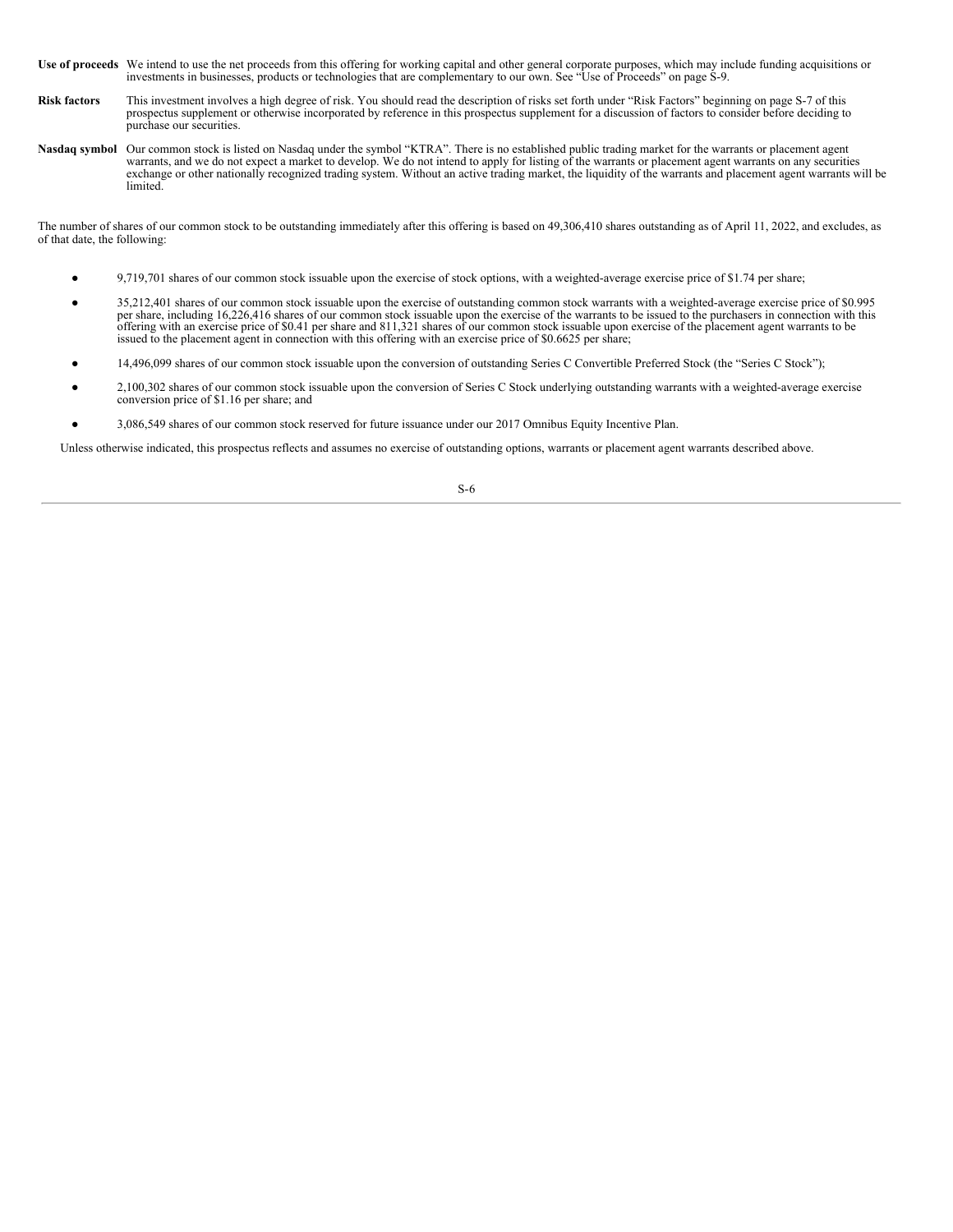### **RISK FACTORS**

<span id="page-8-0"></span>Before deciding whether to invest in our securities, you should carefully consider the risk factors set forth below and incorporated by reference in this prospectus supplement from our Annual Report on Form 10-K for the fiscal year ended June 30, 2021 and any subsequent updates described in our Quarterly Reports on Form 10-Q and Current Reports on Form 8-K, as well as the risks, uncertainties and additional information set forth in our SEC reports on Forms 10-K, 10-Q and 8-K and in the other documents incorporated by reference in this prospectus supplement. For a description of these reports and documents, and information about where you can find them, see "Where You Can Find Additional Information" and "Incorporation of Certain Information By Reference". Additional risks not presently known or that we presently consider to be immaterial could subsequently materially and adversely affect our financial condition, results of operations, business and prospects.

## **Risks Related to this Offering and our Common Stock**

#### This is a best efforts offering, no minimum number or dollar amount of securities is required to be sold, and we may not raise the amount of capital we believe is required *for our business plans.*

The placement agent has agreed to use its reasonable best efforts to solicit offers to purchase the securities in this offering. The placement agent has no obligation to buy any of the securities from us or to arrange for the purchase or sale of any specific number or dollar amount of the securities. There is no required minimum number of securities that must be sold as a condition to completion of this offering. Because there is no minimum offering amount required as a condition to the closing of this offering, the actual offering amount, placement agent fees and proceeds to us are not presently determinable and may be substantially less than the maximum amounts set forth above. We may sell fewer than all of the securities offered hereby, which may significantly reduce the amount of proceeds received by us, and investors in this offering will not receive a refund in the event that we do not sell an amount of securities sufficient to fund our expected capital needs. Thus, we may not raise the amount of capital we believe is required for our operations and may need to raise additional funds, which may not be available or available on terms acceptable to us.

#### We have broad discretion in the use of the net proceeds from this offering and our existing cash and may not use them effectively.

Our management will have broad discretion in the application of the net proceeds from this offering, including for any of the purposes described in the section entitled "Use of Proceeds," as well as our existing cash and cash equivalents, and you will be relying on the judgment of our management regarding such application. You will not have the opportunity, as part of your investment decision, to assess whether the net proceeds are being used appropriately. Because of the number and variability of factors that will determine our use of the net proceeds from this offering, their ultimate use may vary substantially from their currently intended use. Our management might not apply the net proceeds or our existing cash in ways that ultimately increase the value of your investment. If we do not invest or apply the net proceeds from this offering or our existing cash and cash equivalents in ways that enhance stockholder value, we may fail to achieve expected business and financial results, which could cause our stock price to decline. Pending their use, we may invest the net proceeds from this offering in short-term, investment-grade, interest-bearing securities. These investments may not yield a favorable return to our stockholders.

## You will experience immediate dilution in the book value per share of the securities you purchase in this offering.

Because the price per share of our common stock being offered is substantially higher than the net tangible book value per share of our common stock after giving effect to this offering, you will suffer substantial dilution in the as adjusted net tangible book value of the common stock you purchase in this offering. If you purchase shares of common stock in this offering, you will suffer immediate and substantial dilution of \$0.19 per share in the as adjusted net tangible book value of the common stock you purchase. Any exercise of outstanding stock options, warrants or other equity awards will result in further dilution. See "Dilution" for a more detailed discussion of the dilution you will incur if you purchase our securities in this offering.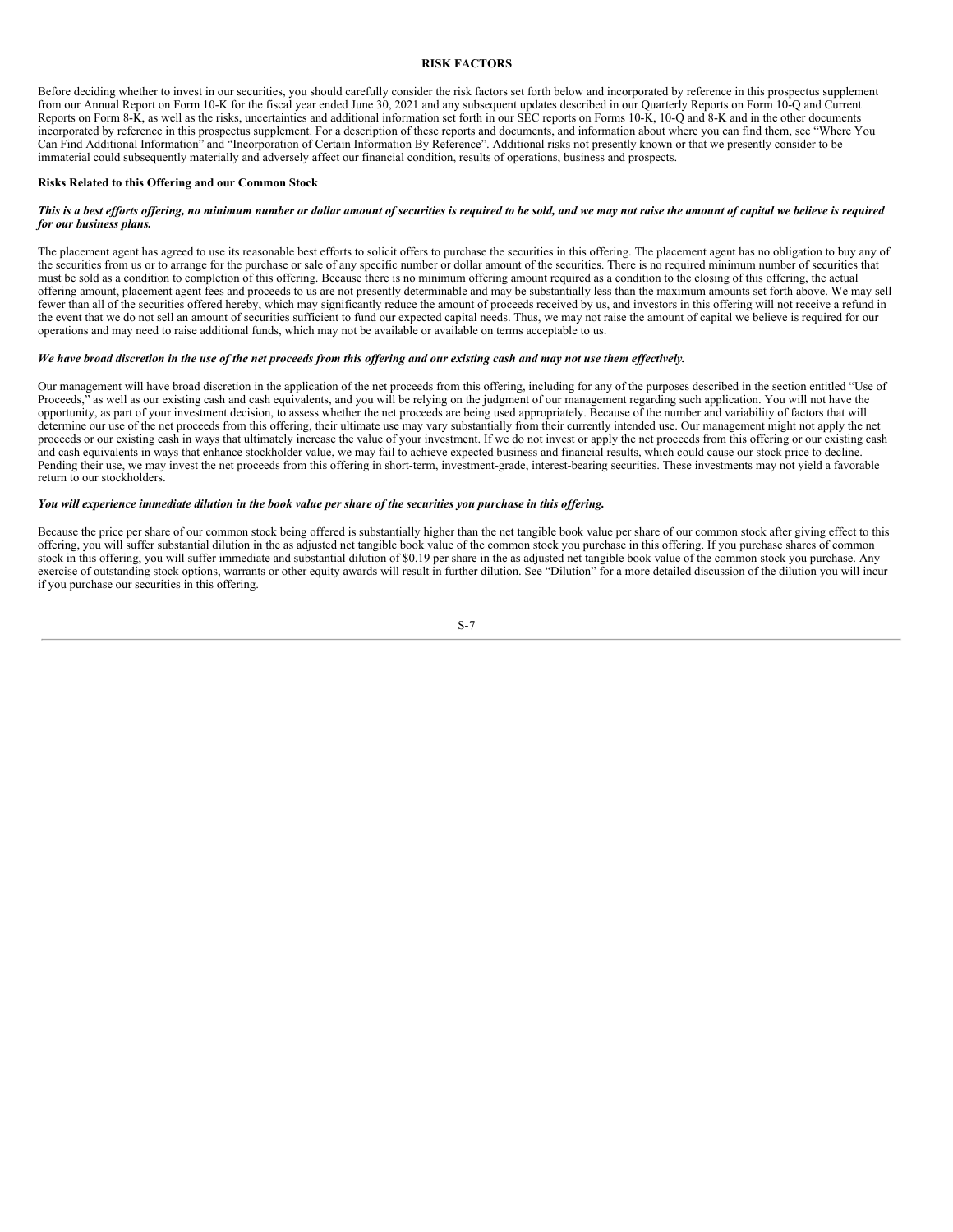#### The issuance or sale of shares in the future to raise money or for strategic purposes could reduce the market price of our common stock.

In the future, we may issue securities to raise cash for operations, to pay down then existing indebtedness, as consideration for the acquisition of assets, as consideration for receipt of goods or services, and to pay for the development of our product candidates. We have, and in the future may, issue securities convertible into our common stock. Any of these events may dilute stockholders' ownership interests in our company and have an adverse impact on the price of our common stock.

In addition, sales of a substantial amount of our common stock in the public market, or the perception that these sales may occur, could reduce the market price of our common stock. This could also impair our ability to raise additional capital through the sale of our securities.

Any actual or anticipated sales of shares by our stockholders may cause the trading price of our common stock to decline. The sale of a substantial number of shares of our common stock by our stockholders, or anticipation of such sales, could make it more difficult for us to sell equity or equity-related securities in the future at a time and at a price that we might otherwise wish to effect sales.

#### Issuance of our common stock upon exercise of convertible securities may depress the price of our common stock.

Upon consummation of this offering, we will have 65,532,826 shares of common stock issued and outstanding, warrants to purchase 35,212,401 shares of common stock at a weighted-average exercise price of \$0.995 per share (including warrants to purchase 16,226,416 shares of common stock to be issued in this offering and placement agent warrants to purchase 811,321 shares of common stock to be issued in this offering), 14,496,099 shares of common stock issuable upon conversion of Series C Stock, warrants to purchase 2,100,302 shares of Series C Stock with a weighted-average exercise conversion price of \$1.16 per share, and options to purchase 9,719,701 shares of common stock at a weighted-average exercise price of \$1.74 per share. All warrants and stock options are convertible, or exercisable into, one share of common stock. The issuance of shares of our common stock upon the exercise of outstanding convertible securities could result in substantial dilution to our stockholders, which may have a negative effect on the price of our common stock.

#### There is no public market for the warrants and placement agent warrants being offered by us in this offering.

There is no established public trading market for the warrants and the placement agent warrants, and we do not expect a market to develop. In addition, we do not intend to apply to list the warrants or the placement agent warrants on any national securities exchange or other nationally recognized trading system. Without an active market, the liquidity of the warrants and the placement agent warrants will be limited.

#### Holders of the warrants offered hereby will have no rights as shareholders with respect to shares of common stock underlying the warrants until such holders exercise *their warrants and acquire our common shares, except as otherwise provided in the warrants.*

Until holders of the warrants and the placement agent warrants acquire our shares of common stock upon exercise thereof, such holders will have no rights with respect to the shares of common stock underlying such warrants, except to the extent that holders of such warrants will have certain rights to participate in distributions or dividends paid on our shares of common stock as set forth in the warrants. Upon exercise of the warrants and the placement agent warrants, the holders will be entitled to exercise the rights of a shareholder only as to matters for which the record date occurs after the exercise date.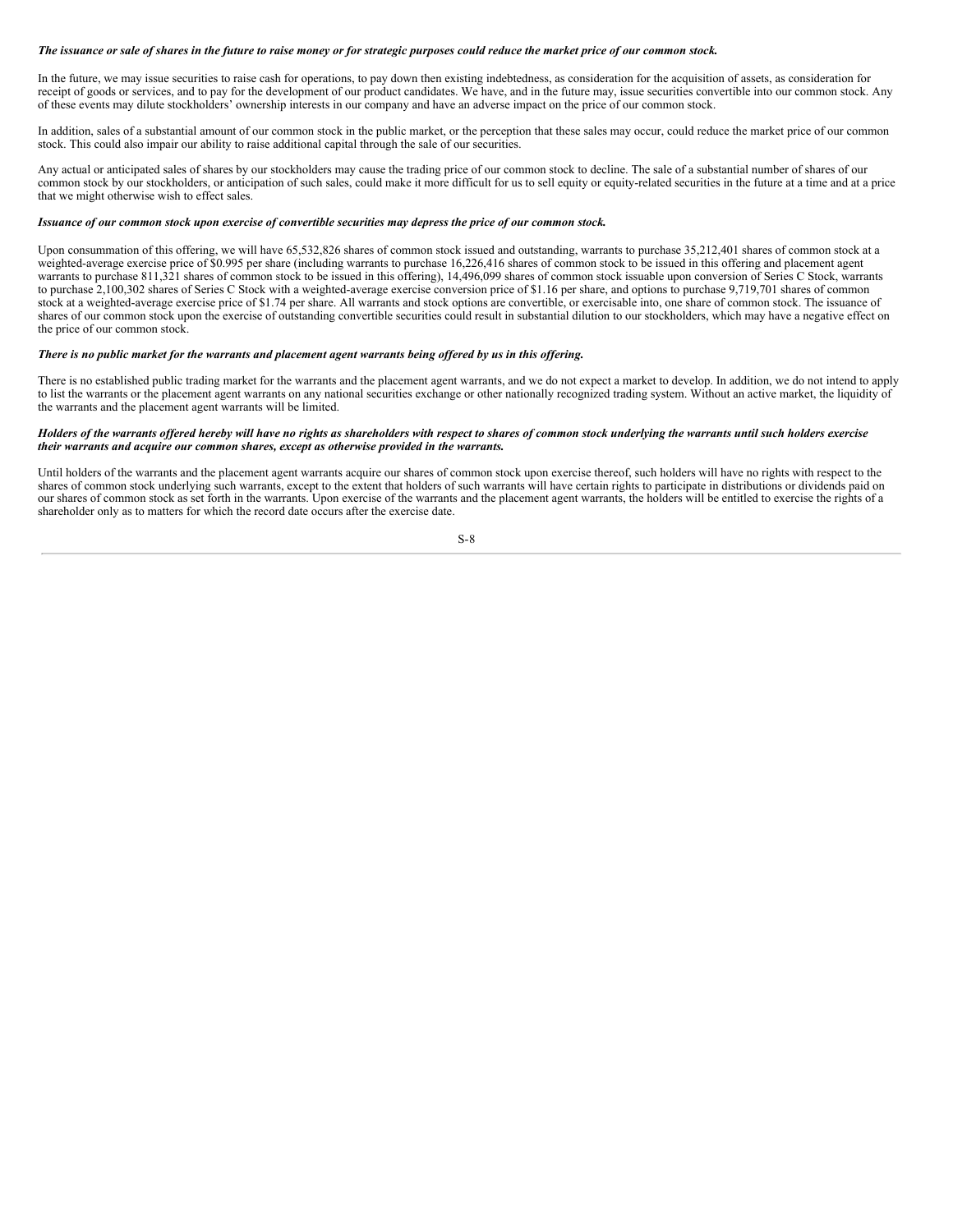## **USE OF PROCEEDS**

<span id="page-10-0"></span>We estimate that the net proceeds from the offering will be approximately \$7.9 million, after deducting the placement agent fees and commissions and estimated offering expenses payable by us and excluding the proceeds, if any, from the subsequent exercise of the warrants or placement agent warrants offered and issued pursuant to this offering. We cannot predict when or if the warrants or placement agent warrants will be exercised. It is possible that the warrants may expire and may never be exercised.

We intend to use the net proceeds from the offering for working capital and other general corporate purposes, which may include funding acquisitions or investments in businesses, products or technologies that are complementary to our own. The amounts and timing of these expenditures will depend on numerous factors, including the development of our current business initiatives. We have no specific acquisition contemplated at this time. As of the date of this prospectus supplement, we cannot specify with certainty all of the particular uses for the net proceeds from this offering. The amounts and timing of our actual expenditures will depend on numerous factors, including factors described under "Risk Factors" in this prospectus supplement, the accompanying base prospectus and the documents incorporated by reference herein and therein. Pending our use of the net proceeds from this offering, we intend to invest the net proceeds in a variety of capital preservation investments, including short-term, investment-grade, interestbearing instruments and U.S. government securities.

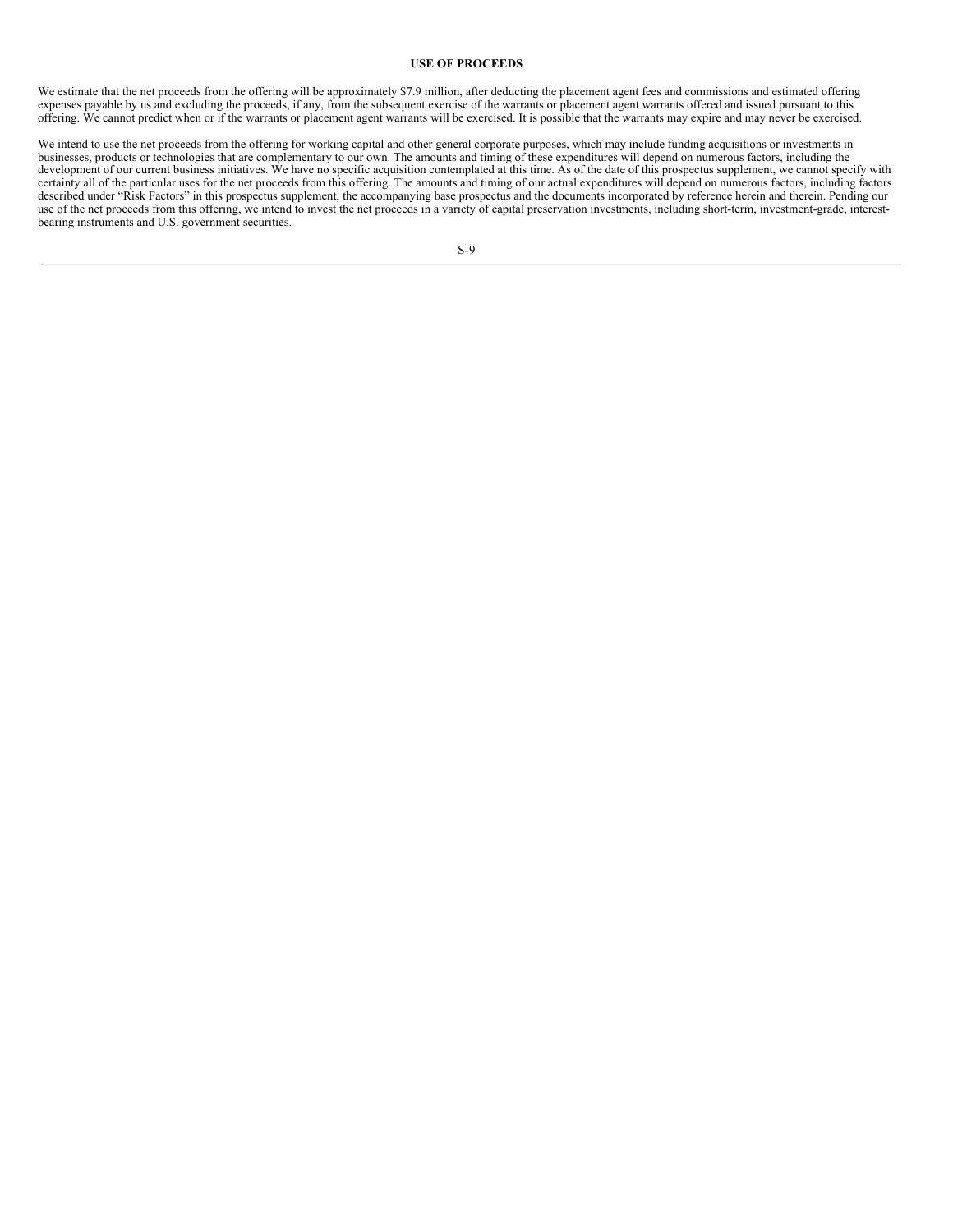#### **DILUTION**

<span id="page-11-0"></span>If you invest in our securities in this offering, your ownership interest will be immediately diluted to the extent of the difference between the price per share you pay in this offering and the as adjusted net tangible book value per share of our common stock immediately after this offering.

The net tangible book value of our common stock as of December 31, 2021 was approximately \$14.1 million, or approximately \$0.29 per share of common stock. Net tangible book value per share represents the amount of our total tangible assets less total liabilities divided by the total number of our shares of common stock outstanding as of December 31, 2021.

After giving effect to the sale by us in this offering of 16,226,416 shares of common stock at a price per share and related warrant of \$0.53 and after deducting estimated placement agent fees and commissions and estimated offering expenses payable by us, our as adjusted net tangible book value as of December 31, 2021 would have been approximately \$22.0 million, or approximately \$0.34 per share of common stock. This represents an immediate increase in as adjusted net tangible book value of approximately \$0.05 per share of common stock to our existing security holders and an immediate dilution in as adjusted net tangible book value of approximately \$0.19 per share of common stock to purchasers of common stock in this offering, as illustrated by the following table:

| Offering price per share of common stock                                                                |      | 0.53 |
|---------------------------------------------------------------------------------------------------------|------|------|
| Consolidated net tangible book value per share as of December 31, 2021                                  | 0.29 |      |
| Increase in consolidated net tangible book value per share of common stock attributable to the offering | 0.05 |      |
| As adjusted consolidated net tangible book value per share of common stock as of December 31, 2021      |      |      |
| Dilution per share of common stock to new investors participating in this offering                      |      |      |

The figures above are based on 49,013,792 shares outstanding as of December 31, 2021 and excludes as of such date:

- 10,089,035 shares of our common stock issuable upon the exercise of stock options, with a weighted-average exercise price of \$1.75 per share;
- 19,151,752 shares of our common stock issuable upon the exercise of outstanding common stock warrants with a weighted-average exercise price of \$1.99 per share;
- 14,788,718 shares of our common stock issuable upon the conversion of outstanding Series C Stock;
- 2,100,302 shares of our common stock issuable upon the conversion of Series C Stock underlying outstanding warrants with a weighted-average exercise conversion price of \$1.16 per share; and
- 2,717,215 shares of our common stock reserved for future issuance under our 2017 Omnibus Equity Incentive Plan.

To the extent that outstanding exercisable options, warrants or placement agent warrants are exercised, you may experience further dilution. In addition, we may need to raise additional capital and to the extent that we raise additional capital by issuing equity or convertible debt securities your ownership will be further diluted.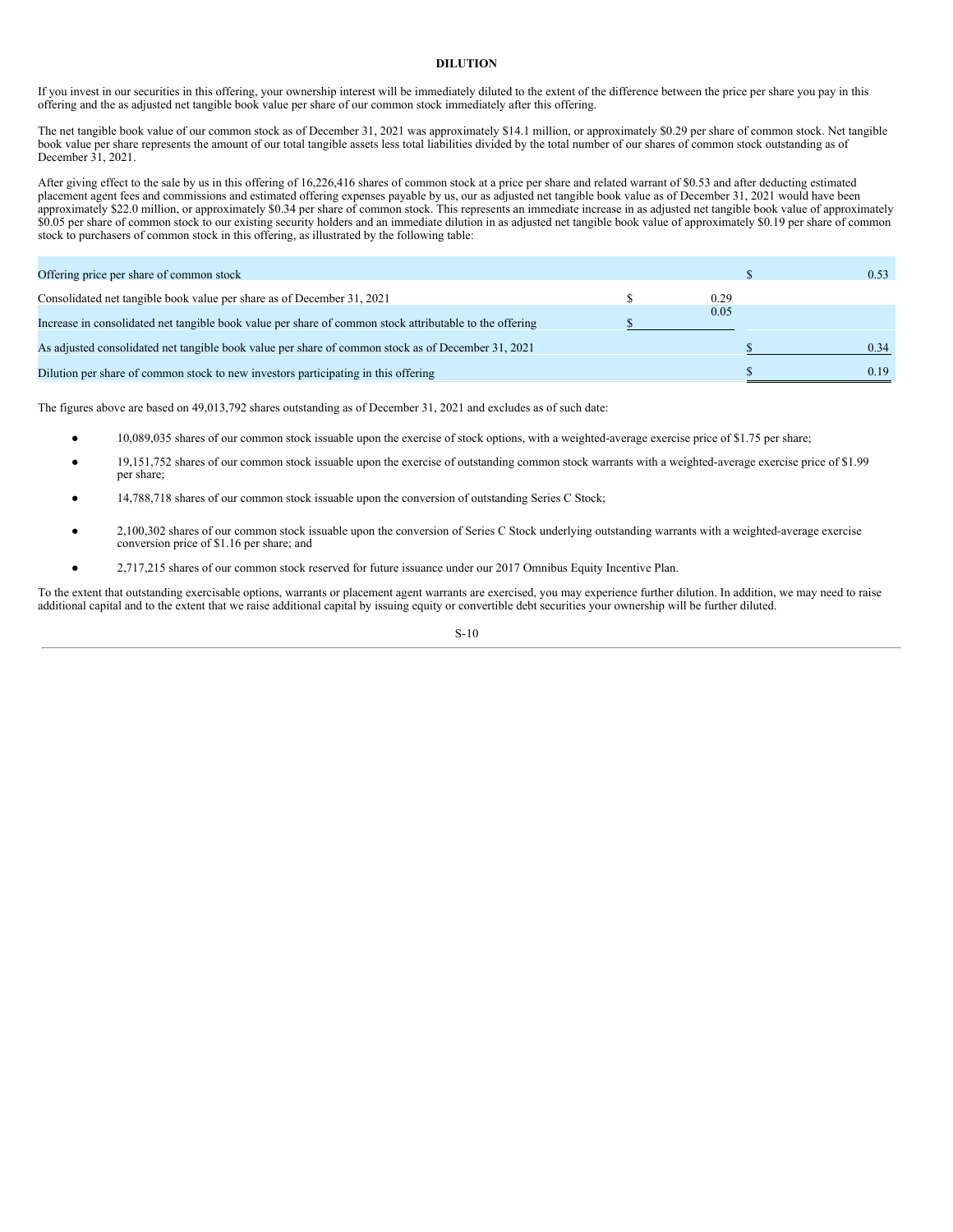#### **DESCRIPTION OF THE SECURITIES OFFERED**

<span id="page-12-0"></span>In this offering, we are offering shares of our common stock, warrants to purchase shares of common stock and placement warrants to purchase shares of common stock (and the shares of common stock issuable from time to time upon exercise of the warrants and placement agent warrants). No fractional warrants will be issued.

#### **Common Stock**

The material terms and provisions of our common stock and each other class of our securities that qualifies or limits our common stock are described under the caption "Description of Capital Stock" starting on page 5 of the accompanying prospectus. Our common stock is listed on the Nasdaq Capital Market under the symbol "KTRA." Our transfer agent is Mountain Share, Inc. Transfer.

#### **Warrants**

The following summary of certain terms and provisions of the warrants that are being offered hereby is not complete and is subject to, and qualified in its entirety by, the provisions of the warrants, the form of which will be filed as an exhibit to a Current Report on Form 8-K that we will file with the SEC and that will be incorporated by reference into the registration statement of which this prospectus supplement forms a part. Prospective investors should carefully review the terms and provisions of the form of warrant for a complete description of the terms and conditions of the warrants.

#### *Exercise Price and Duration*

The warrants will have an exercise price of \$0.41 per share. The warrants are exercisable immediately upon issuance, and at any time thereafter up to the five year anniversary of the issuance date. The exercise price is subject to appropriate adjustment in the event of certain stock dividends and distributions, stock splits, stock combinations, reclassifications or similar events affecting our shares of common stock and also upon any distributions of assets, including cash, stock or other property to our shareholders.

#### *Exercisability*

The warrants will be exercisable, at the option of each holder, in whole or in part by delivering to us a duly executed exercise notice and, at any time a registration statement registering the issuance of the shares of common stock underlying the warrants under the Securities Act is effective and available for the issuance of such shares, or an exemption from registration under the Securities Act is available for the issuance of such shares, by payment in full in immediately available funds for the number of common shares purchased upon such exercise.

### *Cashless Exercise*

If, at the time of exercise there is no effective registration statement registering, or the prospectus contained therein is not available for the issuance of, the shares of common stock underlying the warrants, then the warrants may also be exercised, in whole or in part, at such time by means of a cashless exercise, in which case the holder would receive upon such exercise the net number of common shares determined according to the formula set forth in the warrant.

#### *Exercise Limitation*

A holder will not have the right to exercise any portion of the warrant if the holder (together with its affiliates) would beneficially own in excess of 4.99% (or 9.99% upon the request of the holder) of the number of common shares outstanding immediately after giving effect to the exercise, as such percentage ownership is determined in accordance with the terms of the warrants. However, any holder may increase or decrease such percentage, provided that any increase will not be effective until the 61st day after such election.

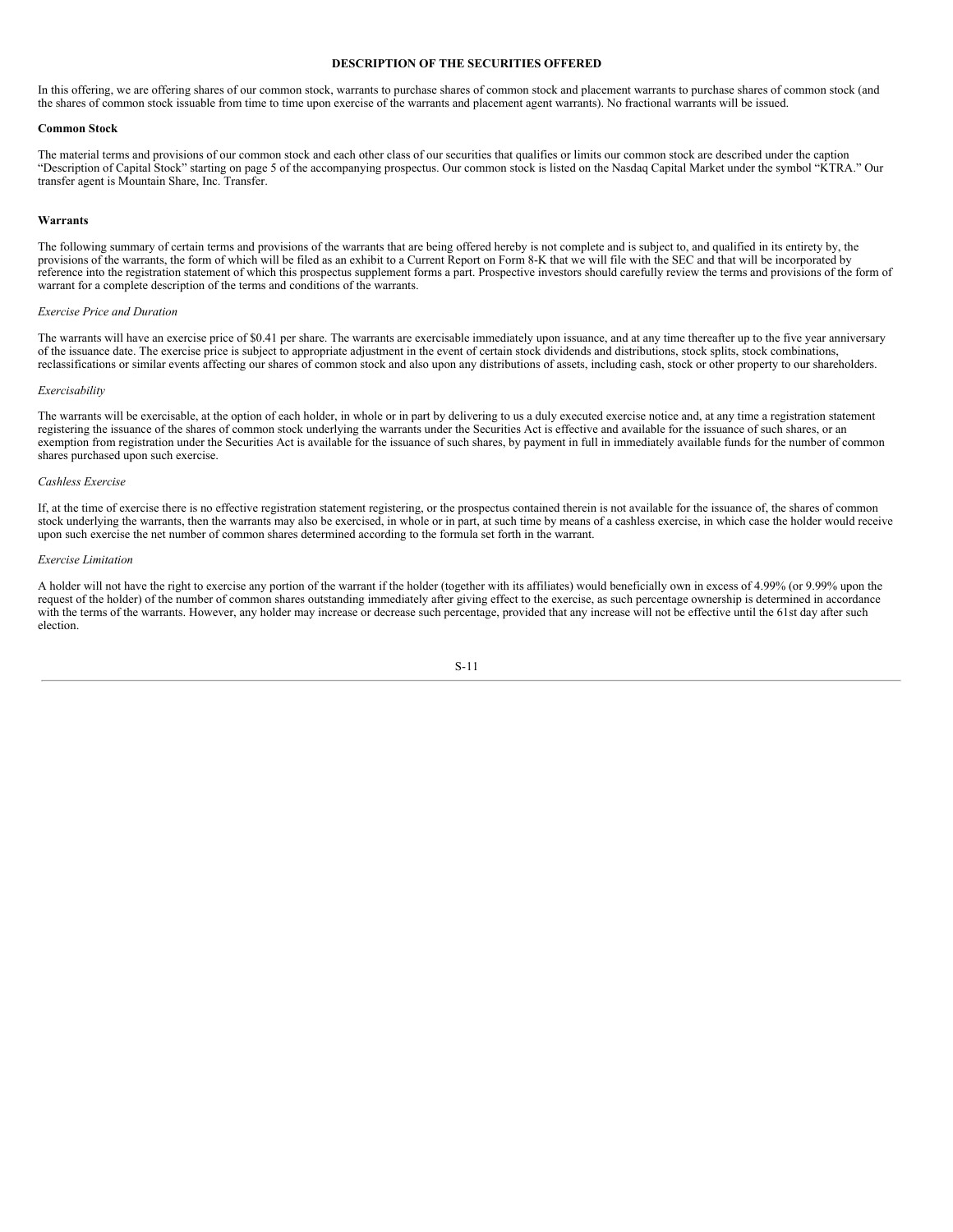## *Transferability*

Subject to applicable laws, the warrants may be offered for sale, sold, transferred or assigned without our consent.

#### *Fractional Shares*

No fractional common shares will be issued upon the exercise of the warrants. Rather, the number of common shares to be issued will be rounded to the nearest whole number.

#### *Trading Market*

There is no established public trading market for the warrants being issued in this offering, and we do not expect a market to develop. We do not intend to apply for listing of the warrants on any securities exchange or other nationally recognized trading system. Without an active trading market, the liquidity of the warrants will be limited.

#### *Fundamental Transactions*

If a fundamental transaction occurs, then the successor entity will succeed to, and be substituted for us, and may exercise every right and power that we may exercise and will assume all of our obligations under the warrants with the same effect as if such successor entity had been named in the warrant itself. If holders of our common shares are given a choice as to the securities, cash or property to be received in a fundamental transaction, then the holder shall be given the same choice as to the consideration it receives upon any exercise of the warrant following such fundamental transaction.

#### *Rights as a Shareholder*

Except as otherwise provided in the warrants or by virtue of such holder's ownership of our shares of common stock, the holder of a warrant does not have the rights or privileges of a holder of our common shares, including any voting rights, until the holder exercises the warrant.

#### *Amendment and Waiver*

The warrants may be modified or amended or the provisions thereof waived with the written consent of our company and the respective holder.

#### **Placement Agent Warrants**

We have also agreed to issue to the placement agent the placement agent warrants to purchase up to 811,321 shares of common stock. The placement agent warrants will become exercisable six months after the date of this prospectus and will have substantially the same terms as the warrants described above, except that the placement agent warrants will have an exercise price of \$0.6625 per share (representing 125% of the public offering price) and have a term of four and a half years from the date of effectiveness of this offering. Reference is hereby made to the "—Warrants" description above and to the provisions of the placement agent warrant, which has been provided to the investors in this offering and will be filed with the SEC as an exhibit to a Current Report on Form 8-K in connection with this offering and incorporated by reference into the registration statement of which this prospectus supplement forms a part. Prospective investors should carefully review the terms and provisions of the form of warrant for a complete description of the terms and conditions of the warrants.

#### **Other Warrants**

Excluding the warrants and placement agent warrants to be issued as part of this offering, as of April 11, 2022, we had 18,174,664 shares of common stock issuable upon the exercise of outstanding warrants with a weighted average exercise price of approximately \$1.53 per share and 2,100,302 shares of common stock issuable upon conversion of Series C Stock underlying warrants with an exercise conversion price of approximately \$1.16 per share.

$$
S-12
$$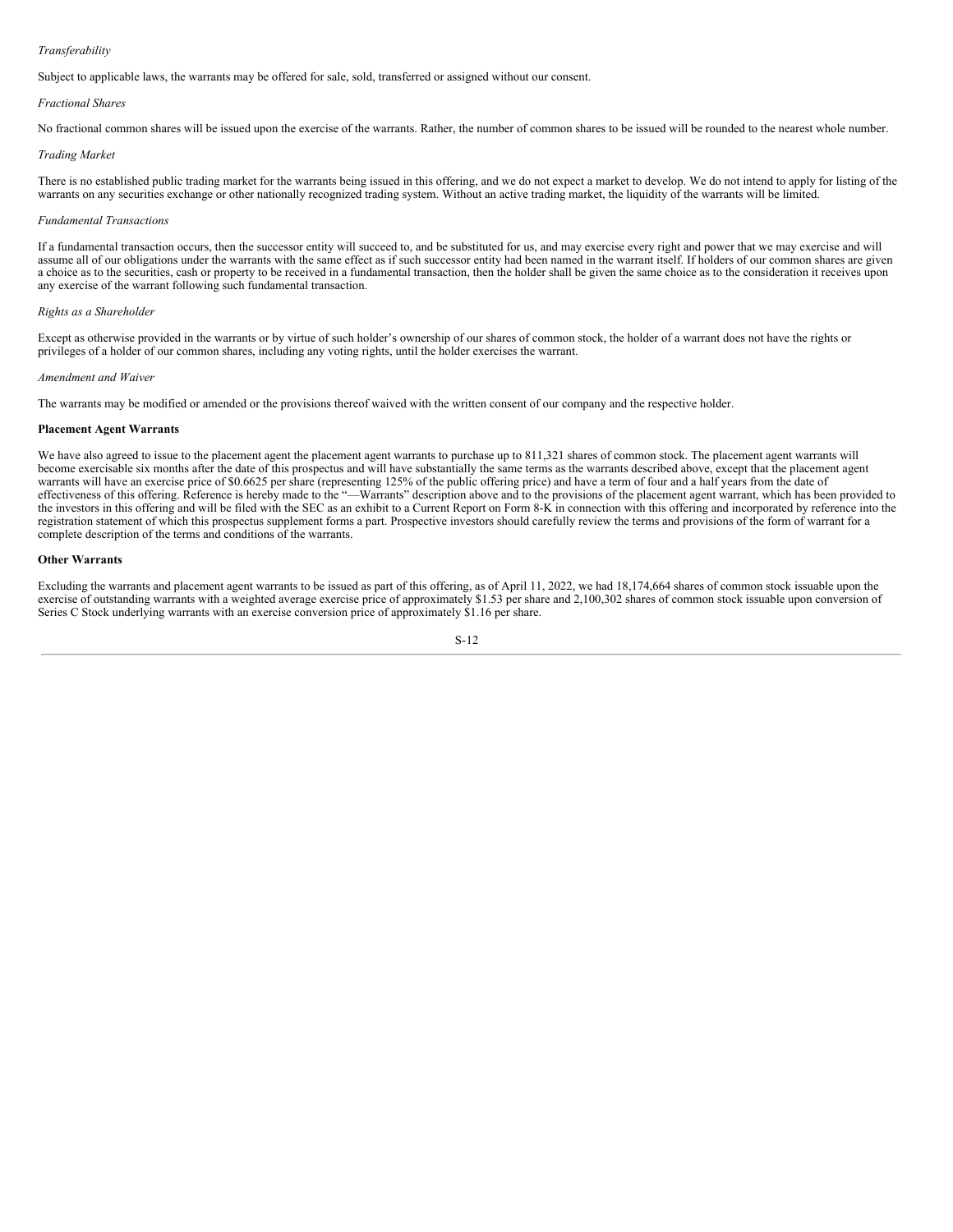#### **PLAN OF DISTRIBUTION**

<span id="page-14-0"></span>Pursuant to a placement agency agreement dated April 12, 2022, we have engaged A.G.P./Alliance Global Partners, referred to herein as A.G.P. or the placement agent, to act as our exclusive placement agent in connection with this offering of our shares of common stock and warrants pursuant to this prospectus supplement and accompanying prospectus. Under the terms of the agreement, the placement agent has agreed to be our exclusive placement agent, on a reasonable best efforts basis, in connection with the issuance and sale by us of our securities in this takedown from our shelf registration statement. The terms of this offering were subject to market conditions and negotiations between us, the placement agent and prospective investors. The agreement does not give rise to any commitment by the placement agent to purchase any of our shares of common stock or warrants, and the placement agent will have no authority to bind us by virtue of the engagement letter. Further, the placement agent does not guarantee that it will be able to raise new capital in any prospective offering. The placement agent may engage sub-agents or selected dealers to assist with the offering.

The placement agent proposes to arrange for the sale of the securities we are offering pursuant to this prospectus supplement and accompanying prospectus to one or more institutional or accredited investors through securities purchase agreements directly between the purchasers and us. We will only sell to such investors who have entered into the securities purchase agreement with us.

We will deliver the shares of common stock being issued to the investors electronically upon receipt of investor funds for the purchase of the shares of our common stock offered pursuant to this prospectus supplement. We expect to deliver the shares of our common stock and warrants being offered pursuant to this prospectus supplement on or about April 14, 2022.

## **Commission and Expenses**

The following table shows the per share and total placement agent fees we will pay in connection with the sale of the shares in this offering, reflecting the purchase of all of the securities we are offering.

|                                  | Per Share and Related |              |
|----------------------------------|-----------------------|--------------|
|                                  | Warrant               | <b>Total</b> |
| Offering price                   | \$0.5300              | \$8,600,000  |
| Placement Agent fees             | \$0.0371              | \$602,000    |
| Proceeds, before expenses, to us | \$0.4929              | \$7,998,000  |

We have agreed to pay the placement agent a total cash fee equal to 7.0% of the gross proceeds of this offering. We will also pay the placement agent up to \$60,000 in the aggregate for out of pocket expenses, including legal fees and expenses. We estimate the total expenses payable by us for this offering will be approximately \$732,000, which amount includes the placement agent's fees and reimbursable expenses.

In addition, we have agreed to issue to the placement agent warrants to purchase up to 5% of the aggregate number of shares of common stock sold in this offering, or 811,321 shares. The placement agent warrants will become exercisable six months after the date of this prospectus, will have an exercise price equal to \$0.6625 per share (representing 125% of the public offering price) and have a term of four and a half years from the date of effectiveness of this offering. The placement agent warrants and the shares of common stock issuable upon exercise thereof are being registered hereby.

#### **Lock-Up Agreements**

Each of our officers and directors have agreed to not sell any shares of our common stock or any securities convertible into or exercisable or exchangeable into share of common stock, subject to certain exceptions, for a period of 90 days after the closing of this offering. We have also agreed to a lock-up provision that prevents us from issuing any shares

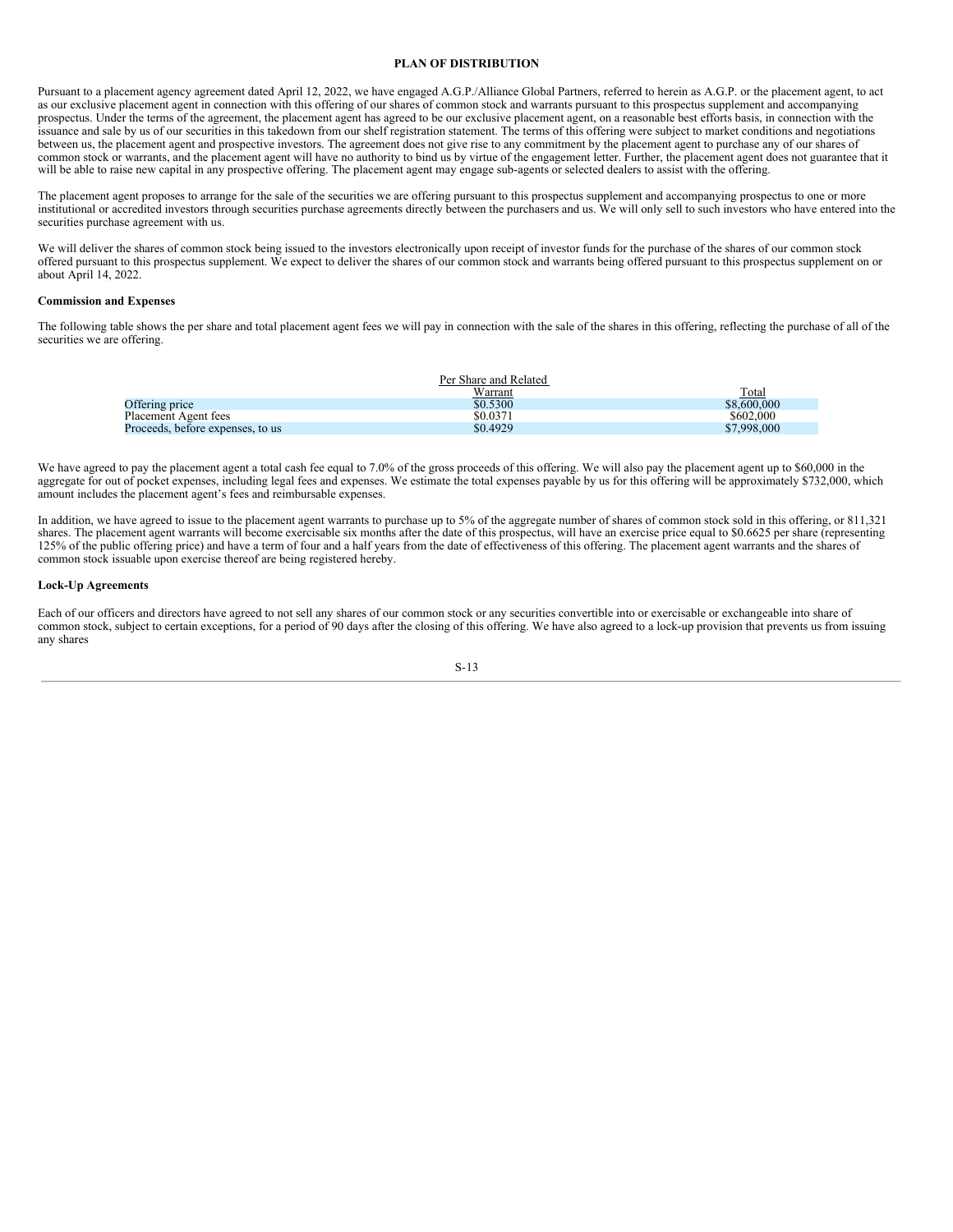of common stock or any securities convertible into or exercisable or exchangeable into shares of common stock, subject to certain exceptions, for a period of 90 days after the closing date of the offering.

The exceptions to the restriction with respect to the Company include, among other things, the issuance of any shares of our capital stock or securities convertible into shares of our capital stock that are issued (i) pursuant to a stock or option plan, (ii) pursuant to the exercise or exchange of or conversion of any securities exercisable or exchangeable for or convertible into shares of common stock issued and outstanding on the date of this prospectus supplement, (iii) as consideration in an acquisition, merger or similar strategic transaction approved by a majority of the disinterested directors, provided that such securities are issued as "restricted securities" as defined in Rule 144 and carry no registration rights that require or permit the filing of any registration statement in connection therewith within 90 days following the closing of this offering, and provided that any such issuance shall only be to a person providing us business synergies and additional benefits in addition to the investment of funds, but shall not include a transaction in which we are issuing securities primarily for the purpose of raising capital or to an entity whose primary business is investing in securities.

### **Indemnification**

We have agreed to indemnify the placement agent against certain liabilities, including civil liabilities under the Securities Act, or to contribute to payments that the placement agent may be required to make in respect of those liabilities.

### **Transfer Agent**

The transfer agent and registrar for our common stock is Mountain Share Transfer, Inc. The transfer agent address is 2030 Powers Ferry Road SE, Suite #212, Atlanta, GA 30339, (404)-474-3110.

#### **Listing**

Our common stock is listed on Nasdaq under the symbol "KTRA". There is no established public trading market for the warrants or the placement agent warrants, and we do not expect a market to develop. We do not intend to apply for listing of the warrants or the placement agent warrants on any securities exchange or other nationally recognized trading system. Without an active trading market, the liquidity of the warrants will be limited.

Regulation M The placement agent may be deemed to be an underwriter within the meaning of Section  $2(a)(11)$  of the Securities Act, and any commissions received by it and any profit realized on the resale of the securities sold by it while acting as principal might be deemed to be underwriting discounts or commissions under the Securities Act. As an underwriter, the placement agent would be required to comply with the requirements of the Securities Act and the Exchange Act, including, without limitation, Rule 415(a) (4) under the Securities Act and Rule 10b-5 and Regulation M under the Exchange Act. These rules and regulations may limit the timing of purchases and sales of shares of common stock and warrants by the placement agent acting as principal. Under these rules and regulations, the placement agent:

- may not engage in any stabilization activity in connection with our securities; and
- may not bid for or purchase any of our securities or attempt to induce any person to purchase any of our securities, other than as permitted under the Exchange Act, until it has completed its participation in the distribution.

From time to time, the placement agent has provided and may provide in the future various advisory, investment and commercial banking and other services to us, including acting as a financial advisor in connection with any business combination or strategic alternative, for which they have received and may continue to receive customary fees and commissions.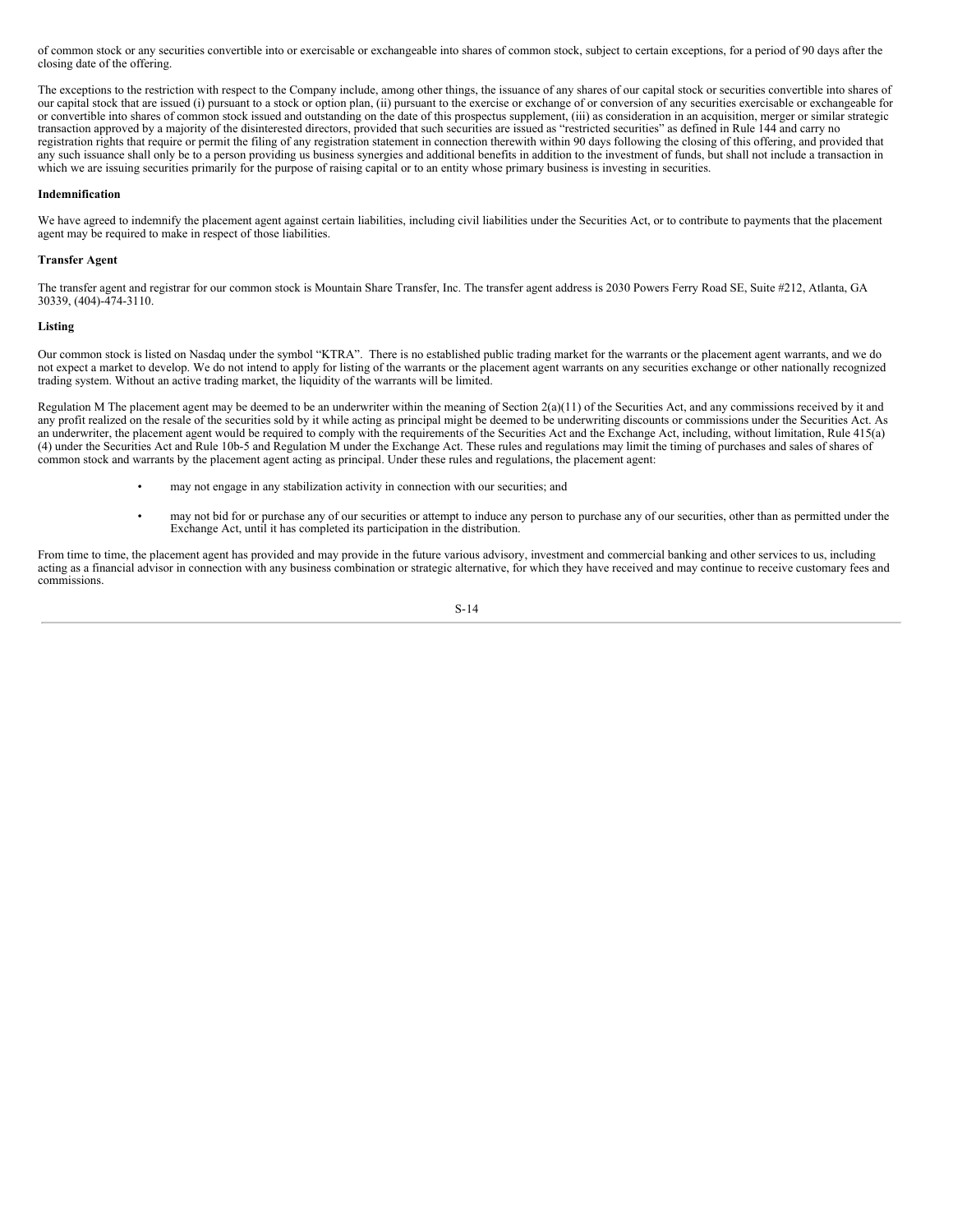### **LEGAL MATTERS**

<span id="page-16-0"></span>The validity of the common stock and warrants being offered will be passed upon for us by Fennemore Craig, P.C., Reno, Nevada. Lowenstein Sandler, LLP, New York, New York, will pass upon certain legal matters relating to the issuance and sale of the common stock and warrants offered hereby. Sullivan & Worcester LLP, New York, New York, is counsel for the placement agent in connection with this offering.

## **EXPERTS**

<span id="page-16-1"></span>The consolidated balance sheets of Kintara Therapeutics, Inc. as of June 30, 2021 and 2020, and the related consolidated statements of operations, stockholders' equity, and cash flows for each of the two years in the period ended June 30, 2021 have been audited by Marcum LLP, an independent registered public accounting firm, as stated in their report which is incorporated herein by reference. Such consolidated financial statements have been incorporated herein by reference in reliance on the report of such firm given upon their authority as experts in accounting and auditing.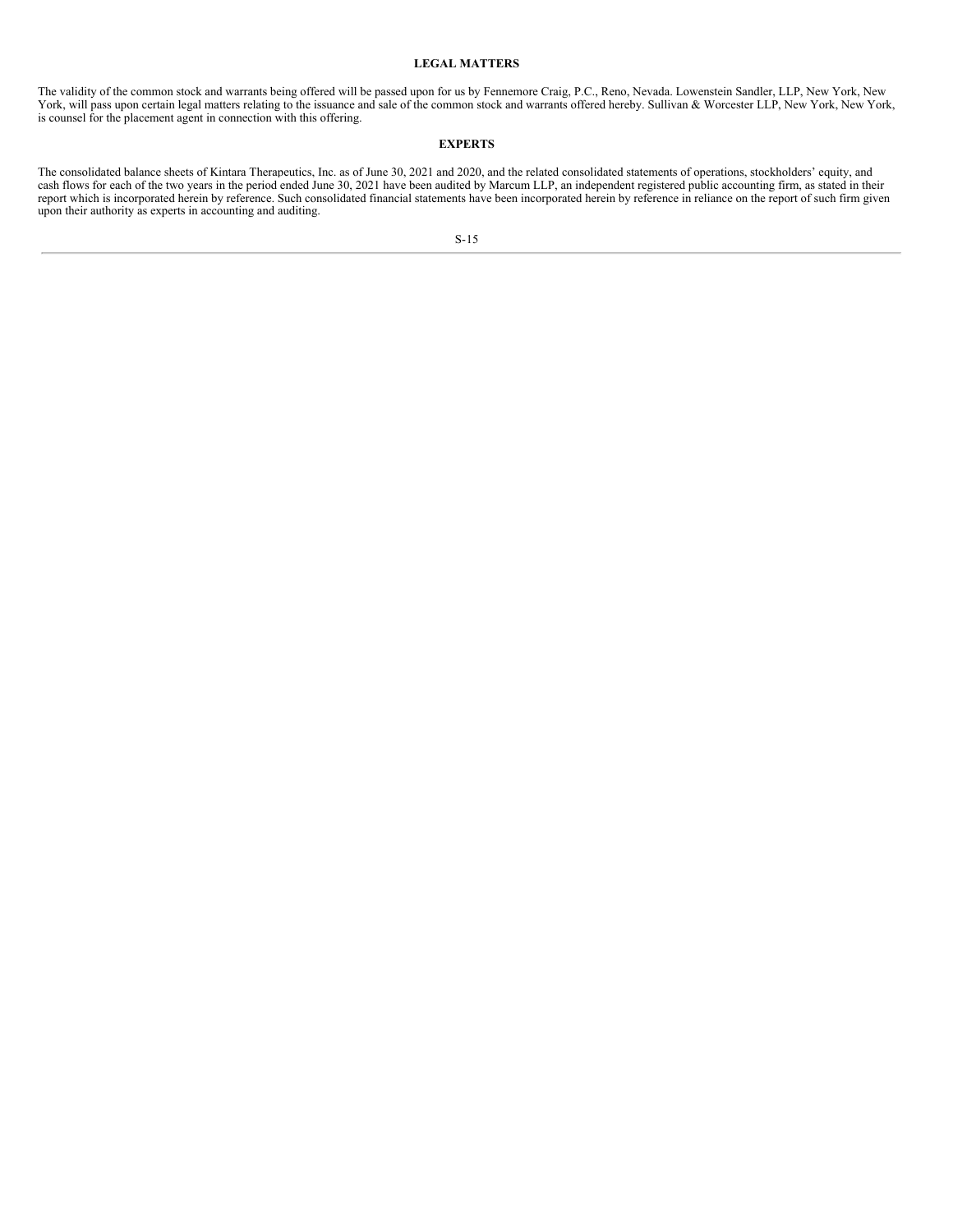#### **WHERE YOU CAN FIND ADDITIONAL INFORMATION**

<span id="page-17-0"></span>This prospectus supplement is part of a registration statement on Form S-3 that we have filed with the SEC relating to the shares of our securities being offered hereby. This prospectus supplement does not contain all of the information in the registration statement and its exhibits. The registration statement, its exhibits and the documents incorporated by reference in this prospectus supplement and their exhibits, all contain information that is material to the offering of the securities hereby. Whenever a reference is made in this prospectus supplement to any of our contracts or other documents, the reference may not be complete. You should refer to the exhibits that are a part of the registration statement in order to review a copy of the contract or documents. The registration statement and the exhibits are available at the SEC's Public Reference Room or through its website.

We file annual, quarterly and current reports, proxy statements and other information with the SEC. The SEC maintains an Internet site at http://www.sec.gov that contains reports, proxy and information statements, and other information regarding issuers, such as us, that file electronically with the SEC. Additionally, you may access our filings with the SEC through our website at www.kintara.com. We have included our website address as an inactive textual reference only and our website and the information contained on, or that can be accessed through, our website will not be deemed to be incorporated by reference in, and are not considered part of, this prospectus supplement.

We will provide you without charge, upon your oral or written request, with an electronic or paper copy of any or all reports, proxy statements and other documents we file with the SEC, as well as any or all of the documents incorporated by reference in this prospectus supplement (other than exhibits to such documents unless such exhibits are specifically incorporated by reference into such documents). Requests for such copies should be directed to:

> Kintara Therapeutics, Inc. Attn: Robert Hoffman, Chief Executive Officer 9920 Pacific Heights Blvd., Suite 150 San Diego, CA 92121 (858) 350-4364

You should rely only on the information in this prospectus supplement and the additional information described above and under the heading "Incorporation of Certain Information by Reference" below. We have not authorized any other person to provide you with different information. If anyone provides you with different or inconsistent information, you should not rely upon it. We are not making an offer to sell these securities in any jurisdiction where such offer or sale is not permitted. You should assume that the information in this prospectus supplement was accurate on the date of the front cover of this prospectus supplement only. Our business, financial condition, results of operations and prospects may have changed since that date.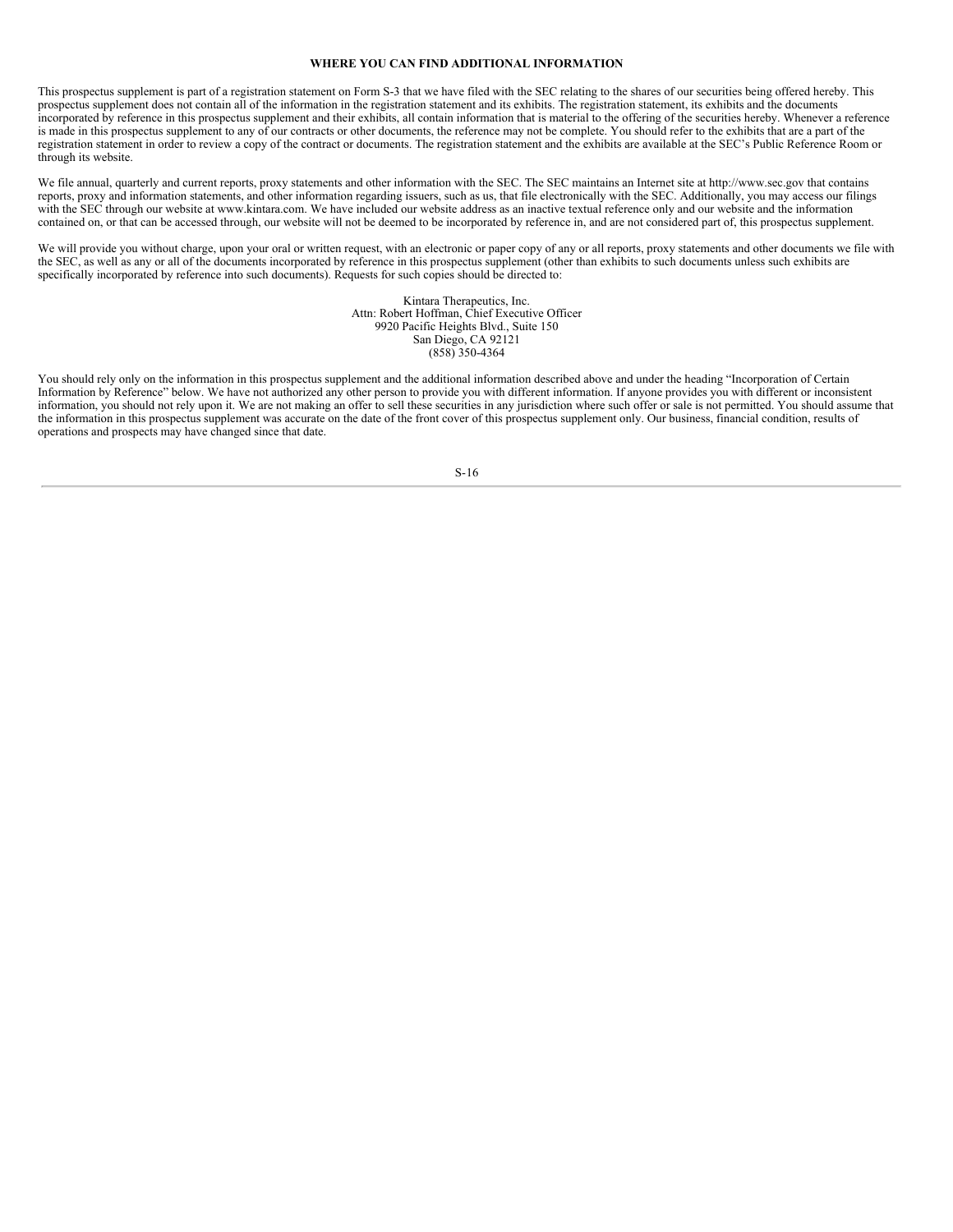## **INCORPORATION OF CERTAIN INFORMATION BY REFERENCE**

<span id="page-18-0"></span>The SEC allows us to "incorporate by reference" information that we file with it into this prospectus supplement, which means that we can disclose important information to you by referring you to those documents. The information incorporated by reference is an important part of this prospectus supplement. The information incorporated by reference is considered to be a part of this prospectus supplement, and information that we file later with the SEC will automatically update and supersede information contained in this prospectus supplement.

We incorporate by reference the documents listed below that we have previously filed with the SEC:

- our Annual Report on Form 10-K for the year ended June 30, 2021, as filed with the SEC on [September](https://www.sec.gov/ix?doc=/Archives/edgar/data/1498382/000156459021049235/ktra-10k_20210630.htm) 28, 2021;
- our Quarterly Reports on Form 10-Q for the quarter ended September 30, 2021, as filed with the SEC on [November](https://www.sec.gov/ix?doc=/Archives/edgar/data/1498382/000156459021056793/ktra-10q_20210930.htm) 15, 2021 and for the quarter ended December 31, 2021, as filed with the SEC on [February](https://www.sec.gov/ix?doc=/Archives/edgar/data/1498382/000156459022004688/ktra-10q_20211231.htm) 11, 2022;
- our Current Reports on Form 8-K as filed with the SEC on <u>[September](https://www.sec.gov/ix?doc=/Archives/edgar/data/1498382/000156459021049108/ktra-8k_20210923.htm) 7, 2021</u>, September 28, 2021, [October](https://www.sec.gov/ix?doc=/Archives/edgar/data/1498382/000156459021052943/ktra-8k_20211025.htm) 29, 2021, [November](https://www.sec.gov/ix?doc=/Archives/edgar/data/1498382/000156459021056375/ktra-8k_20211108.htm) 12, 2021, [December](https://www.sec.gov/ix?doc=/Archives/edgar/data/1498382/000156459021059374/ktra-8k_20211203.htm) 6, 2021, [January](https://www.sec.gov/ix?doc=/Archives/edgar/data/1498382/000156459022001469/ktra-8k_20220118.htm) 10, 2022, January 18, 2022, and [February](https://www.sec.gov/ix?doc=/Archives/edgar/data/1498382/000156459022004233/ktra-8k_20220204.htm) 8, 2022; and
- the description of our common stock contained in our Registration Statement on Form 8-A filed with the SEC on July 8, [2016](https://www.sec.gov/Archives/edgar/data/1498382/000121390016014826/f8a12b0716_delmar.htm), including any amendments and reports filed for the purpose of updating such description.

All reports and other documents (other than current reports furnished under Item 2.02 or Item 7.01 of Form 8-K and exhibits filed in such forms that are related to such items unless such Form 8-K expressly provides to the contrary) we subsequently file pursuant to Section 13(a), 13(c), 14 or 15(d) of the Exchange Act, prior to the termination of this offering, will also be incorporated by reference in this prospectus supplement and deemed to be part of this prospectus supplement from the date of the filing of such reports and offering, will also be incorporated by refe documents.

Any statement contained in a document incorporated or deemed to be incorporated by reference in this prospectus supplement shall be deemed modified, superseded or replaced for purposes of this prospectus supplement to the extent that a statement contained in this prospectus supplement, or in any subsequently filed document that also is deemed to be incorporated by reference in this prospectus supplement, modifies, supersedes or replaces such statement. Any statement so modified, superseded or replaced shall not be deemed, except as so modified, superseded or replaced, to constitute a part of this prospectus supplement. None of the information that we disclose under Items 2.02 or 7.01 of any Current Report on Form 8-K or any corresponding information, either furnished under Item 9.01 or included as an exhibit therein, that we may from time to time furnish to the SEC will be incorporated by reference into, or otherwise included in, this prospectus supplement, except as otherwise expressly set forth in the relevant document. Subject to the foregoing, all information appearing in this prospectus supplement is qualified in its entirety by the information appearing in the documents incorporated by reference.

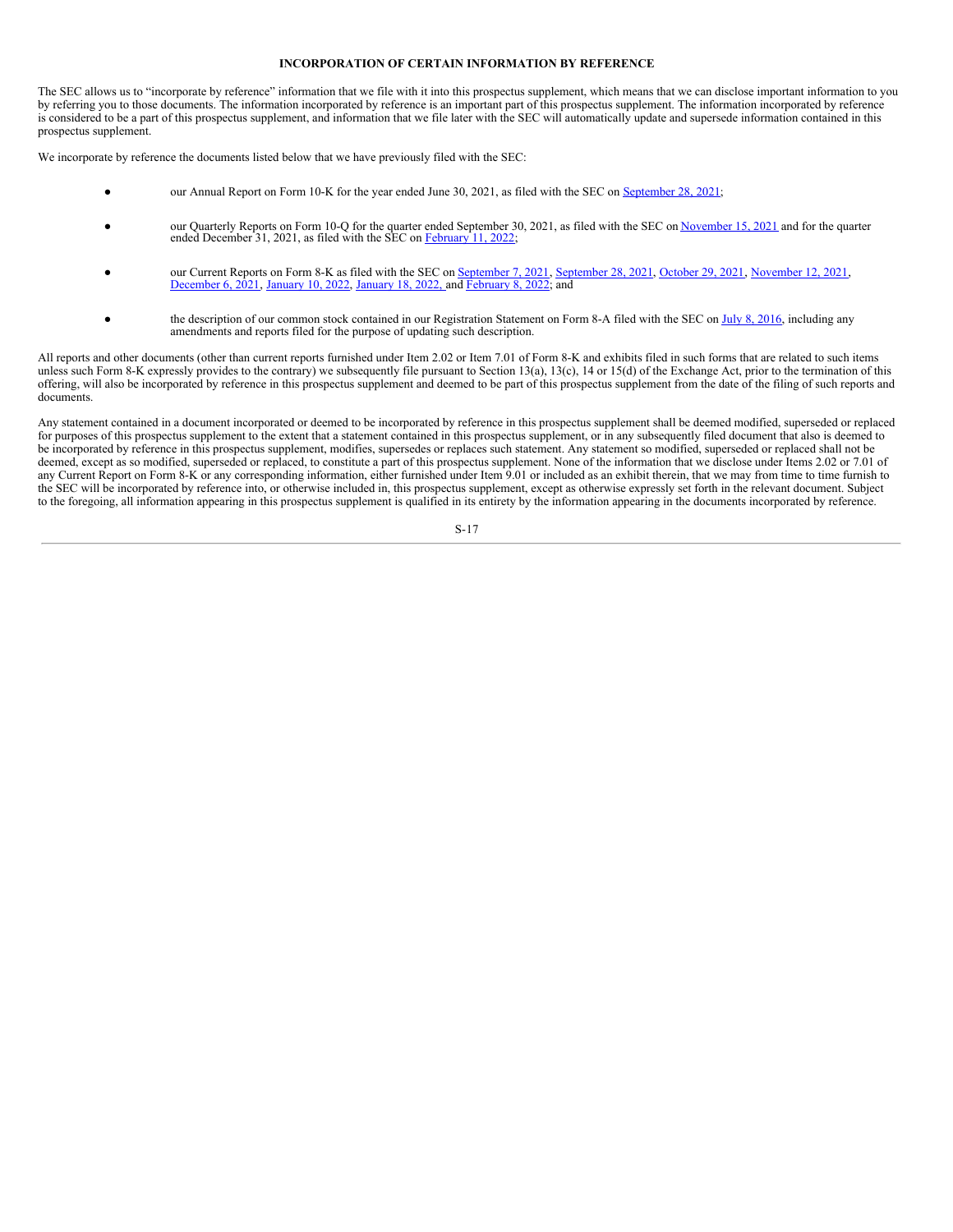**Kintara Therapeutics, Inc.** KINT herapeutic

#### **\$100,000,000**

**Common Stock Preferred Stock Warrants Debt Securities Subscription Rights Units**

We may offer, issue and sell from time to time together or separately, in one or more offerings, any combination of (i) our common stock, (ii) our preferred stock, which we may issue in one or more series, (iii) warrants, (iv) senior or subordinated debt securities, (v) subscription rights and (vi) units. The debt securities may consist of debentures, notes, or other types of debt. The debt securities, preferred stock, warrants and subscription rights may be convertible into, or exercisable or exchangeable for, common or preferred stock or other securities of ours. The units may consist of any combination of the securities listed above.

The aggregate public offering price of the securities that we may offer will not exceed \$100,000,000. We will offer the securities in an amount and on terms that market conditions will determine at the time of the offering. Our common stock is listed on the Nasdaq Capital Market under the symbol "KTRA." The last reported sale price for our common stock on March 23, 2021 as quoted on the Nasdaq Capital Market was \$1.95 per share. You are urged to obtain current market quotations of our common stock. We have no preferred stock, warrants, debt securities, subscription rights or units listed on any market. Each prospectus supplement will indicate if the securities offered thereby will be listed on any securities exchange.

Investing in our securities involves risk. You should carefully consider the risks that we refer you to under the section captioned "Risk Factors" in this prospectus on page 3 before buying our securities.

Should we offer any of the securities described in this prospectus, we will provide you with the specific terms of the particular securities being offered in supplements to this prospectus. You should read this prospectus and any supplement, together with additional information described under the headings "Additional Information" and "Incorporation of Certain Information by Reference" carefully before you invest. This prospectus may not be used to sell securities unless accompanied by a prospectus supplement.

We may sell these securities directly to our stockholders or to other purchasers or through agents on our behalf or through underwriters or dealers as designated from time to time. If any agents or underwriters are involved in the sale of any of these securities, the applicable prospectus supplement will provide the names of the agents or underwriters and any applicable fees, commissions or discounts.

Neither the Securities and Exchange Commission nor any state securities commission has approved or disapproved of these securities or determined if this prospectus **is truthful or complete. Any representation to the contrary is a criminal offense.**

**The date of this prospectus is April 1, 2021.**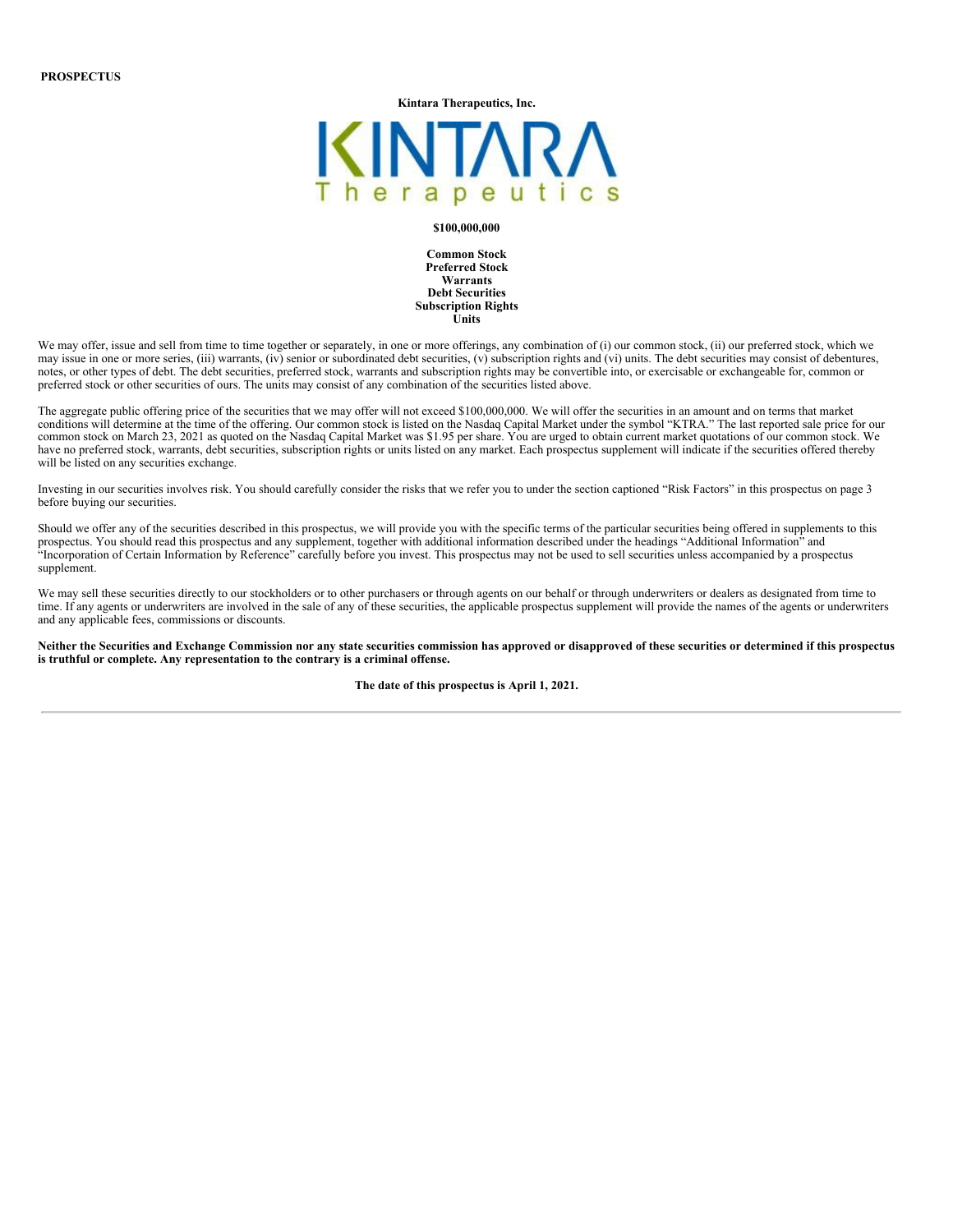## **TABLE OF CONTENTS**

| 10 |
|----|
|    |
| 17 |
| 18 |
| 18 |
| 20 |
| 23 |
| 24 |
| 24 |
| 25 |
| 25 |
|    |

Kintara Therapeutics, Inc. and its consolidated subsidiaries are referred to herein as "Kintara," "the Company," "we," "us" and "our," unless the context indicates otherwise.

You may only rely on the information contained in this prospectus and the accompanying prospectus supplement or that we have referred you to. We have not authorized anyone to provide you with different information. This prospectus and any prospectus supplement do not constitute an offer to sell or a solicitation of an offer to buy any securities other than the securities offered by this prospectus and the prospectus supplement. This prospectus and any prospectus supplement do not constitute an offer to sell or a solicitation of an offer to buy any securities in any circumstances in which such offer or solicitation is unlawful. Neither the delivery of this prospectus or any prospectus supplement nor any sale made hereunder shall, under any circumstances, create any implication that there has been no change in our affairs since the date of this prospectus or such prospectus supplement or that the information contained by reference to this prospectus or any prospectus supplement is correct as of any time after its date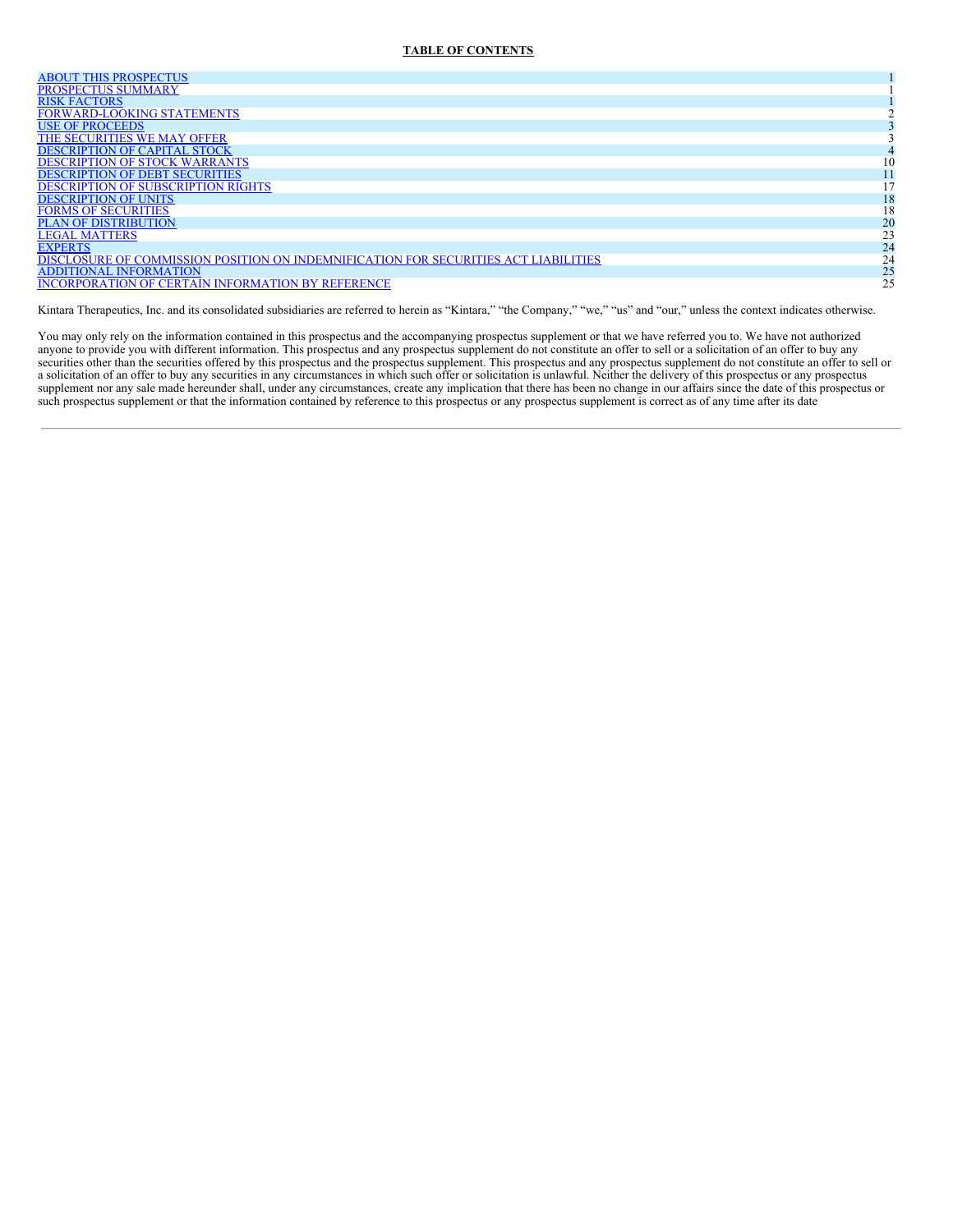## **ABOUT THIS PROSPECTUS**

<span id="page-21-0"></span>This prospectus is part of a registration statement that we filed with the Securities and Exchange Commission, or SEC, using a "shelf" registration process. Under this shelf registration process, we may from time to time offer and sell, in one or more offerings, any or all of the securities described in this prospectus, separately or together, up to an aggregate offering price of \$100,000,000. This prospectus provides you with a general description of our securities being offered. When we issue the securities being offered by this prospectus, we will provide a prospectus supplement that will contain specific information about the terms of that offering. The prospectus supplement may also add, update or change information contained in this prospectus. You should read both this prospectus and any prospectus supplement together with additional information described under the heading "Additional Information" and "Incorporation of Certain Information by Reference."

#### **PROSPECTUS SUMMARY**

<span id="page-21-1"></span>The following summary highlights some information from this prospectus. It is not complete and does not contain all of the information that you should consider before making an investment decision. You should read this entire prospectus, including the "Risk Factors" section on page 3 and the disclosures to which that section refers you, the financial statements and related notes and the other more detailed information appearing elsewhere or incorporated by reference into this prospectus before investing in any of the securities described in this prospectus.

#### **Corporate Overview**

We are a clinical stage, biopharmaceutical company focused on the development and commercialization of new cancer therapies. We are dedicated to the development of novel cancer therapies for patients with unmet medical needs. Our mission is to benefit patients by developing and commercializing anti-cancer therapies for patients whose solid tumors exhibit features that make them resistant to, or unlikely to respond to, currently available therapies, with particular focus on orphan cancer indications.

Our two lead candidates are VAL-083, a novel, validated, DNA-targeting agent, for the treatment of drug-resistant solid tumors such as glioblastoma multiforme and potentially other solid tumors, including ovarian cancer, non-small cell lung cancer and diffuse intrinsic pontine glioma and REM-001, a late-stage photodynamic therapy ("PDT") for the treatment of cutaneous metastatic breast cancer. PDT is a treatment that uses light sensitive compounds, or photosensitizers, that, when exposed to specific wavelengths of light, act as a catalyst to produce a form of oxygen that induces local tumor cell death.

#### **Corporate Information**

Our address is 9920 Pacific Heights Blvd., Suite 150, San Diego, CA 92121 and our telephone number is (858) 350-4364. Our corporate website is: www.kintara.com. The content of our website shall not be deemed incorporated by reference in this prospectus and you should not consider such information as part of this prospectus.

#### **RISK FACTORS**

<span id="page-21-2"></span>Before purchasing any of the securities you should carefully consider the risk factors contained herein as well as incorporated by reference in this prospectus from our Annual Report on Form 10-K for the fiscal year ended June 30, 2020 and any subsequent updates described in our Quarterly Reports on Form 10-Q and Current Reports on Form 8-K, as well as the risks, uncertainties and additional information set forth in our SEC reports on Forms 10-K, 10-Q and 8-K and in the other documents incorporated by reference in this prospectus, including any prospectus supplement. For a description of these reports and documents, and information about where you can find them, see "Additional Information" and "Incorporation of Certain Information By Reference." Additional risks not presently known or that we presently consider to be immaterial could subsequently materially and adversely affect our financial condition, results of operations, business and prospects.

#### 1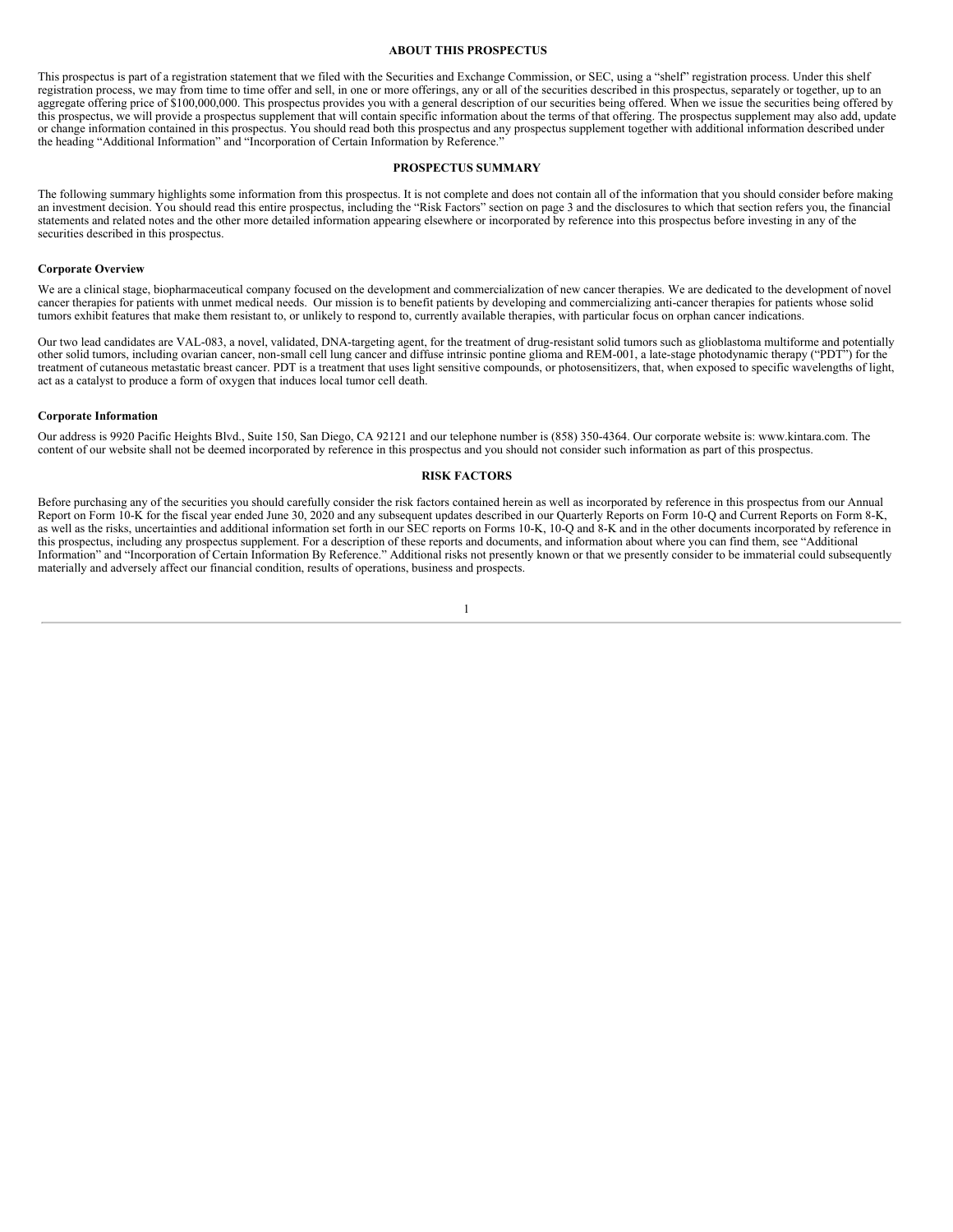#### *We have expressed substantial doubt about our ability to continue as a going concern.*

As discussed in Note 1 to the condensed consolidated interim financial statements for the quarter ended December 31, 2020, our unaudited financial statements for the fiscal quarter ended December 31, 2020, include an explanatory paragraph that such financial statements were prepared assuming that we will continue as a going concern. A going concern basis assumes that we will continue our operations for the foreseeable future and contemplates the realization of assets and the settlement of liabilities in the normal course of business.

For the six months ended December 31, 2020, we reported a loss of \$24.9 million, and a negative cash flow from operations of \$9.5 million. We had an accumulated deficit of \$97.8 million as of December 31, 2020. As of December 31, 2020, we had cash and cash equivalents on hand of \$17.2 million. We are in the clinical stage and have not generated any revenues to-date. We do not have the prospect of achieving revenues until such time that our product candidates are commercialized, or partnered, which may not ever occur. In the future, we will require additional funding to maintain our clinical studies, research and development projects, and for general operations. These circumstances indicate substantial doubt exists about our ability to continue as a going concern.

Consequently, management is pursuing various financing alternatives to fund our operations so we can continue as a going concern. However, the coronavirus ("COVID-19") pandemic has created significant economic uncertainty and volatility in the credit and capital markets. Management plans to secure the necessary financing through the issue of new equity and/or the entering into of strategic partnership arrangements but the ultimate impact of the COVID-19 pandemic on the our ability to raise additional capital is unknown and will depend on future developments, which are highly uncertain and cannot be predicted with confidence, including the duration of the COVID-19 outbreak and any new information which may emerge concerning the severity of the COVID-19 pandemic. We may not be able to raise sufficient additional capital and may tailor our drug candidate development program based on the amount of funding we are able to raise in the future. Nevertheless, there is no assurance that these initiatives will be successful.

The condensed consolidated interim financial statements for the quarter ended December 31, 2020 do not give effect to any adjustments to the financial statements and classification of assets and liabilities that may be necessary should we be unable to continue as a going concern. Such adjustments could be material.

#### **FORWARD-LOOKING STATEMENTS**

<span id="page-22-0"></span>This prospectus, including the documents that we incorporate by reference, contains forward-looking statements as that term is defined in the federal securities laws. The events described in forward-looking statements contained in this prospectus, including the documents that we incorporate by reference, may not occur. Generally, these statements relate to our business plans or strategies, projected or anticipated benefits or other consequences of our plans or strategies, financing plans, projected or anticipated benefits from acquisitions that we may make, or projections involving anticipated revenues, earnings or other aspects of our operating results or financial position, and the outcome of any contingencies. Any such forward-looking statements are based on current expectations, estimates and projections of management. We intend for these forward-looking statements to be covered by the safe-harbor provisions for forward-looking statements. Words such as "may," "expect," "believe," "anticipate," "project," "plan," "intend," "estimate," and "continue," and their opposites and similar expressions are intended to identify forward-looking statements. We caution you that these statements are not guarantees of future performance or events and are subject to a number of uncertainties, risks and other influences, many of which are beyond our control that may influence the accuracy of the statements and the projections upon which the statements are based. Factors that may affect our results include, but are not limited to, the risks and uncertainties discussed in the "Risk Factors" section on page 3 of this prospectus, in our Annual Report on Form 10-K for the fiscal year ended June 30, 2020 or in other reports we file with the Securities and Exchange Commission.

Any one or more of these uncertainties, risks and other influences could materially affect our results of operations and whether forward-looking statements made by us ultimately prove to be accurate. Our actual results, performance and achievements could differ materially from those expressed or implied in these forward-looking statements. We undertake no obligation to publicly update or revise any forward-looking statements, whether from new information, future events or otherwise.

 $\overline{2}$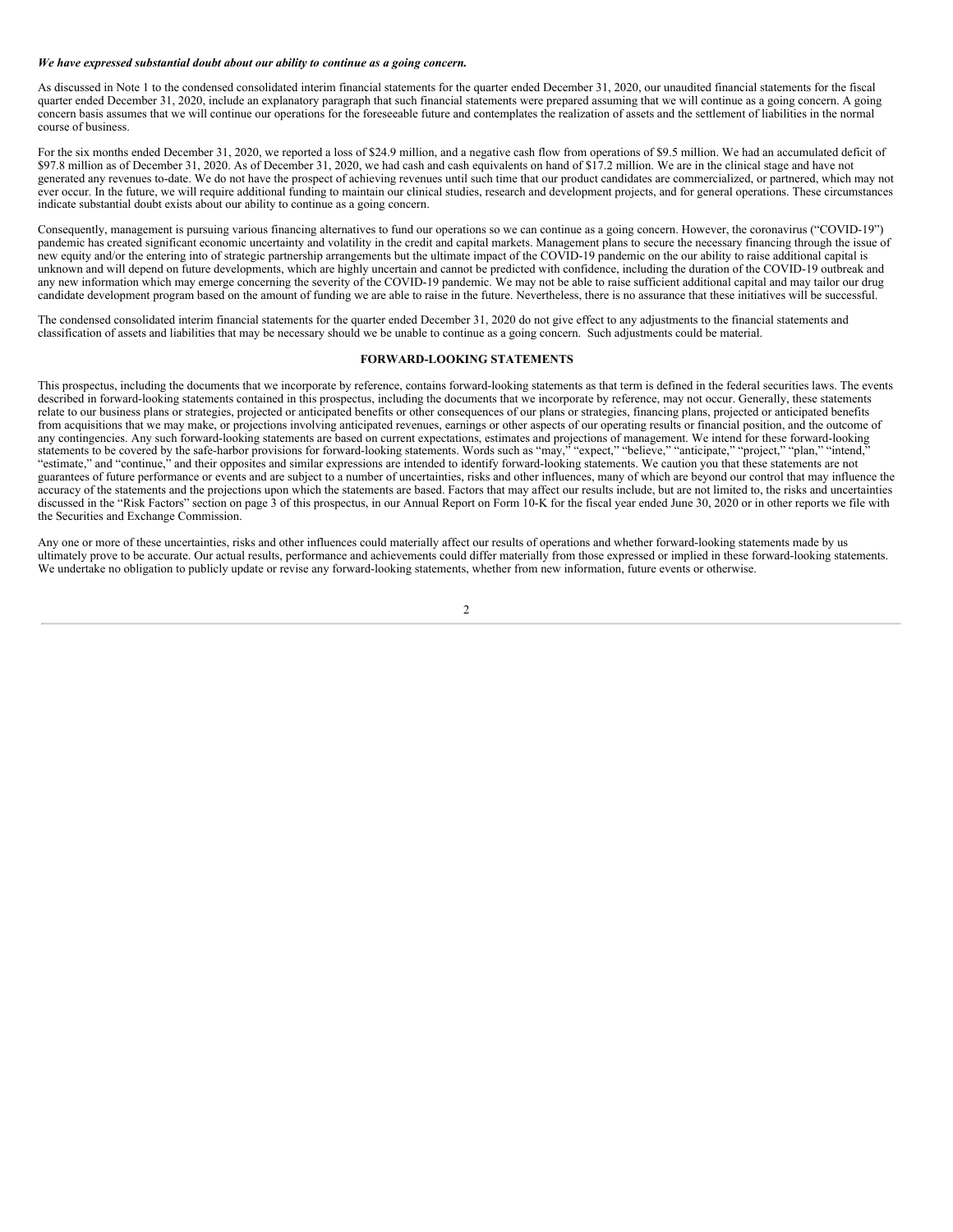You should rely only on the information in this prospectus. We have not authorized any other person to provide you with different information. If anyone provides you with different or inconsistent information, you should not rely upon it.

## **USE OF PROCEEDS**

<span id="page-23-0"></span>Unless we inform you otherwise in the prospectus supplement relating to a particular offering of securities, we will use the net proceeds from the sale of the securities offered by this prospectus and the exercise price from the exercise of any convertible securities, if any, for working capital and other general corporate purposes, which may include funding acquisitions or investments in businesses, products or technologies that are complementary to our own and reducing indebtedness.

When particular securities are offered, the prospectus supplement relating to that offering will set forth our intended use of the net proceeds received from the sale of those securities we sell. Pending the application of the net proceeds for these purposes, we expect to invest the proceeds in short-term, interest-bearing instruments or other investment-grade securities.

## **THE SECURITIES WE MAY OFFER**

#### <span id="page-23-1"></span>**General**

The descriptions of the securities contained in this prospectus, together with the applicable prospectus supplements, summarize all of the material terms and provisions of the various types of securities that we may offer. We will describe in the applicable prospectus supplement relating to any securities the particular terms of the securities offered by that prospectus supplement. If we indicate in the applicable prospectus supplement, the terms of the securities may differ from the terms we have summarized below. We may also include in the prospectus supplement information about material United States federal income tax considerations relating to the securities, and the securities exchange, if any, on which the securities will be listed.

We may sell from time to time, in one or more offerings:

- common stock;
- preferred stock;
- warrants to purchase shares of common stock or preferred stock;
- debt securities;
- subscription rights to purchase shares of common stock, preferred stock or debt securities; and
- units consisting of any combination of the securities listed above.

In this prospectus, we refer to the common stock, preferred stock, warrants, debt securities, subscription rights and units collectively as "securities." The total dollar amount of all securities that we may sell pursuant to this prospectus will not exceed \$100,000,000.

If we issue debt securities at a discount from their original stated principal amount, then, for purposes of calculating the total dollar amount of all securities issued under this prospectus, we will treat the initial offering price of the debt securities as the total original principal amount of the debt securities.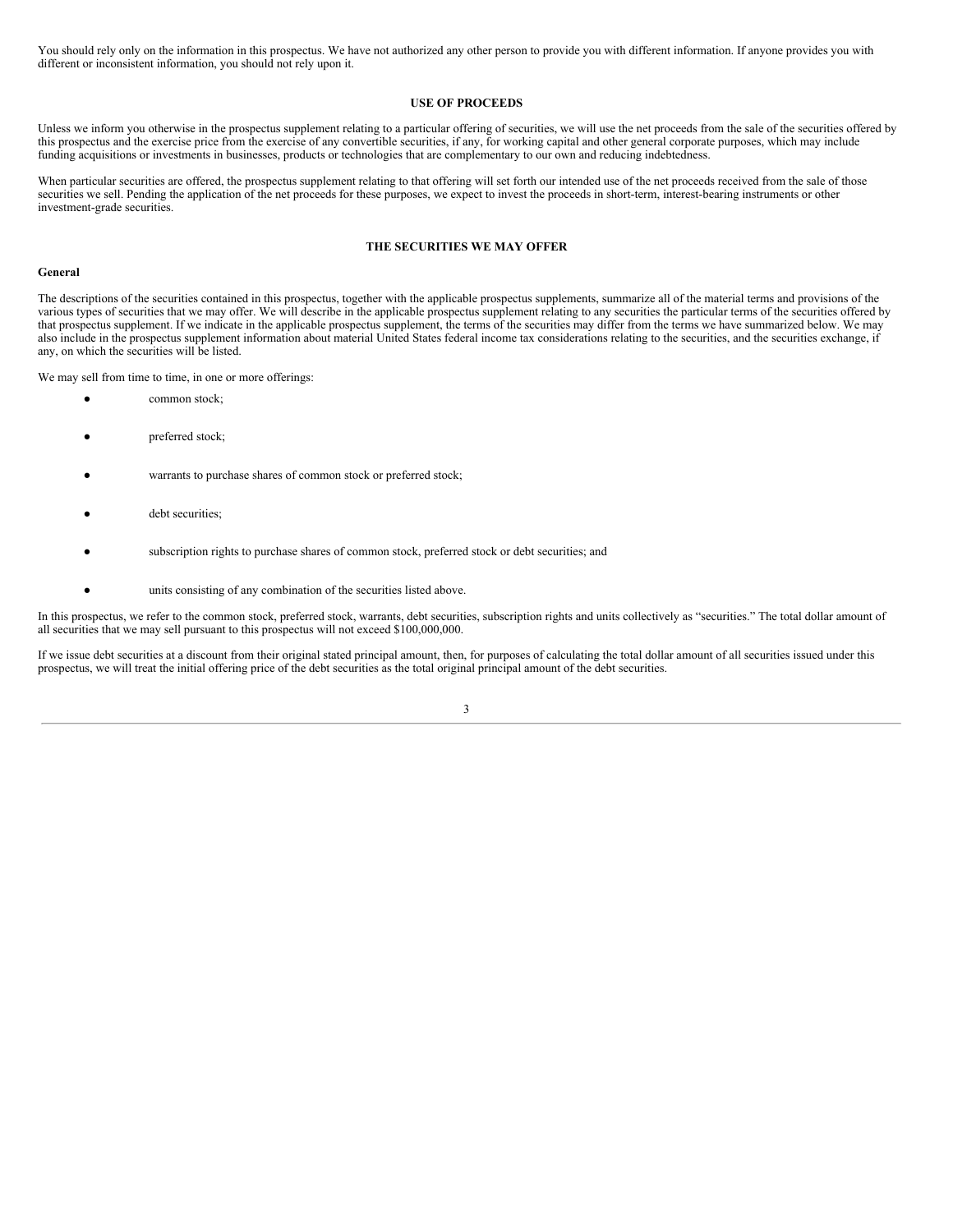This prospectus may not be used to consummate a sale of securities unless it is accompanied by a prospectus supplement.

#### **DESCRIPTION OF CAPITAL STOCK**

<span id="page-24-0"></span>The following description of our capital stock is a summary and does not purport to be complete. It is subject to and qualified in its entirety by reference to our articles of incorporation, as amended (the "Articles of Incorporation") and our bylaws, as amended (the "Bylaws"), each of which is incorporated by reference as exhibits to the registration incorporation. statement of which this prospectus is a part. We encourage you to read our Articles of Incorporation, our Bylaws and the applicable provisions of the Nevada Revised Statutes, as amended ("NRS"), for additional information.

## **Authorized Stock**

We are authorized to issue up to 100,000,000 shares of capital stock, including 95,000,000 shares of common stock, par value \$0,001 per share, and 5,000,000 shares of preferred stock, par value \$0.001 per share.

The additional shares of our authorized stock available for issuance may be issued at times and under circumstances so as to have a dilutive effect on earnings per share and on the equity ownership of the holders of our common stock. The ability of our board of directors to issue additional shares of stock could enhance the board's ability to negotiate on behalf of the stockholders in a takeover situation but could also be used by the board to make a change-in-control more difficult, thereby denying stockholders the potential to sell their shares at a premium and entrenching current management.

## **Common Stock**

Each outstanding share of our common stock entitles the holder to one vote, either in person or by proxy, on all matters submitted to a vote of stockholders, including the election of directors. There is no cumulative voting in the election of directors. All actions required or permitted to be taken by stockholders at an annual or special meeting of the stockholders must be effected at a duly called meeting, with a quorum present of a majority in voting power of the shares entitled to vote thereon. Special meetings of the stockholders may only be called by our board of directors acting pursuant to a resolution approved by the affirmative majority of the entire board of directors. Stockholders may not take action by written consent. A vote by the holders of a majority of our outstanding shares is required to effectuate certain fundamental corporate changes such as liquidation, merger or an amendment to our articles of incorporation.

Subject to preferences which may be applicable to any outstanding shares of preferred stock from time to time, holders of our common stock have equal ratable rights to such dividends as may be declared from time to time by our board of directors out of funds legally available therefor. In the event of any liquidation, dissolution or winding-up of our affairs, holders of our common stock will be entitled to share ratably in our remaining assets after provision for payment of amounts owed to creditors and preferences applicable to any outstanding shares of preferred stock. All outstanding shares our common stock are fully paid and nonassessable. Holders of our common stock do not have preemptive rights.

The rights, preferences and privileges of holders of our common stock are subject to the rights of the holders of any outstanding shares of preferred stock.

## **Transfer Agent and Registrar**

The transfer agent and registrar for our common stock is Mountain Share Transfer, Inc. The transfer agent address is 2030 Powers Ferry Road SE, Suite #212, Atlanta, GA 30339, (404)-474-3110.

## **Preferred Stock**

Our board of directors is authorized to issue up to 5,000,000 shares of preferred stock, par value \$0.001 per share, in one or more series, 3,693,070 of which shares are undesignated, with such designations, rights and preferences as may be determined from time to time by our board of directors. Accordingly, our board of directors is empowered, without

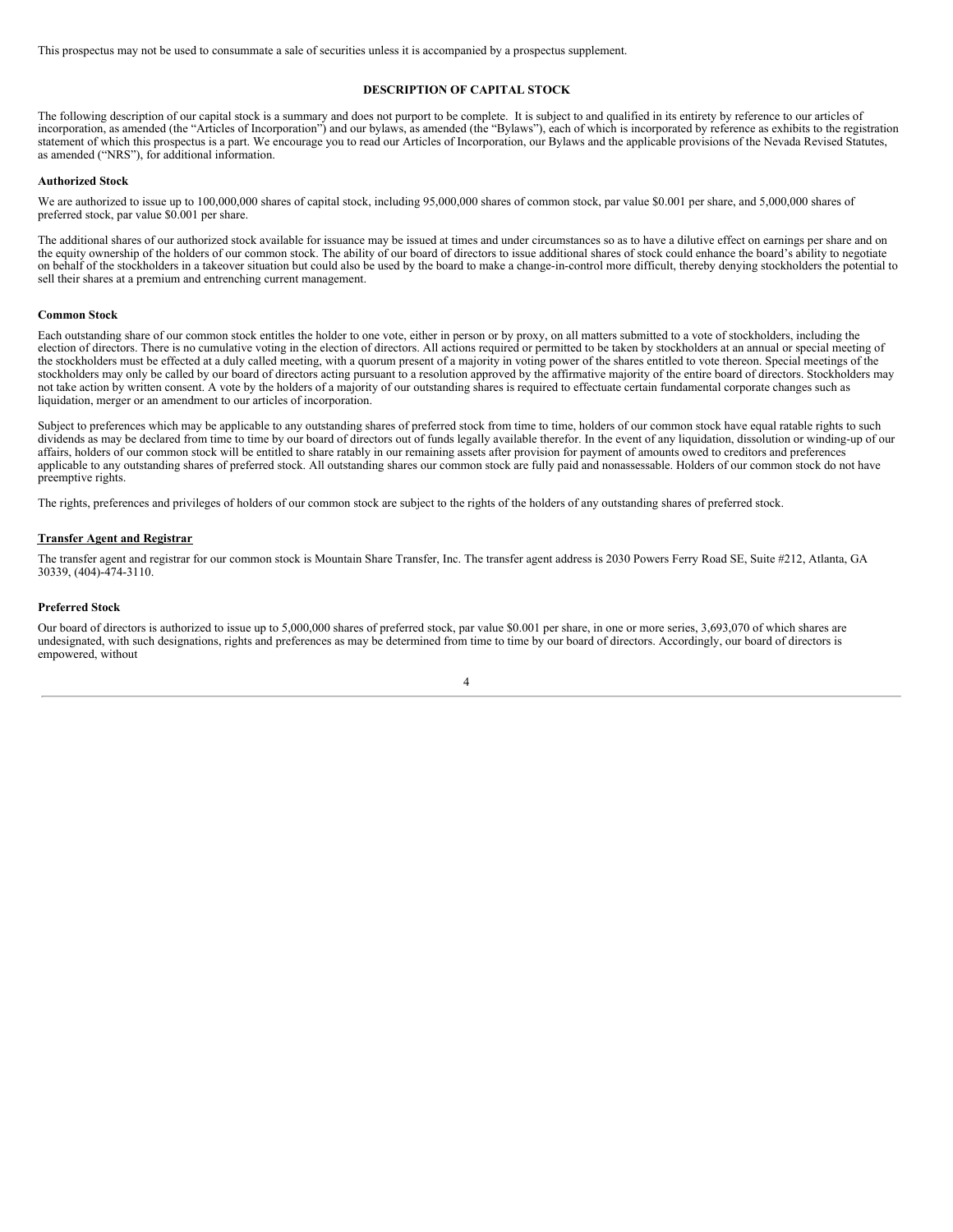stockholder approval, to issue preferred stock with dividend, liquidation, conversion, voting, or other rights that could adversely affect the voting power or other rights of the holders of our common stock. The issuance of preferred stock could have the effect of decreasing the market price of the common stock, impeding or delaying a possible takeover and adversely affecting the voting and other rights of the holders of our common stock.

#### **Series A Preferred Stock**

Our board of directors previously established a series of preferred stock designated as Series A Preferred Stock ("Series A Preferred Stock"), comprising 278,530 shares of preferred stock. Subject to superior rights of any other outstanding preferred stock from time to time, each outstanding share of Series A Preferred Stock is entitled to receive, in preference to our common stock, cumulative dividends, payable quarterly in arrears, at an annual rate of 3% of \$1.00 per share (the "Series A Stated Value"). We have never paid dividends on shares of our common stock and we do not intend to do so for the foreseeable future. Series A Preferred Stock does not have any voting rights. In the event of liquidation, each share of Series A Preferred Stock is entitled to receive, in preference to our common stock and *pari passu* with the Series B Preferred Stock and Series C Preferred Stock, a liquidation payment equal to the Series A Stated Value (as adjusted for stock splits, stock dividends, combinations or other recapitalizations of the Series A Preferred Stock), plus any accrued and unpaid dividends. If there are insufficient funds to permit full payment, the assets legally available for distribution will be distributed pro rata among the holders of the Series A Preferred Stock, Series B Preferred Stock and Series C Preferred Stock. The Series A Preferred Stock cannot be transferred without our prior written consent.

## **Series B Preferred Stock**

Our board of directors previously established a series of preferred stock designated as Series B Preferred Stock ("Series B Preferred Stock"), comprising 1,000,000 shares of preferred stock. Subject to superior rights of any other outstanding preferred our from time to time, each outstanding share of Series B Preferred Stock is entitled to receive, in preference to our common stock and *pari passu* with the Series A Preferred Stock and Series C Preferred Stock, annual cumulative dividends equal to 9% of \$8.00 per share (the "Series B Stated Value"), accruing quarterly on the date of issue and payable quarterly in arrears on December 31, March 31, June 30 and September 30 of each year. At the time shares of Series B Preferred Stock are converted into our common stock, accrued and unpaid dividends will be paid in shares of our common stock. In the event we elect to declare any dividends on our common stock, the Series B Preferred Stock is entitled to participate in such dividends on an as-converted basis. We have never paid dividends on shares of our common stock and we do not intend to do so for the foreseeable future. Series B Preferred Stock is entitled to vote with our common stock, on an asconverted basis, as a single class. In the event of liquidation, each share of Series B Preferred Stock is entitled to receive, in preference to our common stock and *pari passu* with the Series A Preferred Stock and Series C Preferred Stock, a liquidation payment equal to the Series B Stated Value plus any accrued and unpaid dividends. If there are insufficient funds to permit full payment, the assets legally available for distribution will be distributed pro rata among the holders of the A Preferred Stock, Series B Preferred Stock and Series C Preferred Stock.

Each share of Series B Preferred Stock may be converted into 0.25 fully paid shares our common stock at the option of a holder as long as we have sufficient authorized and unissued shares our common stock available. The conversion rate may be adjusted in the event of a reverse stock split, merger or reorganization. The Series B Preferred Stock will automatically convert into our common stock on the earlier of (i) April 29, 2021, or (ii) upon the approval of VAL-083 by the U.S. Food and Drug Administration or the European Medicines Agency so long as the closing bid price our common stock at the time of such approval is at least \$80.00 per share.

#### **Series C Preferred Stock**

Our board of directors previously established a series of preferred stock designated as Series C Preferred Stock ("Series C Preferred Stock"), comprised of three classes: 22,000 shares have been designated as Series C-1 Preferred Stock, 2,700 shares have been designated as Series C-2 Preferred Stock and 3,700 shares have been designated as Series C-3 Preferred Stock. Each class of Series C Preferred Stock has identical terms, except for the Conversion Price of the particular class of Series C Preferred Stock.

5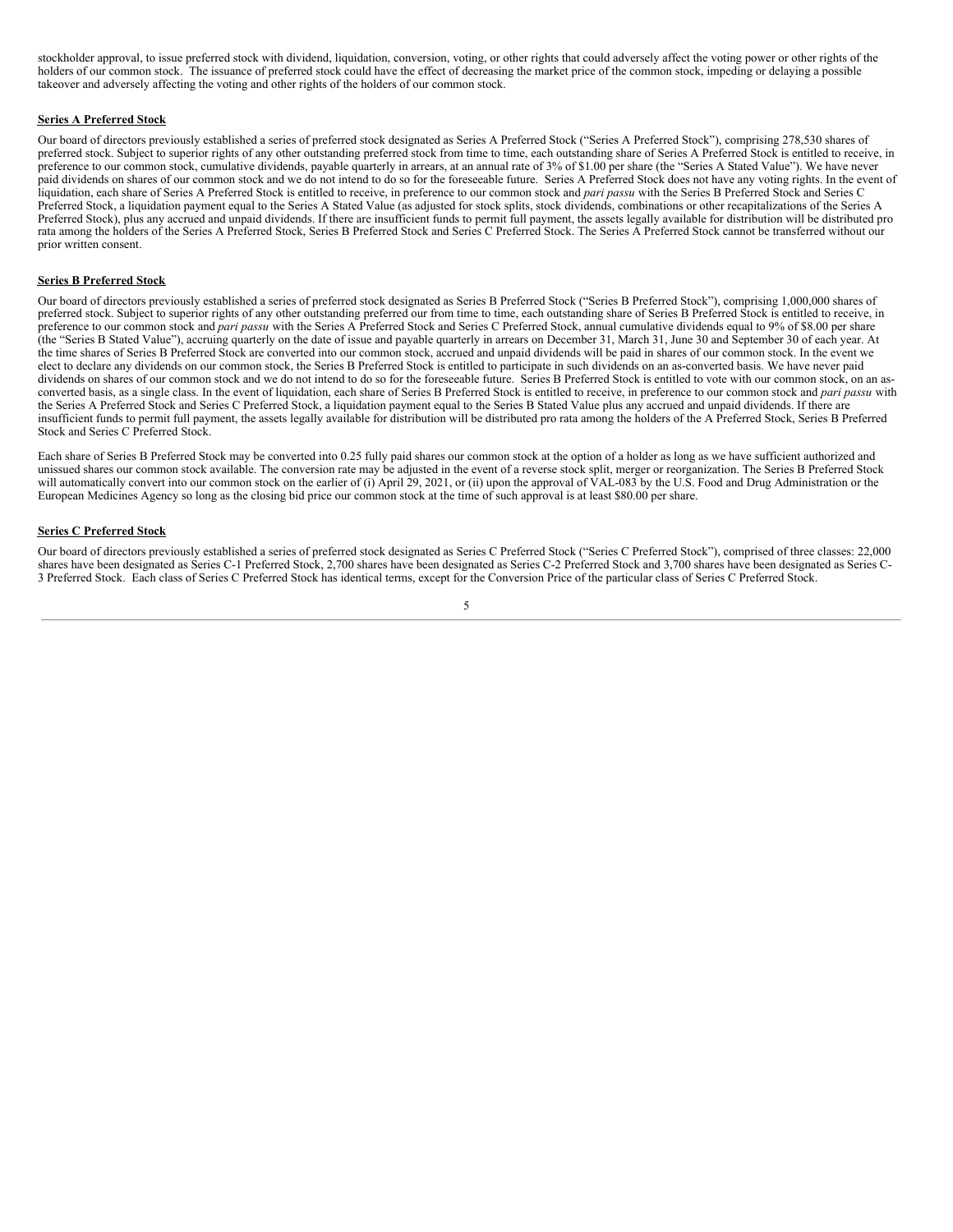*Dividends*. The Series C Preferred Stock will be entitled to receive dividends, payable in shares our common stock at a rate of 10%, 15%, 20% and 25% of the number of shares our common stock issuable upon conversion of the Series C Preferred Stock, on the 12th, 24th, 36th and 48th month, anniversary of the initial closing of the private placement offering of the Series C Preferred Stock (the "Private Placement"), which occurred on August 19, 2020. Dividends will be payable in shares our common stock and will only be payable to those holders that continue to hold the Series C Preferred Stock on the respective anniversary dates of August 19, 2020. In addition, each holder of Series C

Preferred Stock will be entitled to receive dividends equal, on an as-converted to shares of our common stock basis, to and in the same form as dividends actually paid on shares our common stock when, as, and if such dividends are paid on shares our common stock. We have never paid dividends on shares our common stock and we do not intend to do so for the foreseeable future.

*Rank.* The Series C Preferred Stock will rank *pari passu* with the shares of Series A Preferred Stock and Series B Preferred Stock.

*Liquidation.* Upon any dissolution, liquidation or winding up, whether voluntary or involuntary, holders of Series C Preferred Stock, together with the Series A Preferred Stock and Series B Preferred Stock, will be entitled to receive distributions out of our assets in an amount per share equal to \$1,000 with respect to the Series C Preferred Stock (and \$1.00 and \$8.00 per share, respectively, for the Series A Preferred Stock and Series B Preferred Stock) plus all accrued and unpaid dividends, whether capital or surplus before any distributions shall be made on any shares our common stock.

*Conversion.* Upon the earlier of (i) the three and a half year anniversary of the initial closing of the Private Placement, which occurred on August 19, 2020, or (ii) the consent to conversion by holders of at least 50.1% of all of the then-outstanding shares of Series C Preferred Stock, without any action on the part of the holder, each share of Series C Preferred Stock will automatically convert into shares our common stock at the Conversion Price, as set forth below. In addition, each share of Series C Preferred Stock will be convertible, at any time and from time to time at the option of the holder, into that number of shares our common stock at the Conversion Price, subject to adjustment. The Conversion Price of the Series C Preferred Stock will equal the lesser of (i) the closing price of our common stock on Nasdaq on the date immediately preceding the signing of the applicable binding agreements for the applicable closing date of the Private Placement for which the Series C Preferred Stock is issued or (ii) the average closing price of our common stock on Nasdaq for the five trading days immediately preceding the signing of the applicable binding agreements for the applicable closing date of the Private Placement for which the Series C Preferred Stock is issued, subject to adjustment. The Conversion Prices for the Series C-1 Preferred Stock, Series C-2 Preferred Stock and Series C-3 Preferred Stock are \$1.16, \$1.214 and \$1.15, respectively.

#### *Conversion Price Adjustment*:

*Stock Dividends and Stock Splits*. If we pay a stock dividend or otherwise make a distribution payable in shares our common stock on shares our common stock or any other common stock equivalents, subdivide or combine outstanding our common stock, or reclassify our common stock, the Conversion Price will be adjusted by multiplying the then conversion price by a fraction, the numerator of which shall be the number of shares our common stock outstanding immediately before such event, and the denominator of which shall be the number of shares outstanding immediately after such event.

*Fundamental Transaction*. If we effect a fundamental transaction, then upon any subsequent conversion of Series C Preferred Stock, the holder thereof shall have the right to receive, for each share our common stock that would have been issuable upon such conversion immediately prior to the occurrence of such fundamental transaction, the number of shares of the successor's or acquiring corporation's common stock or our common stock, if we are the surviving corporation, and any additional consideration receivable as a result of such fundamental transaction by a holder of the number of shares our common stock into which Series C Preferred Stock is convertible immediately prior to such fundamental transaction. A fundamental transaction means: (i) a merger or consolidation with or into another entity, (ii) any sale of all or substantially all of our assets in one transaction or a series of related transactions, or (iii) any reclassification our common stock or any compulsory share exchange by which our common stock is effectively converted into or exchanged for other securities, cash or property.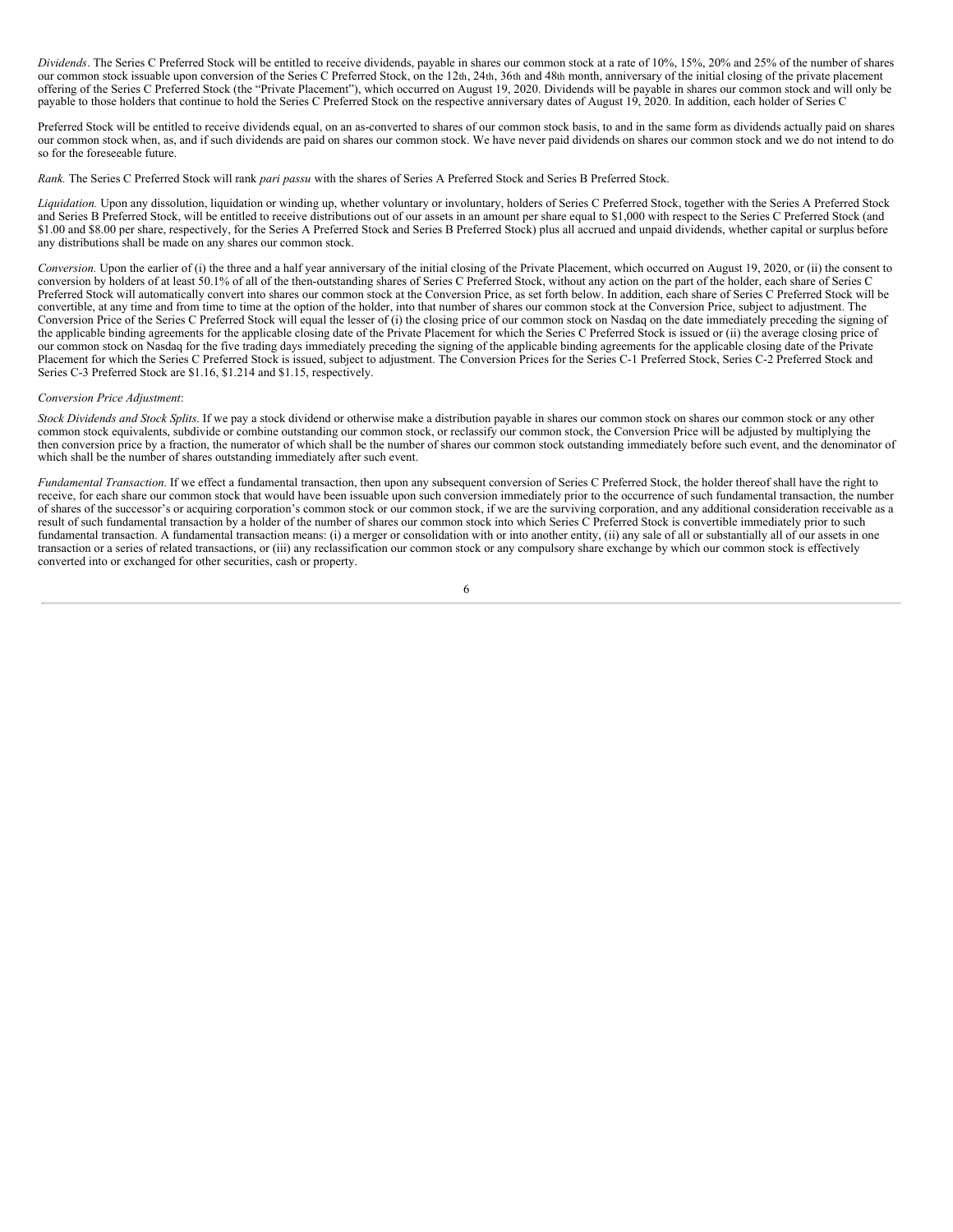*Voting Rights*. Except as otherwise provided in the Certificate of Designation of Preferences, Rights and Limitations for the applicable class of Series C Preferred Stock (the "Certificate of Designation") or required by law, Series C Preferred Stock shall have no separate class voting rights. The Certificate of Designation provides that each share of Series C Preferred Stock will entitle its holder to vote with our common stock on an as-converted basis. Notwithstanding certain protections in the Certificate of Designation, Nevada law also provides holders of preferred stock with certain rights. The holders of the outstanding shares of Series C Preferred Stock generally will be entitled to vote as a class upon a proposed amendment to our Articles of Incorporation if the amendment would:

- increase or decrease the aggregate number of authorized shares of Series C Preferred Stock;
- increase or decrease the par value of the shares of Series C Preferred Stock;
- authorize or issue an additional class or series of capital stock that ranks senior to the Series C Preferred Stock with respect to dividends, redemption or distribution of assets upon liquidation, dissolution or winding up of the Company or entering into any agreement with respect to the foregoing; or
- alter or change the powers, preferences, or special rights of the shares of Series C Preferred Stock so as to affect them adversely.

*Fractional Shares.* No fractional shares our common stock will be issued upon conversion of Series C Preferred Stock. Rather, we will round up to the next whole share.

## **Future Issuance of Preferred Stock**

If we offer a specific series of preferred stock under this prospectus, we will describe the terms of the preferred stock in the prospectus supplement for such offering and will file a copy of the certificate establishing the terms of the preferred stock with the SEC. To the extent required, this description will include:

- the title and stated value;
- the number of shares offered, the liquidation preference per share and the purchase price;
- the dividend rate(s), period(s) and/or payment date(s), or method(s) of calculation for such dividends;
- whether dividends will be cumulative or non-cumulative and, if cumulative, the date from which dividends will accumulate;
- the procedures for any auction and remarketing, if any;
- the provisions for a sinking fund, if any;
- the provisions for redemption, if applicable;
- any listing of the preferred stock on any securities exchange or market;
- whether the preferred stock will be convertible into our common stock, and, if applicable, the conversion price (or how it will be calculated) and conversion period;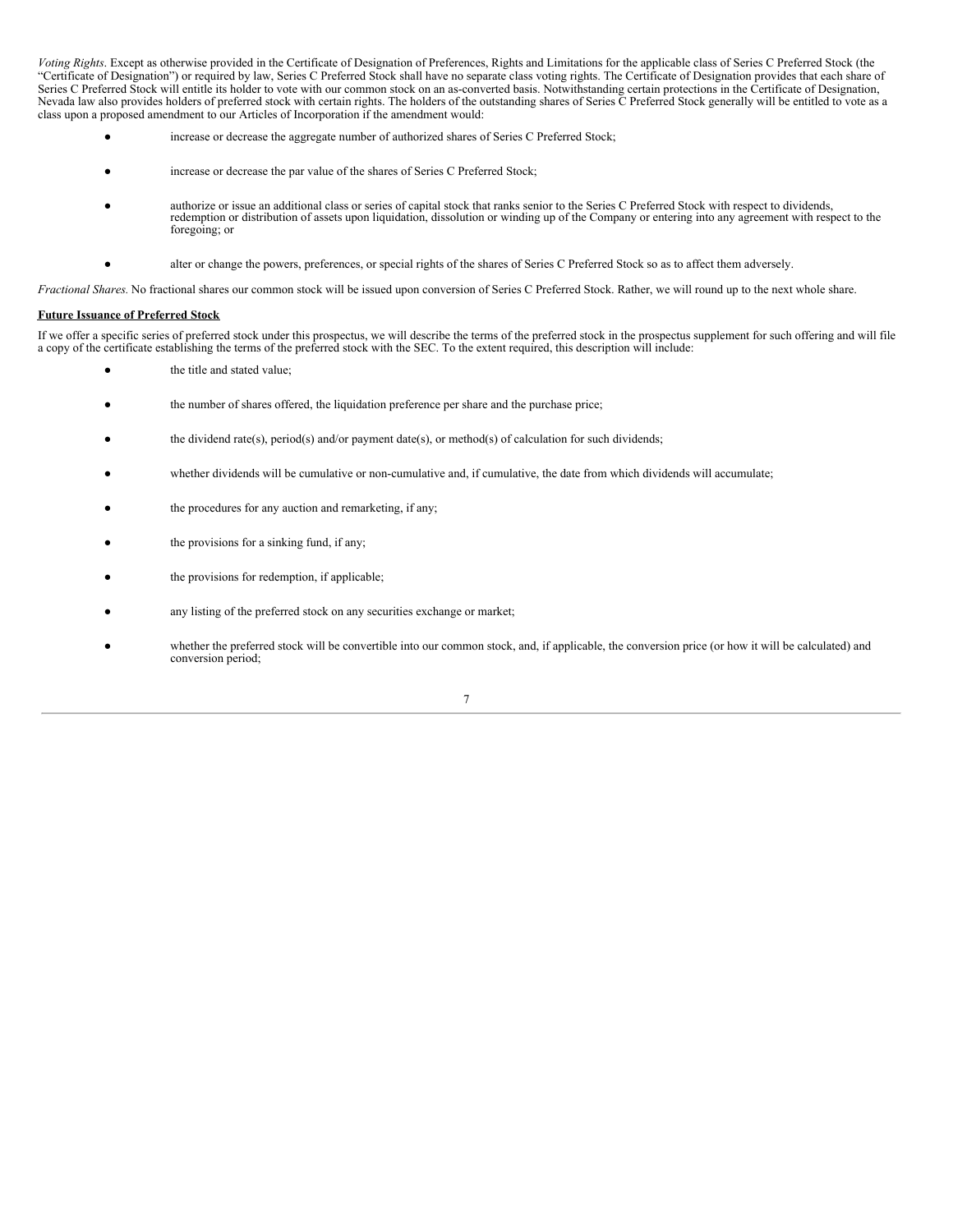- whether the preferred stock will be exchangeable into debt securities, and, if applicable, the exchange price (or how it will be calculated) and exchange period;
- voting rights, if any, of the preferred stock;
- a discussion of any material and/or special U.S. federal income tax considerations applicable to the preferred stock;
- the relative ranking and preferences of the preferred stock as to dividend rights and rights upon liquidation, dissolution or winding up of our affairs; and
- any material limitations on issuance of any class or series of preferred stock ranking senior to or on a parity with the series of preferred stock as to dividend rights and rights upon liquidation, dissolution or winding up of our affairs.

## **Transfer Agent and Registrar for Preferred Stock**

The transfer agent and registrar for any series or class of preferred stock will be set forth in each applicable prospectus supplement.

## **Anti-takeover Effects of Nevada Law and our Articles of Incorporation, as amended, and Bylaws**

Our Articles of Incorporation and Bylaws contain a number of provisions that could make our acquisition by means of a tender or exchange offer, a proxy contest or otherwise more difficult. Certain of these provisions are summarized below.

## **Special Meetings**

Special meetings of the stockholders may only be called by our board of directors or such person or person authorized by the board of directors.

## **Business Combinations Act**

The Business Combinations Act, Sections 78.411 to 78.444 of the NRS, restricts the ability of a Nevada "resident domestic corporation" having at least 200 stockholders of record to engage in any "combination" with an "interested stockholder" for two (2) years after the date that the person first became an interested stockholder, unless the combination meets all of the requirements of the articles of incorporation of the resident domestic corporation and (i) the purchase of shares by the interested stockholder is approved by the board of directors before that date or (ii) the combination is approved by the board of directors of the resident domestic corporation and, at or after that time, the combination is approved at an annual or special meeting of the stockholders of the resident domestic corporation, and not by written consent, by the affirmative vote of the holders of stock representing at least sixty percent (60%) of the outstanding voting power of the resident domestic corporation not beneficially owned by the interested stockholder or the affiliates or associates of the interested stockholder.

If this approval is not obtained, then after the expiration of the two (2) year period, the business combination may still not be consummated unless it is a combination meeting all of the requirements of the articles of incorporation of the resident domestic corporation and either the "fair price" requirements specified in NRS 78.441 to 78.444, inclusive are satisfied or the combination is (a) a combination or transaction by which the person first became an interested stockholder is approved by the board of directors of the resident domestic corporation before the person first became an interested stockholder, or (b) a combination approved by a majority of the outstanding voting power of the resident domestic corporation not beneficially owned by the interested stockholder, or any affiliate or associate of the interested stockholder.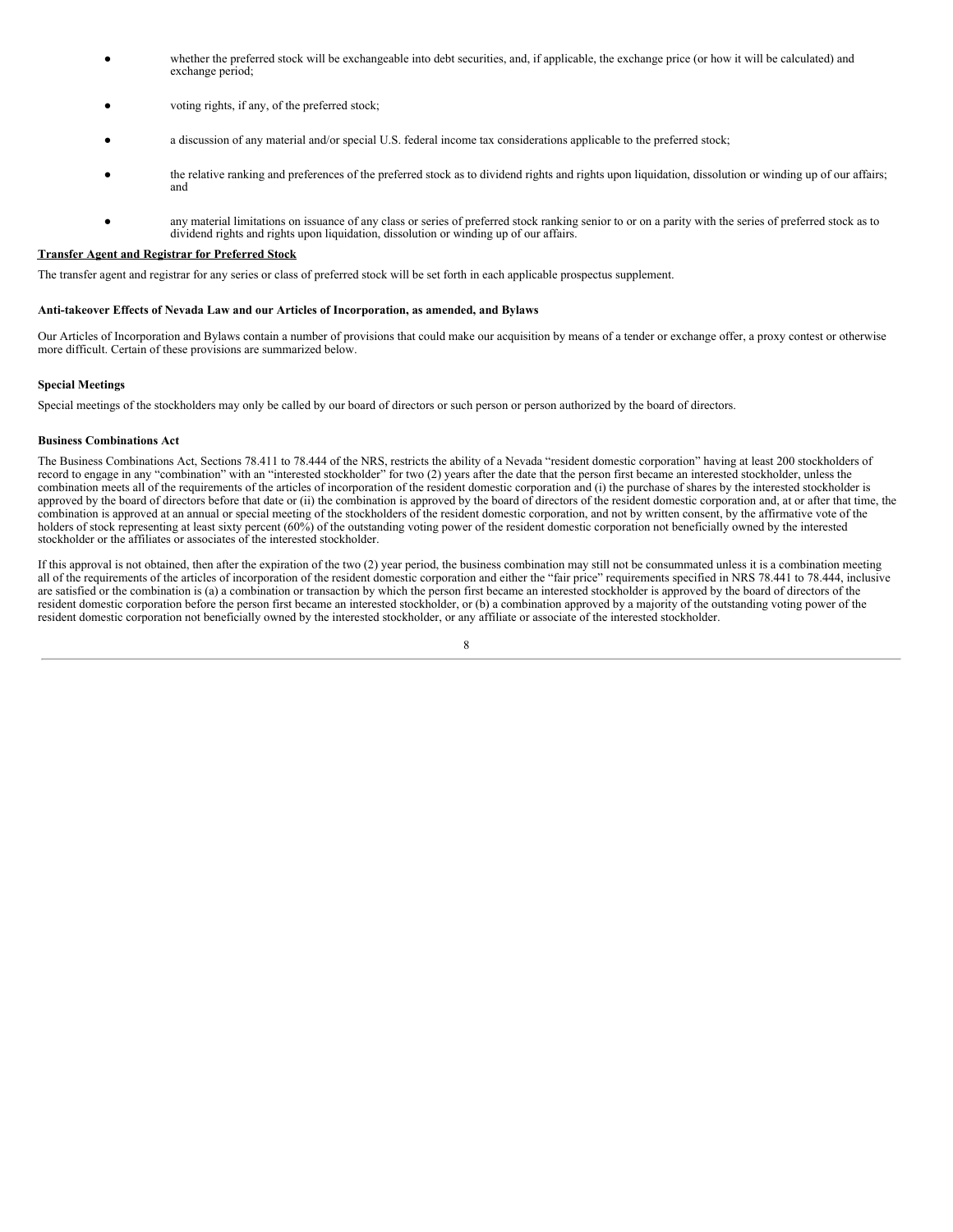"Interested stockholder" means any person, other than the resident domestic corporation or its subsidiaries, who is (a) the beneficial owner, directly or indirectly, of 10% or more of the voting power of the outstanding voting shares of the resident domestic corporation or (b) an affiliate or associate of the resident domestic corporation and at any time within two years immediately before the date in question was the beneficial owner, directly or indirectly, of 10% or more of the voting power of the then outstanding shares of the resident domestic corporation.

A "combination" is broadly defined and includes, for example, any merger or consolidation of a corporation or any of its subsidiaries with (i) an interested stockholder or (ii) any other entity that after and as a result of the merger or consolidation would be an affiliate or associate of the interested stockholder; or any sale, lease, exchange, pledge, transfer or other disposition of assets of the corporation, in one transaction or a series of transactions, to or with an interested stockholder having: (x) an aggregate market value equal to more than 5% of the aggregate market value of the assets of a corporation, (y) an aggregate market value equal to more than 5% of the aggregate market value of all outstanding voting shares of a corporation, or (z) representing more than 10% of the earning power or net income of a corporation.

The provisions of Nevada law, our Articles of Incorporation and our Bylaws could have the effect of discouraging others from attempting hostile takeovers and, as a consequence, they may also inhibit temporary fluctuations in the market price of our common stock that often result from actual or rumored hostile takeover attempts. These provisions may also have the effect of preventing changes in our management. It is possible that these provisions could make it more difficult to accomplish transactions that stockholders may otherwise deem to be in their best interests.

#### **Control Shares**

Nevada law also seeks to impede "unfriendly" corporate takeovers by providing in Sections 78.378 to 78.3793 of the NRS that an "acquiring person" shall only obtain voting rights in the "control shares" purchased by such person to the extent approved by the other shareholders at a meeting. With certain exceptions, an acquiring person is one who acquires or offers to acquire a "controlling interest" in the corporation, defined as one-fifth or more of the voting power. Control shares include not only shares acquired or offered to be acquired in connection with the acquisition of a controlling interest, but also all shares acquired by the acquiring person within the preceding 90 days. The statute covers not only the acquiring person but also any persons acting in association with the acquiring person.

A Nevada corporation may elect to opt out of the provisions of Sections 78.378 to 78.3793 of the NRS. We have no provision in our articles of incorporation pursuant to which we have elected to opt out of Sections 78.378 to 78.3793; therefore, these sections do apply to us.

#### **Potential Effects of Authorized but Unissued Stock**

We have shares of common stock and preferred stock available for future issuance without stockholder approval. We may utilize these additional shares for a variety of corporate purposes, including future public offerings to raise additional capital, to facilitate corporate acquisitions or payment as a dividend on the capital stock.

The existence of unissued and unreserved common stock and preferred stock may enable our board of directors to issue shares to persons friendly to current management or to issue preferred stock with terms that could render more difficult or discourage a third-party attempt to obtain control of us by means of a merger, tender offer, proxy contest or otherwise, thereby protecting the continuity of our management. In addition, the board of directors has the discretion to determine designations, rights, preferences, privileges and restrictions, including voting rights, dividend rights, conversion rights, redemption privileges and liquidation preferences of each series of preferred stock, all to the fullest extent permissible under the Nevada Revised Statute and subject to any limitations set forth in our articles of incorporation. The purpose of authorizing the board of directors to issue preferred stock and to determine the rights and preferences applicable to such preferred stock is to eliminate delays associated with a stockholder vote on specific issuances. The issuance of preferred stock, while providing desirable flexibility in connection with possible financings, acquisitions and other corporate purposes, could have the effect of making it more difficult for a third-party to acquire, or could discourage a third-party from acquiring, a majority of our outstanding voting stock.

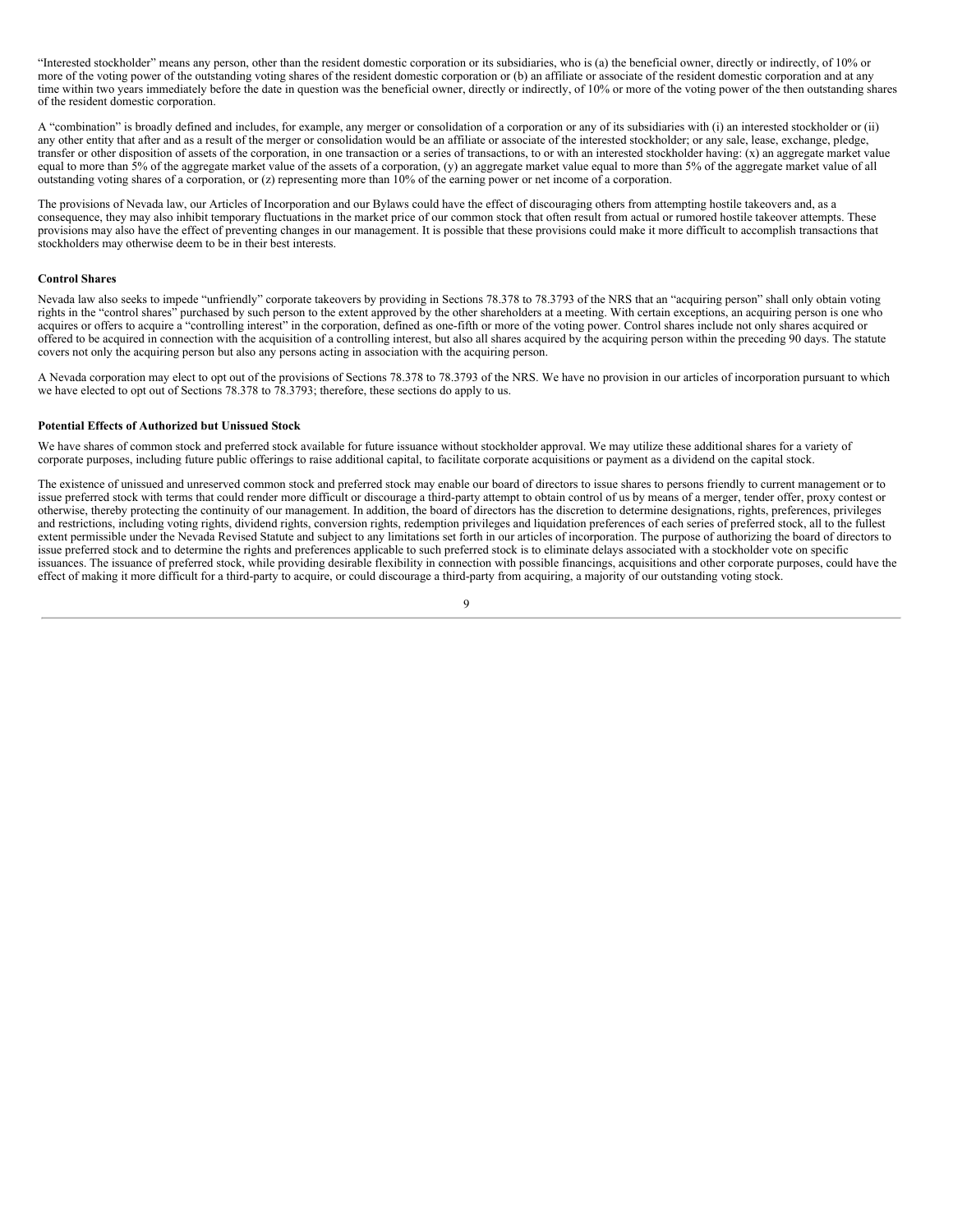#### **DESCRIPTION OF STOCK WARRANTS**

<span id="page-30-0"></span>We summarize below some of the provisions that will apply to the warrants unless the applicable prospectus supplement provides otherwise. This summary may not contain all information that is important to you. The complete terms of the warrants will be contained in the applicable warrant certificate and warrant agreement. These documents have been or will be included or incorporated by reference as exhibits to the registration statement of which this prospectus is a part. You should read the warrant certificate and the warrant agreement. You should also read the prospectus supplement, which will contain additional information and which may update or change some of the information below.

## **General**

We may issue, together with common or preferred stock as units or separately, warrants for the purchase of shares of our common or preferred stock. The terms of each warrant will be discussed in the applicable prospectus supplement relating to the particular series of warrants. The form(s) of certificate representing the warrants and/or the warrant agreement will be, in each case, filed with the SEC as an exhibit to a document incorporated by reference in the registration statement of which this prospectus is a part on or prior to the date of any prospectus supplement relating to an offering of the particular warrant. The following summary of material provisions of the warrants and the warrant agreements are subject to, and qualified in their entirety by reference to, all the provisions of the warrant agreement and warrant certificate applicable to a particular series of warrants.

The prospectus supplement relating to any series of warrants that are offered by this prospectus will describe, among other things, the following terms to the extent they are applicable to that series of warrants:

- the procedures and conditions relating to the exercise of the warrants;
- the number of shares of our common or preferred stock, if any, issued with the warrants;
- the date, if any, on and after which the warrants and any related shares of our common or preferred stock will be separately transferable;
- the offering price of the warrants, if any;
- the number of shares of our common or preferred stock which may be purchased upon exercise of the warrants and the price or prices at which the shares may be purchased upon exercise;
- the date on which the right to exercise the warrants will begin and the date on which the right will expire;
- a discussion of the material United States federal income tax considerations applicable to the exercise of the warrants;
- anti-dilution provisions of the warrants, if any;
- call provisions of the warrants, if any; and
- any other material terms of the warrants.

Each warrant may entitle the holder to purchase for cash, or, in limited circumstances, by effecting a cashless exercise for, the number of shares of our common or preferred stock at the exercise price that is described in the applicable prospectus supplement. Warrants will be exercisable during the period of time described in the applicable prospectus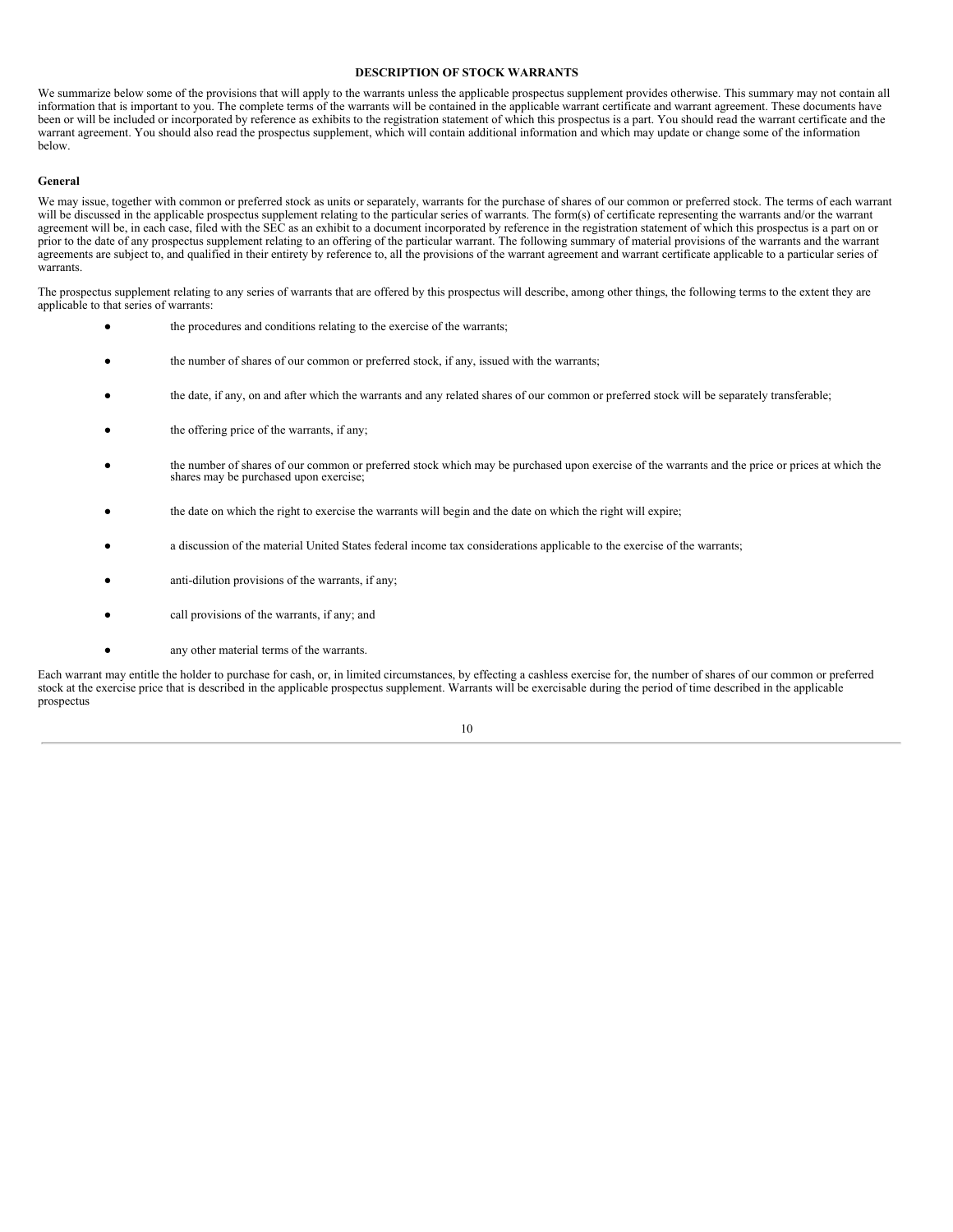supplement. After that period, unexercised warrants will be void. Warrants may be exercised in the manner described in the applicable prospectus supplement.

A holder of a warrant will not have any of the rights of a holder of our common or preferred stock before the stock is purchased upon exercise of the warrant. Therefore, before a warrant is exercised, the holder of the warrant will not be entitled to receive any dividend payments or exercise any voting or other rights associated with shares of our common or preferred stock which may be purchased when the warrant is exercised.

## **Transfer Agent and Registrar**

The transfer agent and registrar, if any, for any warrants will be set forth in the applicable prospectus supplement.

## **DESCRIPTION OF DEBT SECURITIES**

<span id="page-31-0"></span>This prospectus describes certain general terms and provisions of debt securities that we may offer. The debt securities may be issued pursuant to, in the case of senior debt securities, a senior indenture, and in the case of subordinated debt securities, a subordinated indenture, in each case in the forms filed as exhibits to this registration statement, which we refer to as the "indentures." The indentures will be entered into between us and a trustee to be named prior to the issuance of any debt securities, which we refer to as the "trustee." The indentures will not limit the amount of debt securities that can be issued thereunder and will provide that the debt securities may be issued from time to time in one or more series pursuant to the terms of one or more securities resolutions or supplemental indentures creating such series.

We have summarized below the material provisions of the indentures and the debt securities or indicated which material provisions will be described in the related prospectus supplement for any offering of debt securities. These descriptions are only summaries, and you should refer to the relevant indenture for the particular offering of debt securities itself which will describe completely the terms and definitions of the offered debt securities and contain additional information about the debt securities.

#### **Terms**

When we offer to sell a particular series of debt securities, we will describe the specific terms of the securities in a prospectus supplement. The prospectus supplement will set forth the following terms, as applicable, of the debt securities offered thereby:

- the designation, aggregate principal amount, currency or composite currency and denominations;
- the price at which such debt securities will be issued and, if an index formula or other method is used, the method for determining amounts of principal or interest;
- the maturity date and other dates, if any, on which principal will be payable;
- whether or not the debt securities will be secured or unsecured, and the terms of any secured debt;
- whether the debt securities rank as senior debt, senior subordinated debt, subordinated debt or any combination thereof, and the terms of any subordination;
- the interest rate (which may be fixed or variable), if any;
- the date or dates from which interest will accrue and on which interest will be payable, and the record dates for the payment of interest;

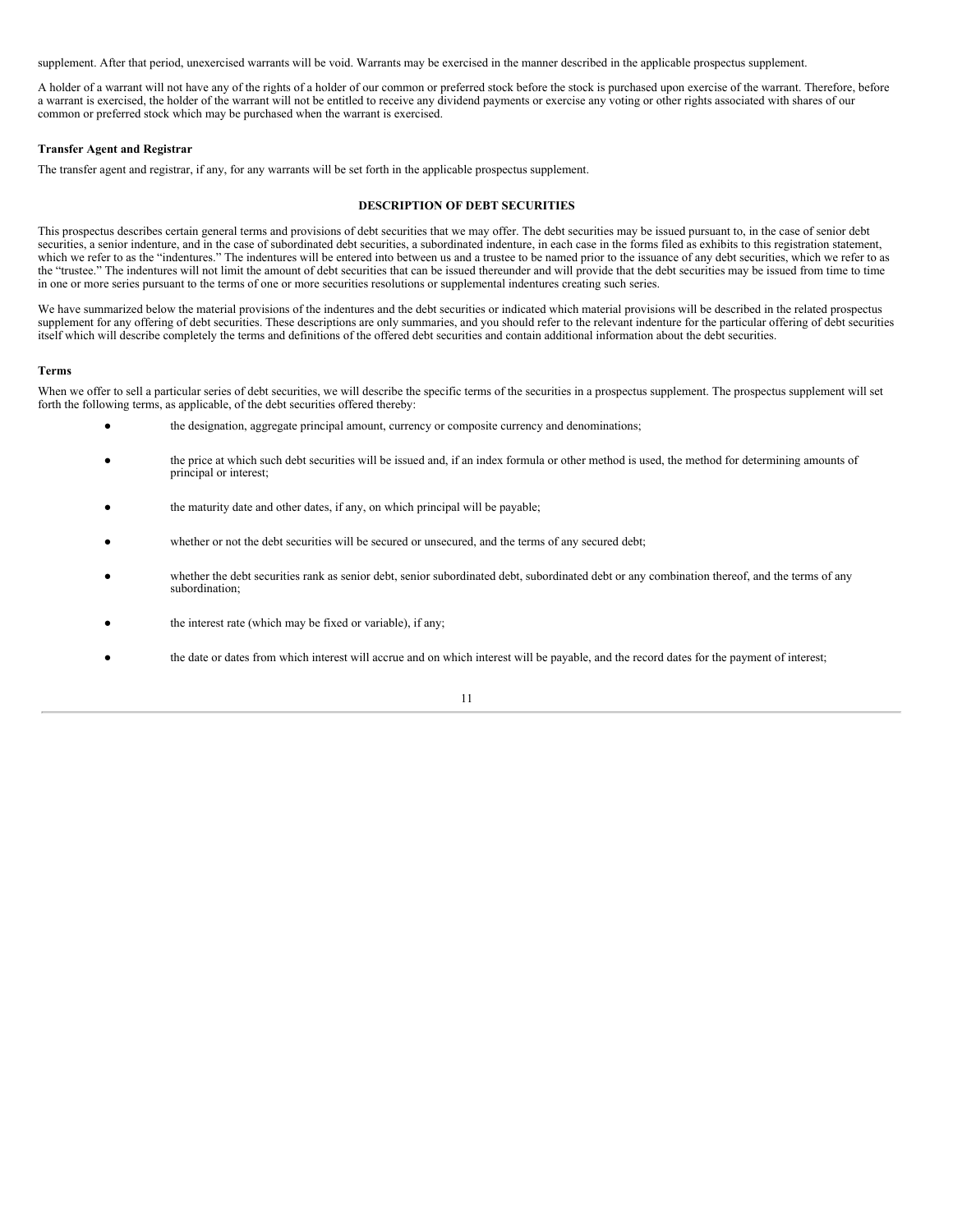- the manner of paying principal and interest;
- the place or places where principal and interest will be payable;
- the terms of any mandatory or optional redemption by us or any third party including any sinking fund;
- the terms of any conversion or exchange;
- the terms of any redemption at the option of holders or put by the holders;
- any tax indemnity provisions;
- if the debt securities provide that payments of principal or interest may be made in a currency other than that in which the debt securities are denominated, the manner for determining such payments;
- the portion of principal payable upon acceleration of a Discounted Debt Security (as defined below);
- whether and upon what terms debt securities may be defeased;
- any events of default or covenants in addition to or in lieu of those set forth in the indentures;
- provisions for electronic issuance of debt securities or for the issuance of debt securities in uncertificated form; and
- any additional provisions or other special terms not inconsistent with the provisions of the indentures, including any terms that may be required or advisable under United States or other applicable laws or regulations, or advisable in connection with the marketing of the debt securities.

Debt securities of any series may be issued as registered debt securities or uncertificated debt securities, in such denominations as specified in the terms of the series.

Securities may be issued under the indentures as Discounted Debt Securities to be offered and sold at a substantial discount from the principal amount thereof. Special United States federal income tax and other considerations applicable thereto will be described in the prospectus supplement relating to such Discounted Debt Securities. "Discounted Debt Security" means a security where the amount of principal due upon acceleration is less than the stated principal amount.

We are not obligated to issue all debt securities of one series at the same time and, unless otherwise provided in the prospectus supplement, we may reopen a series, without the consent of the holders of the debt securities of that series, for the issuance of additional debt securities of that series. Additional debt securities of a particular series will have the same terms and conditions as outstanding debt securities of such series, except for the date of original issuance and the offering price, and will be consolidated with, and form a single series with, such outstanding debt securities.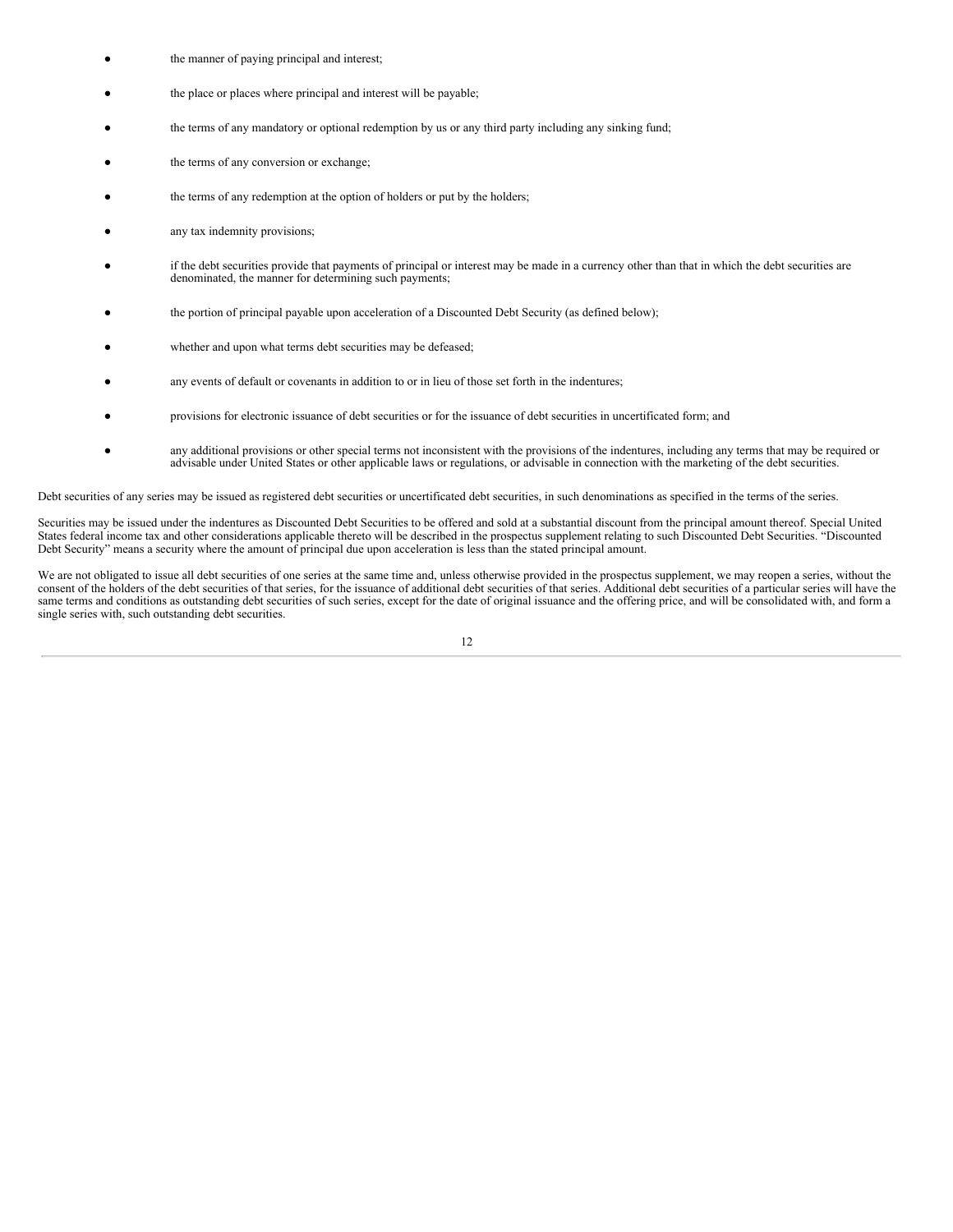### **Ranking**

The senior debt securities will rank equally with all of our other senior and unsubordinated debt. Our secured debt, if any, will be effectively senior to the senior debt securities to the extent of the value of the assets securing such debt. The subordinated debt securities will be subordinate and junior in right of payment to all of our present and future senior indebtedness to the extent and in the manner described in the prospectus supplement and as set forth in the board resolution, officer's certificate or supplemental indenture relating to such offering.

We have only a stockholder's claim on the assets of our subsidiaries. This stockholder's claim is junior to the claims that creditors of our subsidiaries have against our subsidiaries. Holders of our debt securities will be our creditors and not creditors of any of our subsidiaries. As a result, all the existing and future liabilities of our subsidiaries, including any claims of their creditors, will effectively be senior to the debt securities with respect to the

assets of our subsidiaries. In addition, to the extent that we issue any secured debt, the debt securities will be effectively subordinated to such secured debt to the extent of the value of the assets securing such secured debt.

The debt securities will be obligations exclusively of Kintara Therapeutics, Inc. To the extent that our ability to service our debt, including the debt securities, may be dependent upon the earnings of our subsidiaries, our ability to do so will be dependent on the ability of our subsidiaries to distribute those earnings to us as dividends, loans or other payments.

## **Certain Covenants**

Any covenants that may apply to a particular series of debt securities will be described in the prospectus supplement relating thereto.

#### **Successor Obligor**

The indentures will provide that, unless otherwise specified in the securities resolution or supplemental indenture establishing a series of debt securities, we shall not consolidate with or merge into, or transfer all or substantially all of our assets to, any person in any transaction in which we are not the survivor, unless:

- the person is organized under the laws of the United States or a jurisdiction within the United States;
- the person assumes by supplemental indenture all of our obligations under the relevant indenture, the debt securities and any coupons;
- immediately after the transaction no Default (as defined below) exists; and
- we deliver to the trustee an officers' certificate and opinion of counsel stating that the transaction complies with the foregoing requirements and that all conditions precedent provided for in the indenture relating to the transaction have been complied with.

In such event, the successor will be substituted for us, and thereafter all of our obligations under the relevant indenture, the debt securities and any coupons will terminate.

The indentures will provide that these limitations shall not apply if our board of directors makes a good faith determination that the principal purpose of the transaction is to change our state of incorporation.

## **Exchange of Debt Securities**

Registered debt securities may be exchanged for an equal aggregate principal amount of registered debt securities of the same series and date of maturity in such authorized denominations as may be requested upon surrender of the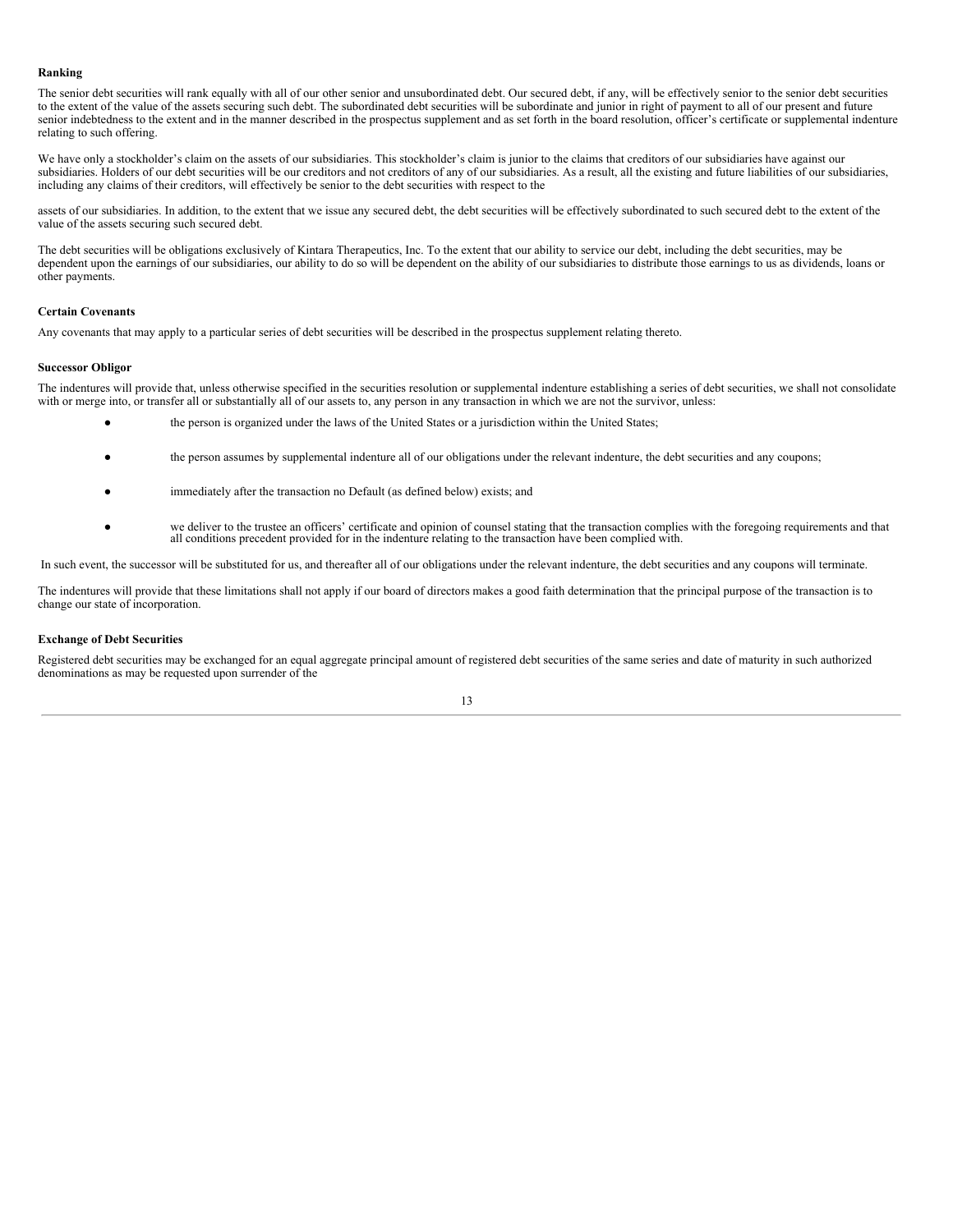registered debt securities at an agency of the Company maintained for such purpose and upon fulfillment of all other requirements of such agent.

#### **Default and Remedies**

Unless the securities resolution or supplemental indenture establishing the series otherwise provides (in which event the prospectus supplement will so state), an "Event of Default" with respect to a series of debt securities will occur if:

- (1) we default in any payment of interest on any debt securities of such series when the same becomes due and payable and the default continues for a period of 30 days;
- (2) we default in the payment of all or any part of the principal and premium, if any, of any debt securities of such series when the same becomes due and payable at maturity or upon redemption, acceleration or otherwise and such default shall continue for five or more days;
- (3) we default in the performance of any of our other agreements applicable to the series and the default continues for 30 days after the notice specified below;
- (4) a court of competent jurisdiction enters an order or decree under any Bankruptcy Law (as defined below) that:
	- (A) is for relief against us in an involuntary case,
	- (B) appoints a Custodian (as defined below) for us or for any substantial part of our property, or
	- (C) orders the winding up or liquidation of us, and the order or decree remains unstayed and in effect for 90 days;
- (5) we, pursuant to or within the meaning of any Bankruptcy Law:
	- (A) commence a voluntary case,
	- (B) consent to the entry of an order for relief against us in an involuntary case,
	- (C) consent to the appointment of a Custodian for us or for any substantial part of our property, or
	- (D) make a general assignment for the benefit of our creditors; or
- (6) there occurs any other Event of Default provided for in such series.

The term "Bankruptcy Law" means Title 11 of the United States Code or any similar Federal or State law for the relief of debtors. The term "Custodian" means any receiver, trustee, assignee, liquidator or a similar official under any Bankruptcy Law.

"Default" means any event which is, or after notice or passage of time would be, an Event of Default. A Default under subparagraph (3) above is not an Event of Default until the trustee or the holders of at least 25% in principal amount of the series notify us of the Default and we do not cure the Default within the time specified after receipt of the notice.

The trustee may require indemnity satisfactory to it before it enforces the indentures or the debt securities of the series. Subject to certain limitations, holders of a majority in principal amount of the debt securities of the series may direct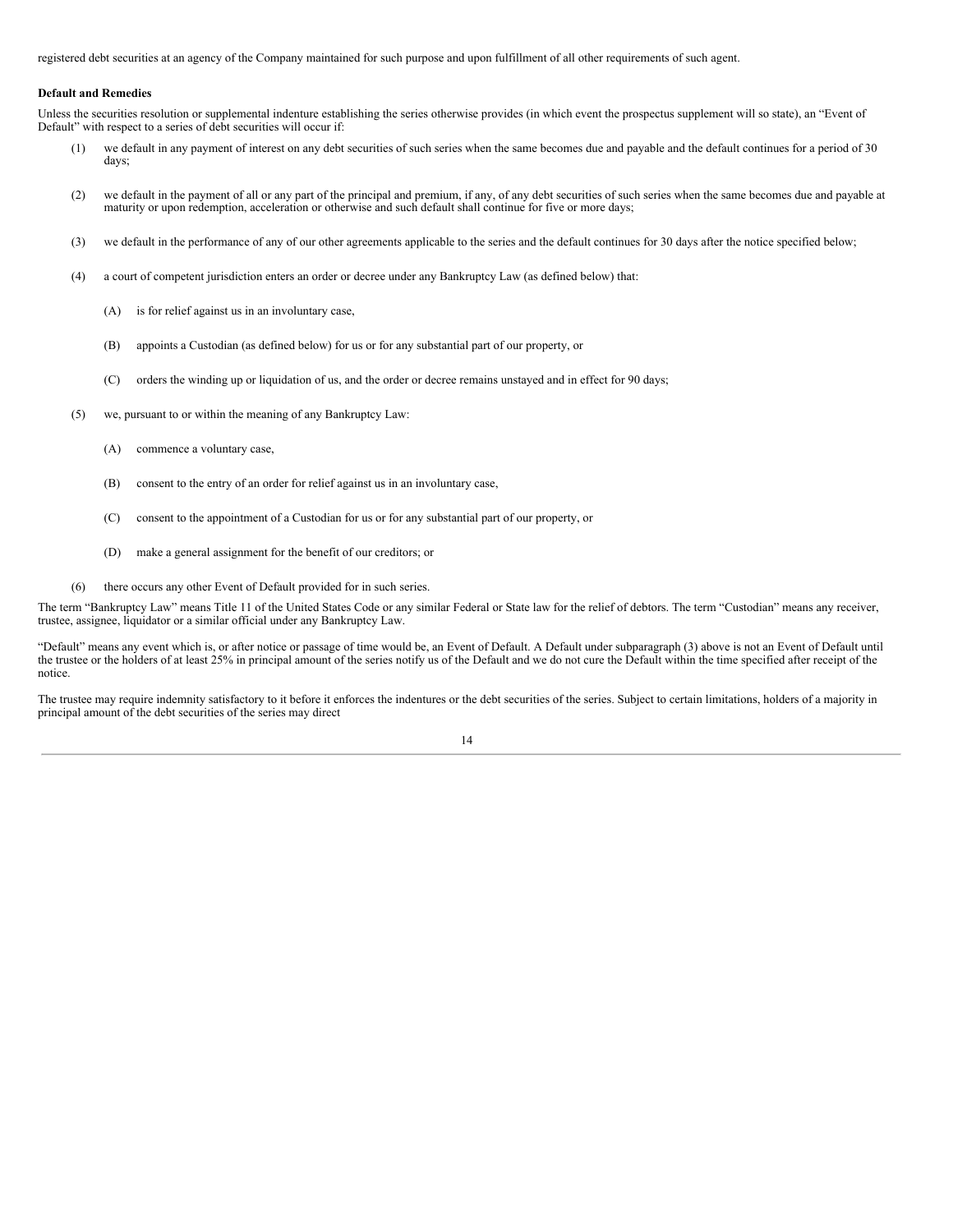the trustee in its exercise of any trust or power with respect to such series. Except in the case of Default in payment on a series, the trustee may withhold from securityholders of such series notice of any continuing Default if the trustee determines that withholding notice is in the interest of such securityholders. We are required to furnish the trustee annually a brief certificate as to our compliance with all conditions and covenants under the indentures.

The indentures will not have cross-default provisions. Thus, a default by us on any other debt, including any other series of debt securities, would not constitute an Event of Default.

## **Amendments and Waivers**

The indentures and the debt securities or any coupons of the series may be amended, and any Default may be waived as follows:

Unless the securities resolution or supplemental indenture otherwise provides (in which event the applicable prospectus supplement will so state), the debt securities and the indentures may be amended with the consent of the holders of a majority in principal amount of the debt securities of all series affected voting as one class. Unless the securities resolution or supplemental indenture otherwise provides (in which event the applicable prospectus supplement will so state), a Default other than a Default in payment on a particular series may be waived with the consent of the holders of a majority in principal amount of the debt securities of the series. However, without the consent of each securityholder affected, no amendment or waiver may:

- change the fixed maturity of or the time for payment of interest on any debt security;
- reduce the principal, premium or interest payable with respect to any debt security;
- change the place of payment of a debt security or the currency in which the principal or interest on a debt security is payable;
- change the provisions for calculating any redemption or repurchase price with respect to any debt security;
- adversely affect any holder's right to receive payment of principal and interest or to institute suit for the enforcement of any such payment;
- reduce the amount of debt securities whose holders must consent to an amendment or waiver;
- make any change that materially adversely affects the right to convert any debt security;
- waive any Default in payment of principal of or interest on a debt security; or
- adversely affect any holder's rights with respect to redemption or repurchase of a debt security.

Without the consent of any securityholder, the indentures or the debt securities may be amended to:

- provide for assumption of our obligations to securityholders in the event of a merger or consolidation requiring such assumption;
- cure any ambiguity, omission, defect or inconsistency;
- conform the terms of the debt securities to the description thereof in the prospectus and prospectus supplement offering such debt securities;

15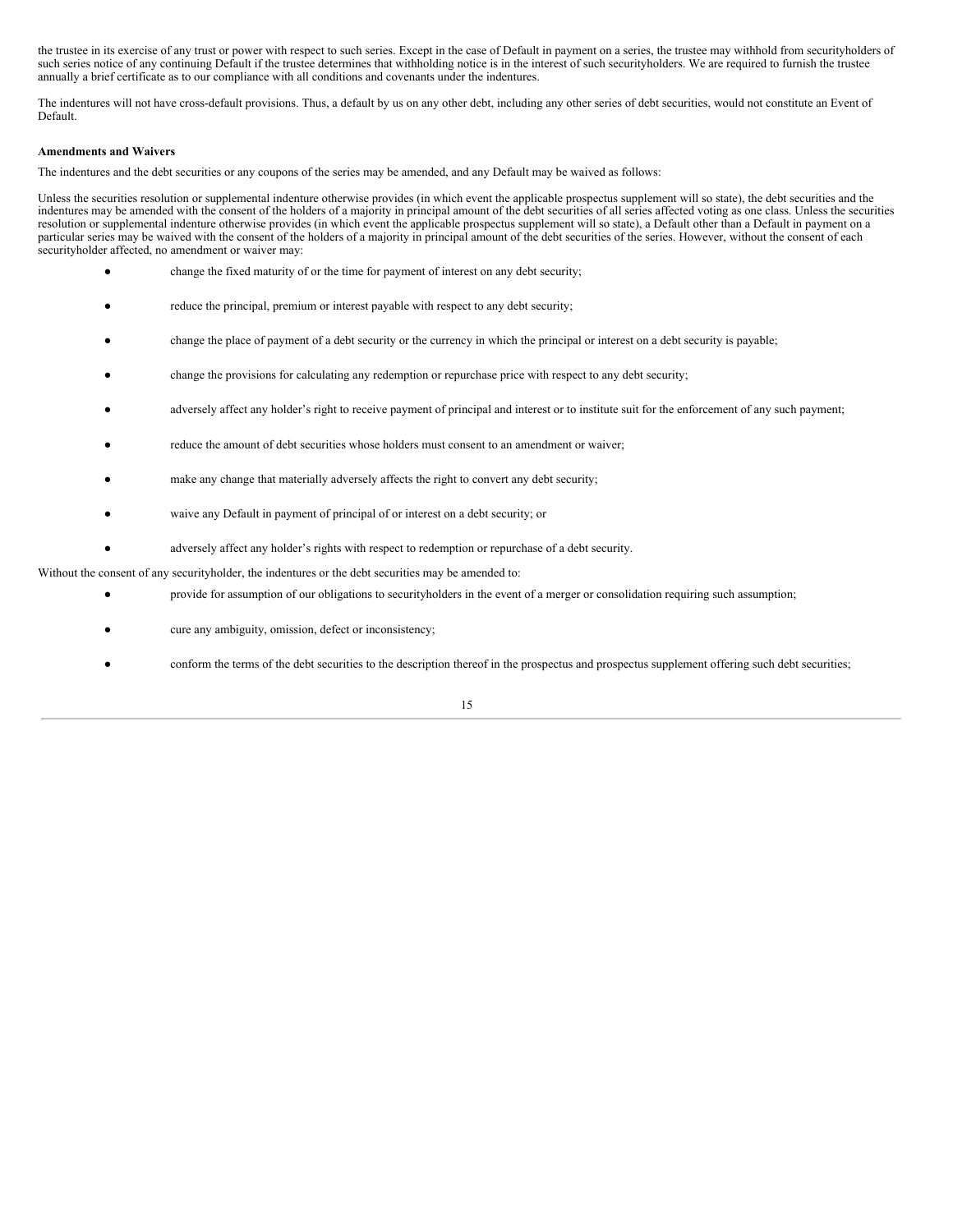- create a series and establish its terms;
- provide for the acceptance of appointment by a successor trustee or to facilitate the administration of the trusts by more than one trustee;
- provide for uncertificated or unregistered securities:
- make any change that does not adversely affect the rights of any securityholder;
- add to our covenants; or
- make any other change to the indentures so long as no debt securities are outstanding.

#### **Conversion Rights**

Any securities resolution or supplemental indenture establishing a series of debt securities may provide that the debt securities of such series will be convertible at the option of the holders thereof into or for our common stock or other equity or debt instruments. The securities resolution or supplemental indenture may establish, among other things, (1) the number or amount of shares of common stock or other equity or debt instruments for which \$1,000 aggregate principal amount of the debt securities of the series is convertible, as may be adjusted pursuant to the terms of the relevant indenture and the securities resolution; and (2) provisions for adjustments to the conversion rate and limitations upon exercise of the conversion right. The indentures provide that we will not be required to make an adjustment in the conversion rate unless the adjustment would require a cumulative change of at least 1% in the conversion rate. However, we will carry forward any adjustments that are less than 1% of the conversion rate and take them into account in any subsequent adjustment of the conversion rate.

#### **Legal Defeasance and Covenant Defeasance**

Debt securities of a series may be defeased in accordance with their terms and, unless the securities resolution or supplemental indenture establishing the terms of the series otherwise provides, as set forth below. We at any time may terminate as to a series all of our obligations (except for certain obligations, including obligations with respect to the defeasance trust and obligations to register the transfer or exchange of a debt security, to replace destroyed, lost or stolen debt securities and coupons and to maintain paying agencies in respect of the debt securities) with respect to the debt securities of the series and any related coupons and the relevant indenture, which we refer to as legal defeasance. We at any time may terminate as to a series our obligations with respect to any restrictive covenants which may be applicable to a particular series, which we refer to as covenant defeasance.

We may exercise our legal defeasance option notwithstanding our prior exercise of our covenant defeasance option. If we exercise our legal defeasance option, a series may not be accelerated because of an Event of Default. If we exercise our covenant defeasance option, a series may not be accelerated by reference to any covenant which may be applicable to a series.

To exercise either defeasance option as to a series, we must (1) irrevocably deposit in trust with the trustee (or another trustee) money or U.S. Government Obligations (as defined below), deliver a certificate from a nationally recognized firm of independent accountants expressing their opinion that the payments of principal and interest when due on the deposited U.S. Government Obligations, without reinvestment, plus any deposited money without investment will provide cash at such times and in such amounts as will be sufficient to pay the principal and interest when due on all debt securities of such series to maturity or redemption, as the case may be; and (2) comply with certain other conditions. In particular, we must obtain an opinion of tax counsel that the defeasance will not result in recognition of any gain or loss to holders for federal income tax purposes.

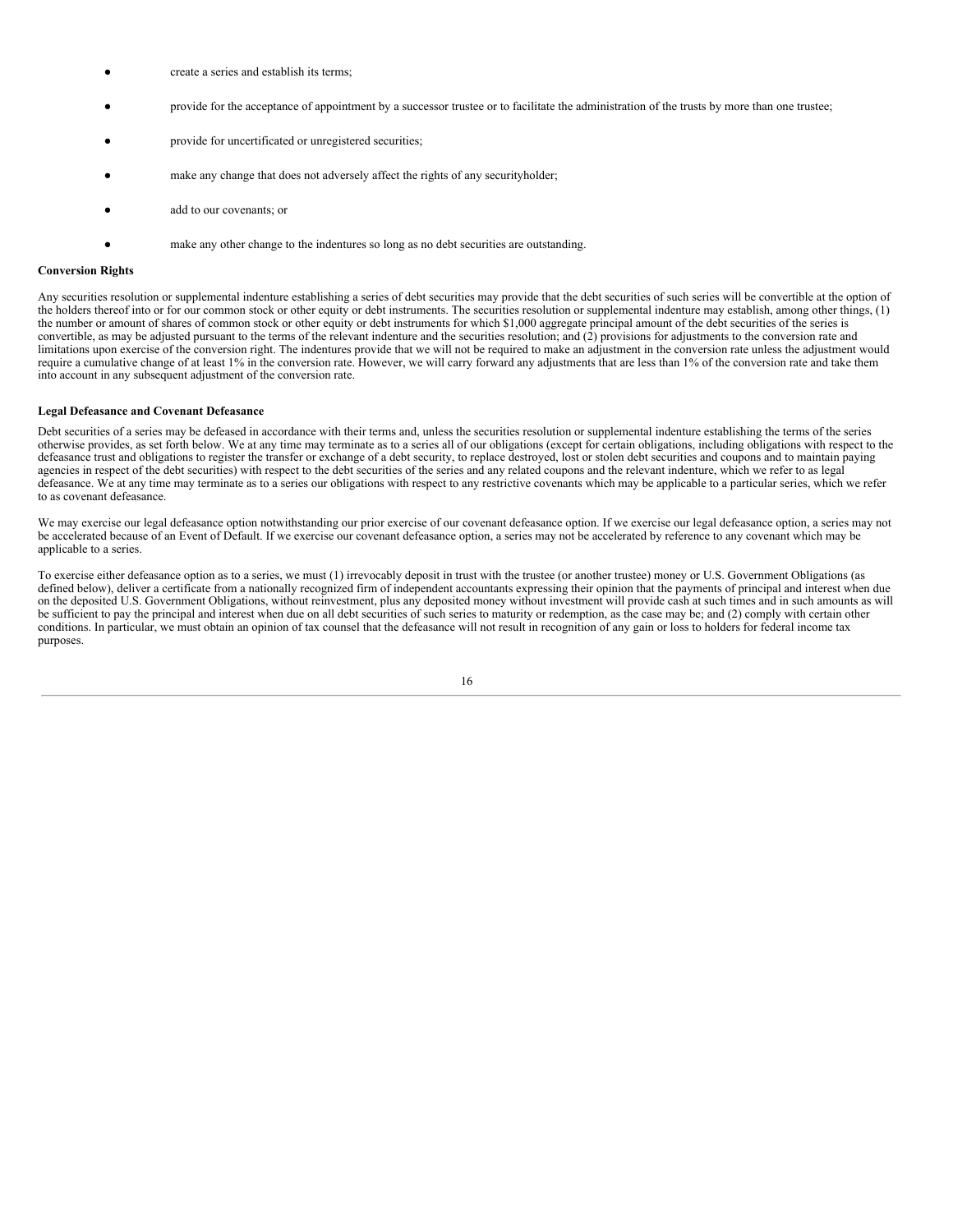"U.S. Government Obligations" means direct obligations of the United States or any agency or instrumentality of the United States, the payment of which is unconditionally guaranteed by the United States, which, in either case, have the full faith and credit of the United States pledged for payment and which are not callable at the issuer's option, or certificates representing an ownership interest in such obligations.

## **Regarding the Trustee**

Unless otherwise indicated in a prospectus supplement, the trustee will also act as depository of funds, transfer agent, paying agent and conversion agent, as applicable, with respect to the debt securities. In certain circumstances, we or the securityholders may remove the trustee as the trustee under a given indenture. The indenture trustee may also provide additional unrelated services to us as a depository of funds, registrar, trustee and similar services.

## **Governing Law**

The indentures and the debt securities will be governed by New York law, except to the extent that the Trust Indenture Act of 1939 is applicable.

## **DESCRIPTION OF SUBSCRIPTION RIGHTS**

<span id="page-37-0"></span>We may issue subscription rights to purchase our common stock or debt securities. These subscription rights may be offered independently or together with any other security offered hereby and may or may not be transferable by the stockholder receiving the subscription rights in such offering. In connection with any offering of subscription rights, we may enter into a standby arrangement with one or more underwriters or other purchasers pursuant to which the underwriters or other purchasers may be required to purchase any securities remaining unsubscribed for after such offering.

The prospectus supplement relating to any subscription rights we offer, if any, will, to the extent applicable, include specific terms relating to the offering, including some or all of the following:

- the price, if any, for the subscription rights;
- the exercise price payable for our common stock or debt securities upon the exercise of the subscription rights;
- the number of subscription rights to be issued to each stockholder;
- the number and terms of our common stock or debt securities which may be purchased per each subscription right;
- the extent to which the subscription rights are transferable;
- any other terms of the subscription rights, including the terms, procedures and limitations relating to the exchange and exercise of the subscription rights;
- the date on which the right to exercise the subscription rights shall commence, and the date on which the subscription rights shall expire;
- the extent to which the subscription rights may include an over-subscription privilege with respect to unsubscribed securities or an over-allotment privilege to the extent the securities are fully subscribed; and

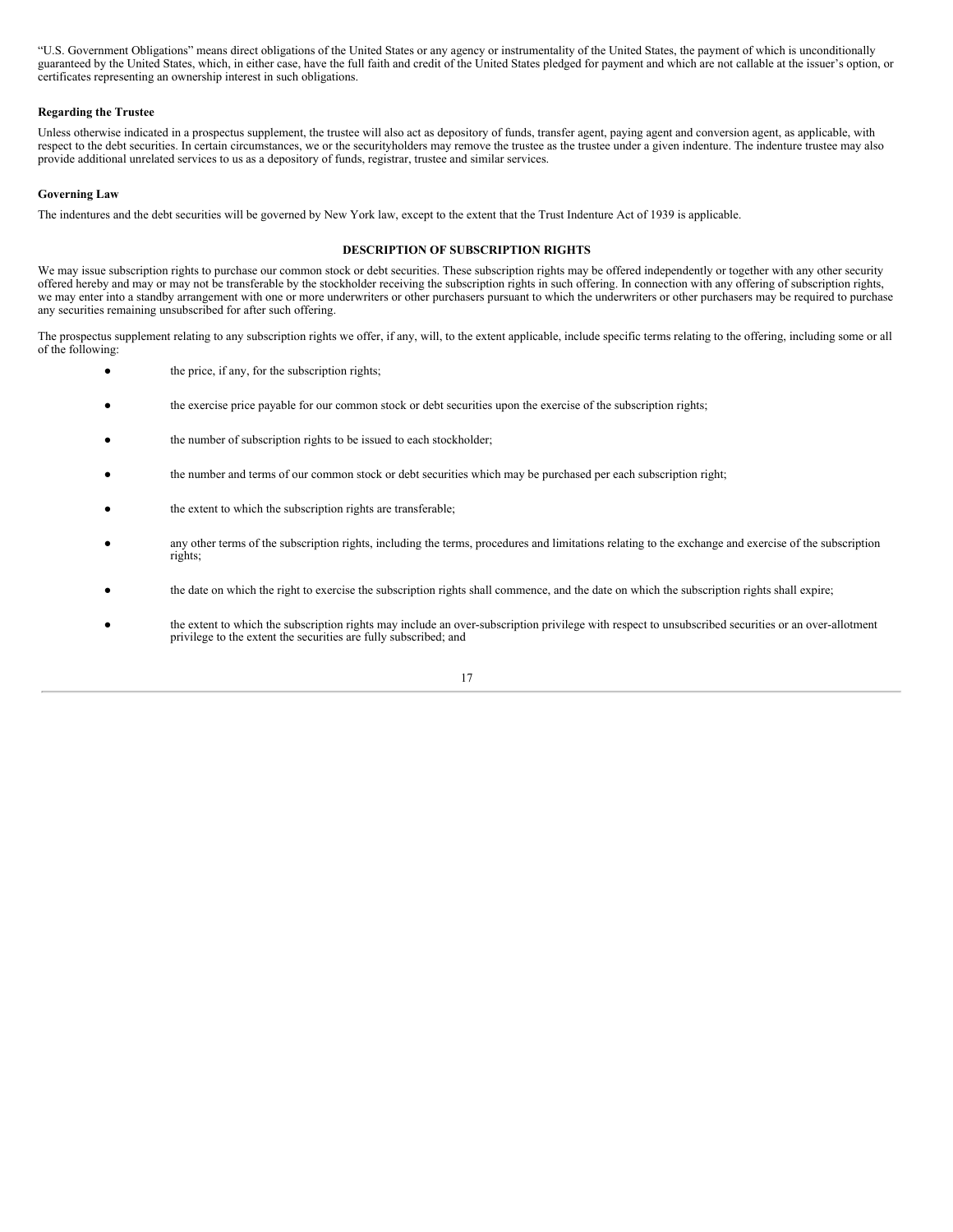if applicable, the material terms of any standby underwriting or purchase arrangement which may be entered into by us in connection with the offering of subscription rights.

### **DESCRIPTION OF UNITS**

<span id="page-38-1"></span>We may issue units comprised of one or more of the other securities described in this prospectus in any combination. Each unit will be issued so that the holder of the unit is also the holder of each security included in the unit. Thus, the holder of a unit will have the rights and obligations of a holder of each included security (but, to the extent convertible securities are included in the units, the holder of the units will be deemed the holder of the convertible securities and not the holder of the underlying securities). The unit agreement under which a unit is issued, if any, may provide that the securities included in the unit may not be held or transferred separately, at any time or at any time before a specified date. The applicable prospectus supplement may describe:

- the designation and terms of the units and of the securities comprising the units, including whether and under what circumstances those securities may be held or transferred separately;
- any provisions for the issuance, payment, settlement, transfer or exchange of the units or of the securities comprising the units;
- the terms of the unit agreement governing the units;
- United States federal income tax considerations relevant to the units; and
- whether the units will be issued in fully registered global form.

This summary of certain general terms of units and any summary description of units in the applicable prospectus supplement do not purport to be complete and are qualified in their entirety by reference to all provisions of the applicable unit agreement and, if applicable, collateral arrangements and depositary arrangements relating to such units. The forms of the unit agreements and other documents relating to a particular issue of units will be filed with the SEC each time we issue units, and you should read those documents for provisions that may be important to you.

## **FORMS OF SECURITIES**

<span id="page-38-0"></span>Each debt security and, to the extent applicable, warrant, subscription right and unit, will be represented either by a certificate issued in definitive form to a particular investor or by one or more global securities representing the entire issuance of securities. Certificated securities in definitive form and global securities will be issued in registered form. Definitive securities name you or your nominee as the owner of the security, and in order to transfer or exchange these securities or to receive payments other than interest or other interim payments, you or your nominee must physically deliver the securities to the trustee, registrar, paying agent or other agent, as applicable. Global securities name a depositary or its nominee as the owner of the debt securities or warrants represented by these global securities. The depositary maintains a computerized system that will reflect each investor's beneficial ownership of the securities through an account maintained by the investor with its broker/dealer, bank, trust company or other representative, as we explain more fully below.

#### **Global Securities**

*Registered Global Securities*. We may issue the registered debt securities and, to the extent applicable, warrants, subscription rights and units, in the form of one or more fully registered global securities that will be deposited with a depositary or its nominee identified in the applicable prospectus supplement and registered in the name of that depositary or nominee. In those cases, one or more registered global securities will be issued in a denomination or aggregate denominations equal to the portion of the aggregate principal or face amount of the

securities to be represented by registered global securities. Unless and until it is exchanged in whole for securities in definitive registered form, a registered global security may not be transferred except as a whole by and among the

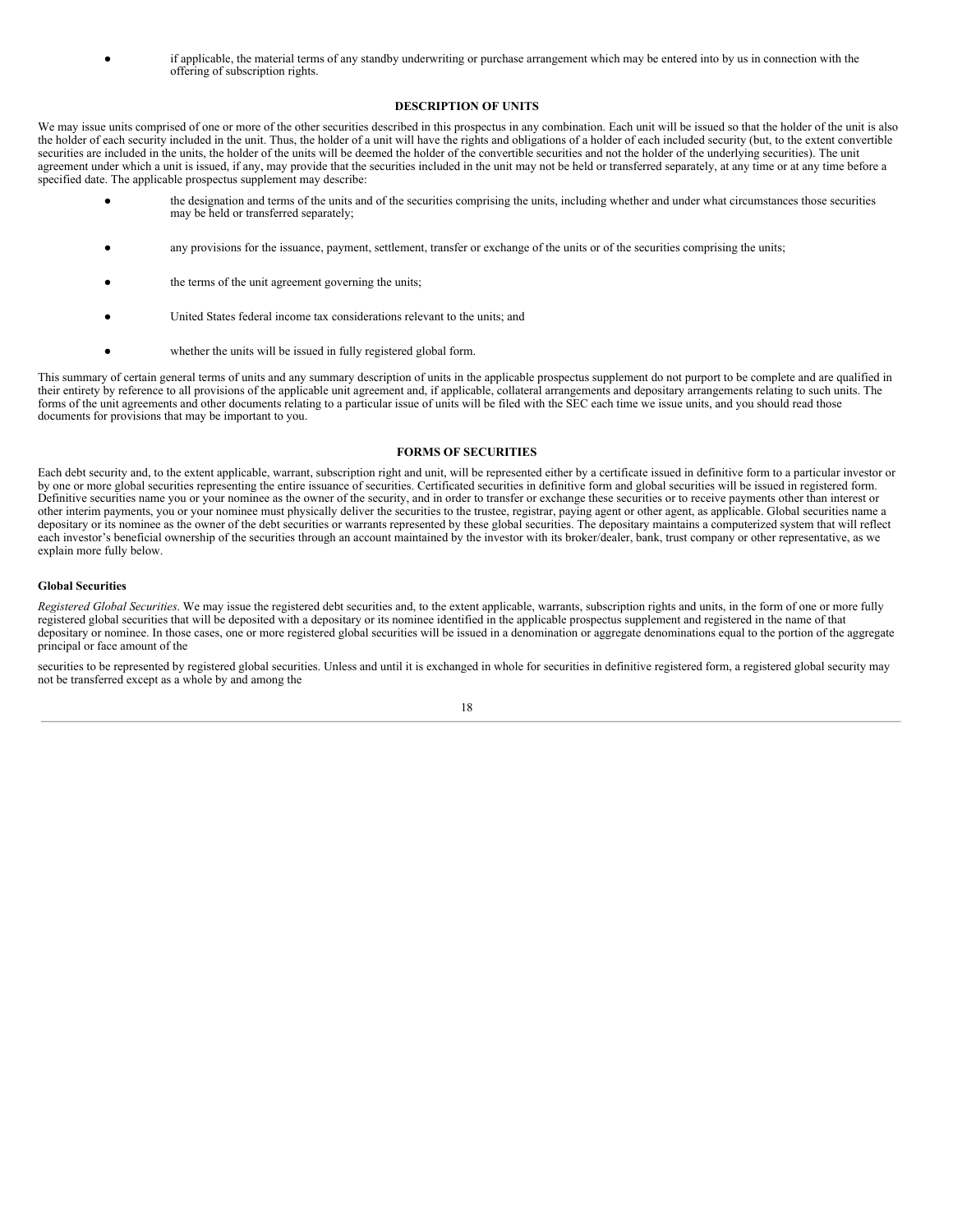depositary for the registered global security, the nominees of the depositary or any successors of the depositary or those nominees.

If not described below, any specific terms of the depositary arrangement with respect to any securities to be represented by a registered global security will be described in the prospectus supplement relating to those securities. We anticipate that the following provisions will apply to all depositary arrangements.

Ownership of beneficial interests in a registered global security will be limited to persons, called participants, that have accounts with the depositary or persons that may hold interests through participants. Upon the issuance of a registered global security, the depositary will credit, on its book-entry registration and transfer system, the participants' accounts with the respective principal or face amounts of the securities beneficially owned by the participants. Any dealers, underwriters or agents participating in the distribution of the securities will designate the accounts to be credited. Ownership of beneficial interests in a registered global security will be shown on, and the transfer of ownership interests will be effected only through, records maintained by the depositary, with respect to interests of participants, and on the records of participants, with respect to interests of persons holding through participants. The laws of some states may require that some purchasers of securities take physical delivery of these securities in definitive form. These laws may impair your ability to own, transfer or pledge beneficial interests in registered global securities.

So long as the depositary, or its nominee, is the registered owner of a registered global security, that depositary or its nominee, as the case may be, will be considered the sole owner or holder of the securities represented by the registered global security for all purposes under the applicable indenture or warrant agreement. Except as described below, owners of beneficial interests in a registered global security will not be entitled to have the securities represented by the registered global security registered in their names, will not receive or be entitled to receive physical delivery of the securities in definitive form and will not be considered the owners or holders of the securities under the applicable indenture or warrant agreement. Accordingly, each person owning a beneficial interest in a registered global security must rely on the procedures of the depositary for that registered global security and, if that person is not a participant, on the procedures of the participant through which the person owns its interest, to exercise any rights of a holder under the applicable indenture or warrant agreement. We understand that under existing industry practices, if we request any action of holders or if an owner of a beneficial interest in a registered global security desires to give or take any action that a holder is entitled to give or take under the applicable indenture or warrant agreement, the depositary for the registered global security would authorize the participants holding the relevant beneficial interests to give or take that action, and the participants would authorize beneficial owners owning through them to give or take that action or would otherwise act upon the instructions of beneficial owners holding through them.

Principal, premium, if any, interest payments on debt securities and any payments to holders with respect to warrants represented by a registered global security registered in the name of a depositary or its nominee will be made to the depositary or its nominee, as the case may be, as the registered owner of the registered global security. None of the Company, the trustees, the warrant agents or any other agent of the Company, the trustees or the warrant agents will have any responsibility or liability for any aspect of the records relating to payments made on account of beneficial ownership interests in the registered global security or for maintaining, supervising or reviewing any records relating to those beneficial ownership interests.

We expect that the depositary for any of the securities represented by a registered global security, upon receipt of any payment of principal, premium, interest or other distribution of underlying securities or other property to holders on that registered global security, will immediately credit participants' accounts in amounts proportionate to their respective beneficial interests in that registered global security as shown on the records of the depositary. We also expect that payments by participants to owners of beneficial interests in a registered global security held through participants will be governed by standing customer instructions and customary practices, as is now the case with the securities held for the accounts of customers in bearer form or registered in "street name," and will be the responsibility of those participants.

If the depositary for any of these securities represented by a registered global security is at any time unwilling or unable to continue as depositary or ceases to be a clearing agency registered under the Securities Exchange Act of 1934, as amended, or the Exchange Act, and a successor depositary registered as a clearing agency under the Exchange Act is not appointed by us within 90 days, we will issue securities in definitive form in exchange for the registered

19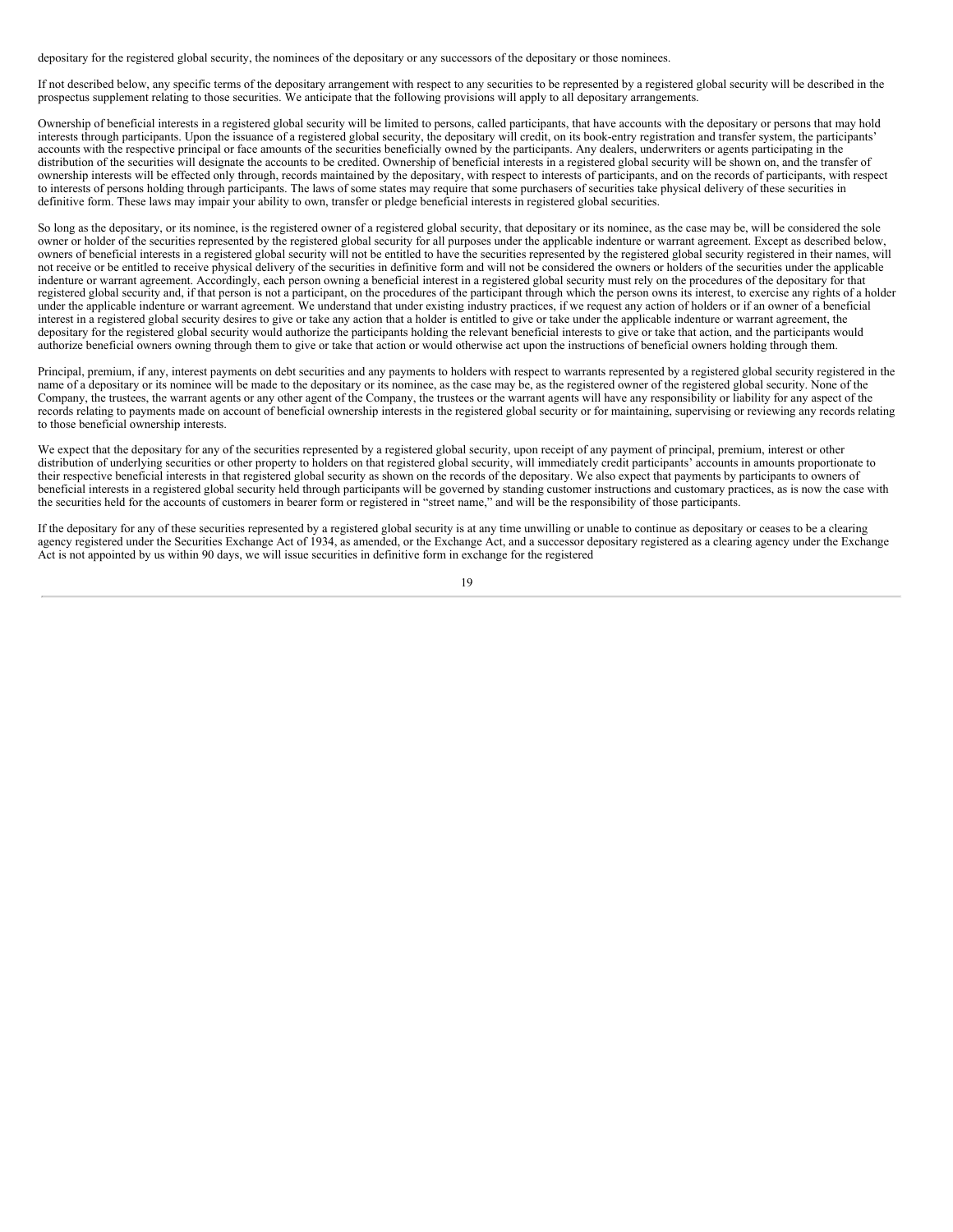global security that had been held by the depositary. Any securities issued in definitive form in exchange for a registered global security will be registered in the name or names that the depositary gives to the relevant trustee or warrant agent or other relevant agent of ours or theirs. It is expected that the depositary's instructions will be based upon directions received by the depositary from participants with respect to ownership of beneficial interests in the registered global security that had been held by the depositary.

## **PLAN OF DISTRIBUTION**

## <span id="page-40-0"></span>**Initial Offering and Sale of Securities**

Unless otherwise set forth in a prospectus supplement accompanying this prospectus, we may sell the securities being offered hereby, from time to time, by one or more of the following methods:

- to or through underwriting syndicates represented by managing underwriters;
- through one or more underwriters without a syndicate for them to offer and sell to the public;
- through dealers or agents; and
- to investors directly in negotiated sales or in competitively bid transactions.

Offerings of securities covered by this prospectus also may be made into an existing trading market for those securities in transactions at other than a fixed price, either:

- on or through the facilities of the Nasdaq Capital Market or any other securities exchange or quotation or trading service on which those securities may be listed, quoted, or traded at the time of sale; and/or
- to or through a market maker other than on the securities exchanges or quotation or trading services set forth above.

Those at-the-market offerings, if any, will be conducted by underwriters acting as principal or agent of the Company, who may also be third-party sellers of securities as described above. The prospectus supplement with respect to the offered securities will set forth the terms of the offering of the offered securities, including:

- the name or names of any underwriters, dealers or agents;
- the purchase price of the offered securities and the proceeds to us from such sale;
- any underwriting discounts and commissions or agency fees and other items constituting underwriters' or agents' compensation;
- any initial public offering price and any discounts or concessions allowed or reallowed or paid to dealers;
- any securities exchange on which such offered securities may be listed; and
- any underwriter, agent or dealer involved in the offer and sale of any series of the securities.

The distribution of the securities may be effected from time to time in one or more transactions:

● at fixed prices, which may be changed;

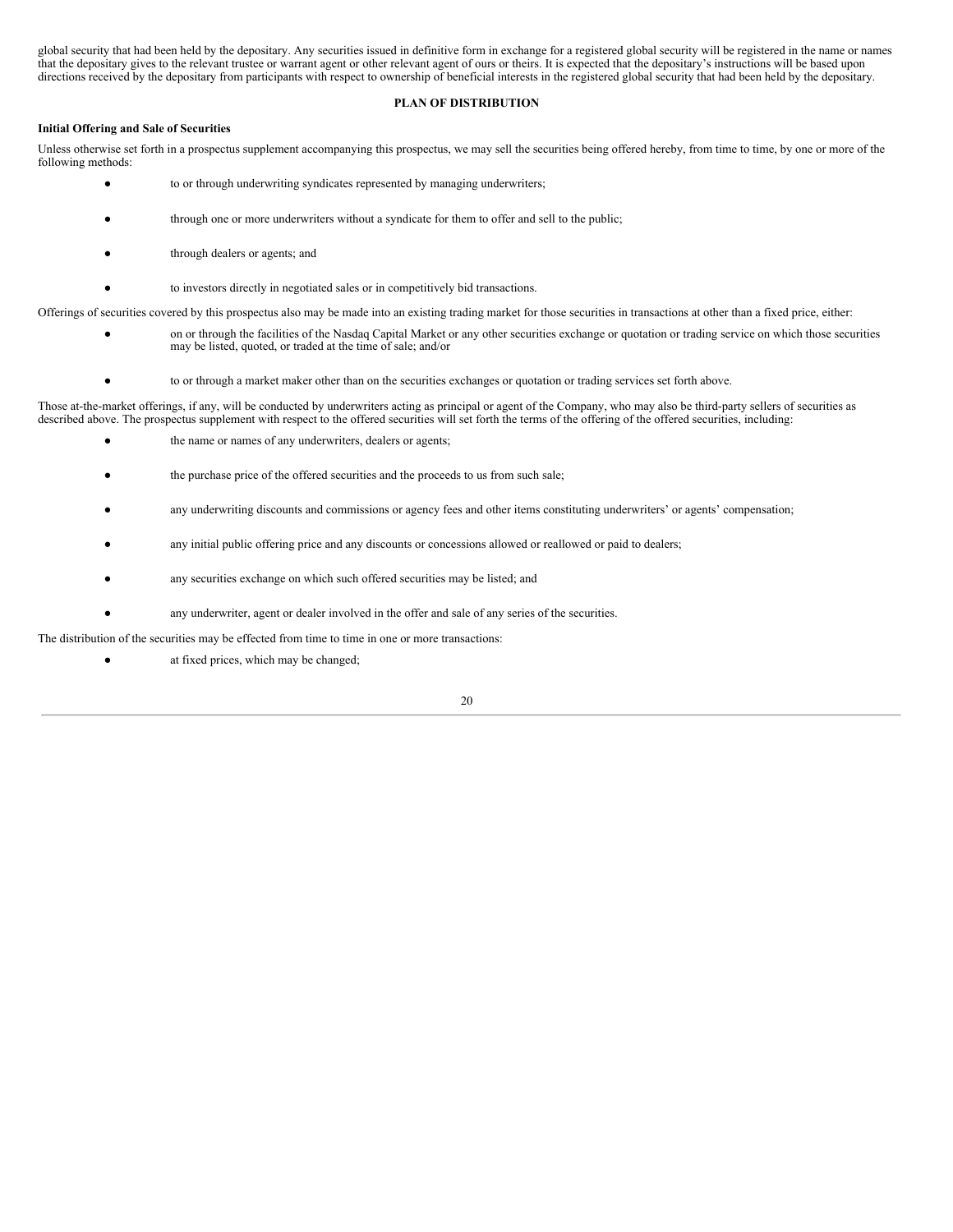- at market prices prevailing at the time of the sale;
- at varying prices determined at the time of sale; or
- at negotiated prices.

Each prospectus supplement will set forth the manner and terms of an offering of securities including:

- whether that offering is being made to underwriters, through agents or directly to the public;
- the rules and procedures for any auction or bidding process, if used;
- the securities' purchase price or initial public offering price; and
- the proceeds we anticipate from the sale of the securities, if any.

In addition, we may enter into derivative or hedging transactions with third parties, or sell securities not covered by this prospectus to third parties in privately negotiated transactions. The applicable prospectus supplement may indicate, in connection with such a transaction, that the third parties may sell securities covered by and pursuant to this prospectus and an applicable prospectus supplement. If so, the third party may use securities pledged by us or borrowed from us or others to settle such sales and may use securities received from us to close out any related short positions. We may also loan or pledge securities covered by this prospectus and an applicable prospectus supplement to third parties, who may sell the loaned securities or, in an event of default in the case of a pledge, sell the pledged securities pursuant to this prospectus and the applicable prospectus supplement.

## **Sales Through Underwriters**

If underwriters are used in the sale of some or all of the securities covered by this prospectus, the underwriters will acquire the securities for their own account. The underwriters may resell the securities, either directly to the public or to securities dealers, at various times in one or more transactions, including negotiated transactions, at a fixed public offering price or at varying prices determined at the time of sale. The obligations of the underwriters to purchase the securities will be subject to certain conditions. Unless indicated otherwise in a prospectus supplement, the underwriters will be obligated to purchase all the securities of the series offered if any of the securities are purchased.

Any initial public offering price and any concessions allowed or reallowed to dealers may be changed intermittently.

## **Sales Through Agents**

Unless otherwise indicated in the applicable prospectus supplement, when securities are sold through an agent, the designated agent will agree, for the period of its appointment as agent, to use specified efforts to sell the securities for our account and will receive commissions from us as will be set forth in the applicable prospectus supplement.

Securities bought in accordance with a redemption or repayment under their terms also may be offered and sold, if so indicated in the applicable prospectus supplement, in connection with a remarketing by one or more firms acting as principals for their own accounts or as agents for us. Any remarketing firm will be identified and the terms of its agreement, if any, with us and its compensation will be described in the prospectus supplement. Remarketing firms may be deemed to be underwriters in connection with the securities remarketed by them.

If so indicated in the applicable prospectus supplement, we may authorize agents, underwriters or dealers to solicit offers by certain specified institutions to purchase securities at a price set forth in the prospectus supplement pursuant to delayed delivery contracts providing for payment and delivery on a future date specified in the prospectus supplement. These contracts will be subject only to those conditions set forth in the applicable prospectus supplement, and the prospectus supplement will set forth the commissions payable for solicitation of these contracts.

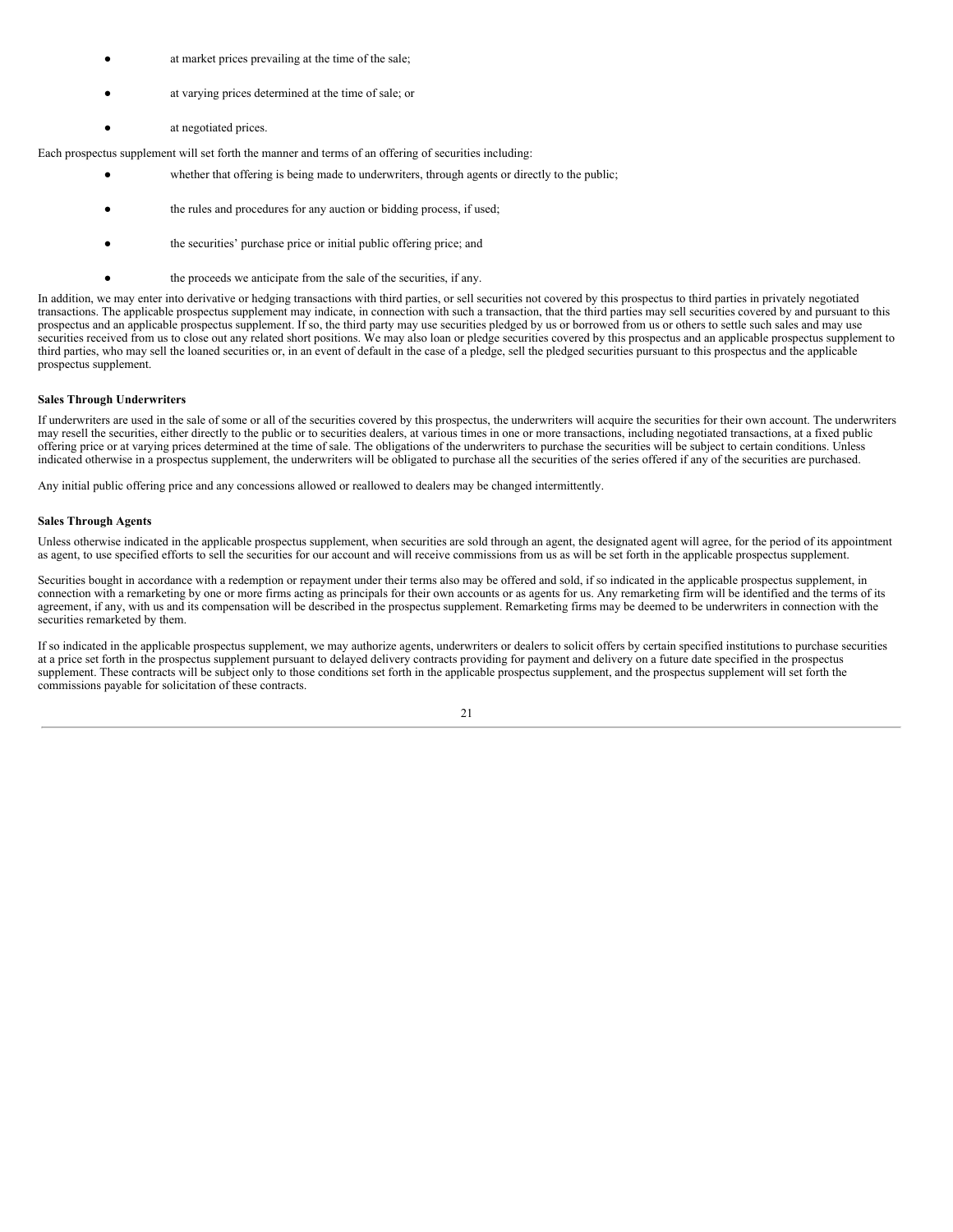#### **Direct Sales**

We may also sell offered securities directly to institutional investors or others. In this case, no underwriters or agents would be involved. The terms of such sales will be described in the applicable prospectus supplement.

#### **General Information**

Broker-dealers, agents or underwriters may receive compensation in the form of discounts, concessions or commissions from us and/or the purchasers of securities for whom such broker-dealers, agents or underwriters may act as agents or to whom they sell as principal, or both. This compensation to a particular broker-dealer might be in excess of customary commissions.

Underwriters, dealers and agents that participate in any distribution of the offered securities may be deemed "underwriters" within the meaning of the Securities Act of 1933, as amended, or the Securities Act, so any discounts or commissions they receive in connection with the distribution may be deemed to be underwriting compensation. Those underwriters and agents may be entitled, under their agreements with us, to indemnification by us against certain civil liabilities, including liabilities under the Securities Act, or to contribution by us to payments that they may be required to make in respect of those civil liabilities. Certain of those underwriters or agents may be customers of, engage in transactions with, or perform services for, us or our affiliates in the ordinary course of business. We will identify any underwriters or agents, and describe their compensation, in a prospectus supplement. Any institutional investors or others that purchase offered securities directly, and then resell the securities, may be deemed to be underwriters, and any discounts or commissions received by them from us and any profit on the resale of the securities by them may be deemed to be underwriting discounts and commissions under the Securities Act.

We will file a supplement to this prospectus, if required, pursuant to Rule 424(b) under the Securities Act, if we enter into any material arrangement with a broker, dealer, agent or underwriter for the sale of securities through a block trade, special offering, exchange distribution or secondary distribution or a purchase by a broker or dealer. Such prospectus supplement will disclose:

- the name of any participating broker, dealer, agent or underwriter;
- the number and type of securities involved;
- the price at which such securities were sold;
- any securities exchanges on which such securities may be listed;
- the commissions paid or discounts or concessions allowed to any such broker, dealer, agent or underwriter, where applicable; and
- other facts material to the transaction.

In order to facilitate the offering of certain securities under this prospectus or an applicable prospectus supplement, certain persons participating in the offering of those securities may engage in transactions that stabilize, maintain or otherwise affect the price of those securities during and after the offering of those securities. Specifically, if the applicable prospectus supplement permits, the underwriters of those securities may over-allot or otherwise create a short position in those securities for their own account by selling more of those securities than have been sold to them by us and may elect to cover any such short position by purchasing those securities in the open market.

In addition, the underwriters may stabilize or maintain the price of those securities by bidding for or purchasing those securities in the open market and may impose penalty bids, under which selling concessions allowed to syndicate members or other broker-dealers participating in the offering are reclaimed if securities previously distributed in the offering are repurchased in connection with stabilization transactions or otherwise. The effect of these transactions may be to stabilize or maintain the market price of the securities at a level above that which might otherwise prevail

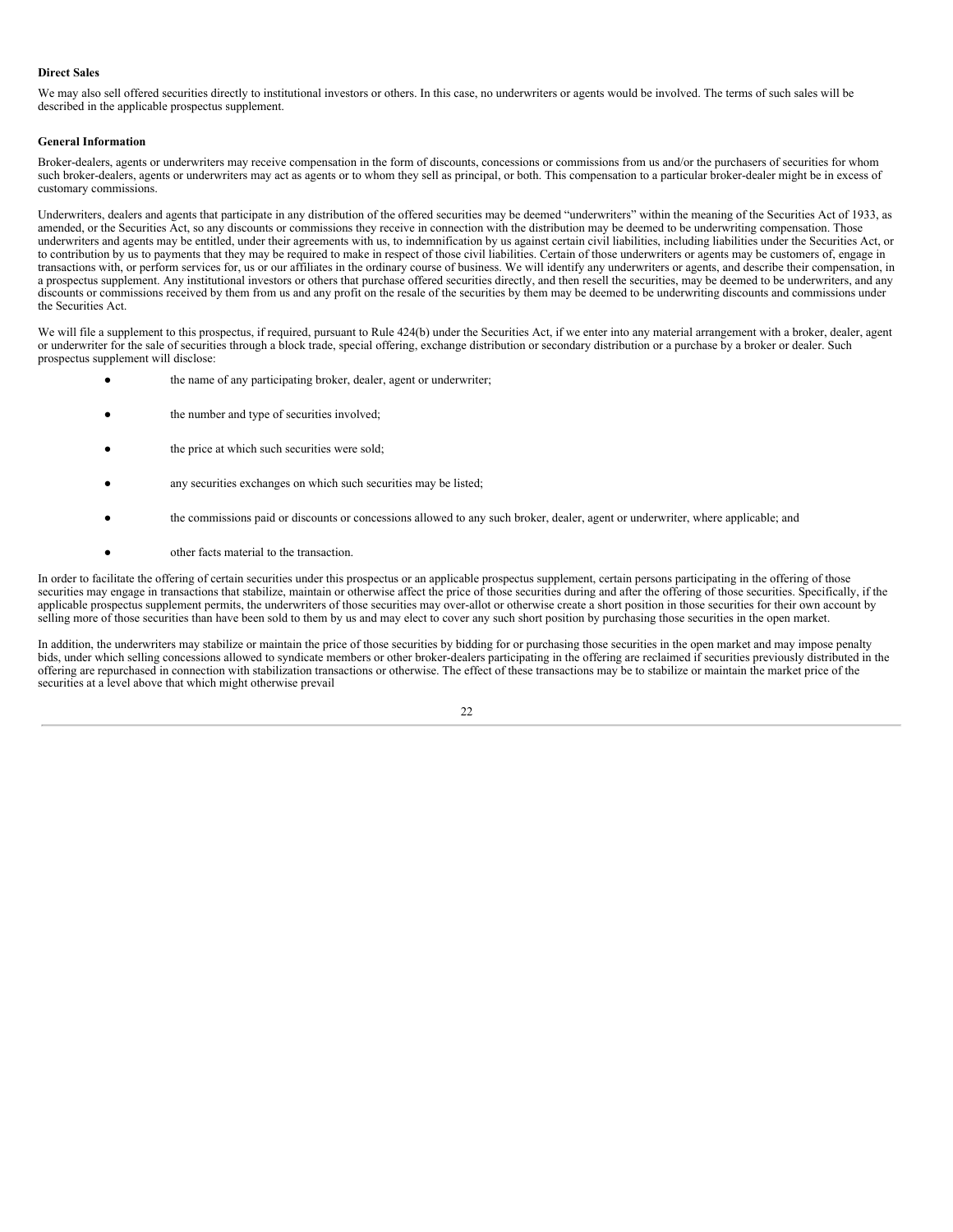in the open market. The imposition of a penalty bid may also affect the price of securities to the extent that it discourages resales of the securities. No representation is made as to the magnitude or effect of any such stabilization or other transactions. Such transactions, if commenced, may be discontinued at any time.

In order to comply with the securities laws of certain states, if applicable, the securities must be sold in such jurisdictions only through registered or licensed brokers or dealers. In addition, in certain states the securities may not be sold unless they have been registered or qualified for sale in the applicable state or an exemption from the registration or qualification requirement is available and is complied with.

Rule 15c6-1 under the Exchange Act generally requires that trades in the secondary market settle in two business days, unless the parties to any such trade expressly agree otherwise. Your prospectus supplement may provide that the original issue date for your securities may be more than two scheduled business days after the trade date for your securities. Accordingly, in such a case, if you wish to trade securities on any date prior to the second business day before the original issue date for your securities, you will be required, by virtue of the fact that your securities initially are expected to settle in more than two scheduled business days after the trade date for your securities, to make alternative settlement arrangements to prevent a failed settlement.

This prospectus, any applicable prospectus supplement and any applicable pricing supplement in electronic format may be made available on the Internet sites of, or through other online services maintained by, us and/or one or more of the agents and/or dealers participating in an offering of securities, or by their affiliates. In those cases, prospective investors may be able to view offering terms online and, depending upon the particular agent or dealer, prospective investors may be allowed to place orders online.

Other than this prospectus, any applicable prospectus supplement and any applicable pricing supplement in electronic format, the information on our website or the website of any agent or dealer, and any information contained in any other website maintained by any agent or dealer:

- is not part of this prospectus, any applicable prospectus supplement or any applicable pricing supplement or the registration statement of which they form a part;
- has not been approved or endorsed by us or by any agent or dealer in its capacity as an agent or dealer, except, in each case, with respect to the respective website maintained by such entity; and
- should not be relied upon by investors.

There can be no assurance that we will sell all or any of the securities offered by this prospectus.

This prospectus may also be used in connection with any issuance of common stock or preferred stock upon exercise of a warrant if such issuance is not exempt from the registration requirements of the Securities Act.

In addition, we may issue the securities as a dividend or distribution or in a subscription rights offering to our existing securityholders. In some cases, we or dealers acting with us or on our behalf may also purchase securities and reoffer them to the public by one or more of the methods described above. This prospectus may be used in connection with any offering of our securities through any of these methods or other methods described in the applicable prospectus supplement.

## **LEGAL MATTERS**

<span id="page-43-0"></span>Unless otherwise indicated in the applicable prospectus supplement, the validity of the issuance of the securities offered hereby will be passed upon for us by Fennemore Craig, P.C., Reno, Nevada. Lowenstein Sandler, LLP, New York, New York, will pass upon certain legal matters relating to the issuance and sale of the securities offered hereby. If the validity of the securities offered hereby in connection with offerings made pursuant to this prospectus are passed upon by counsel for the underwriters, dealers or agents, if any, such counsel will be named in the prospectus supplement relating to such offering.

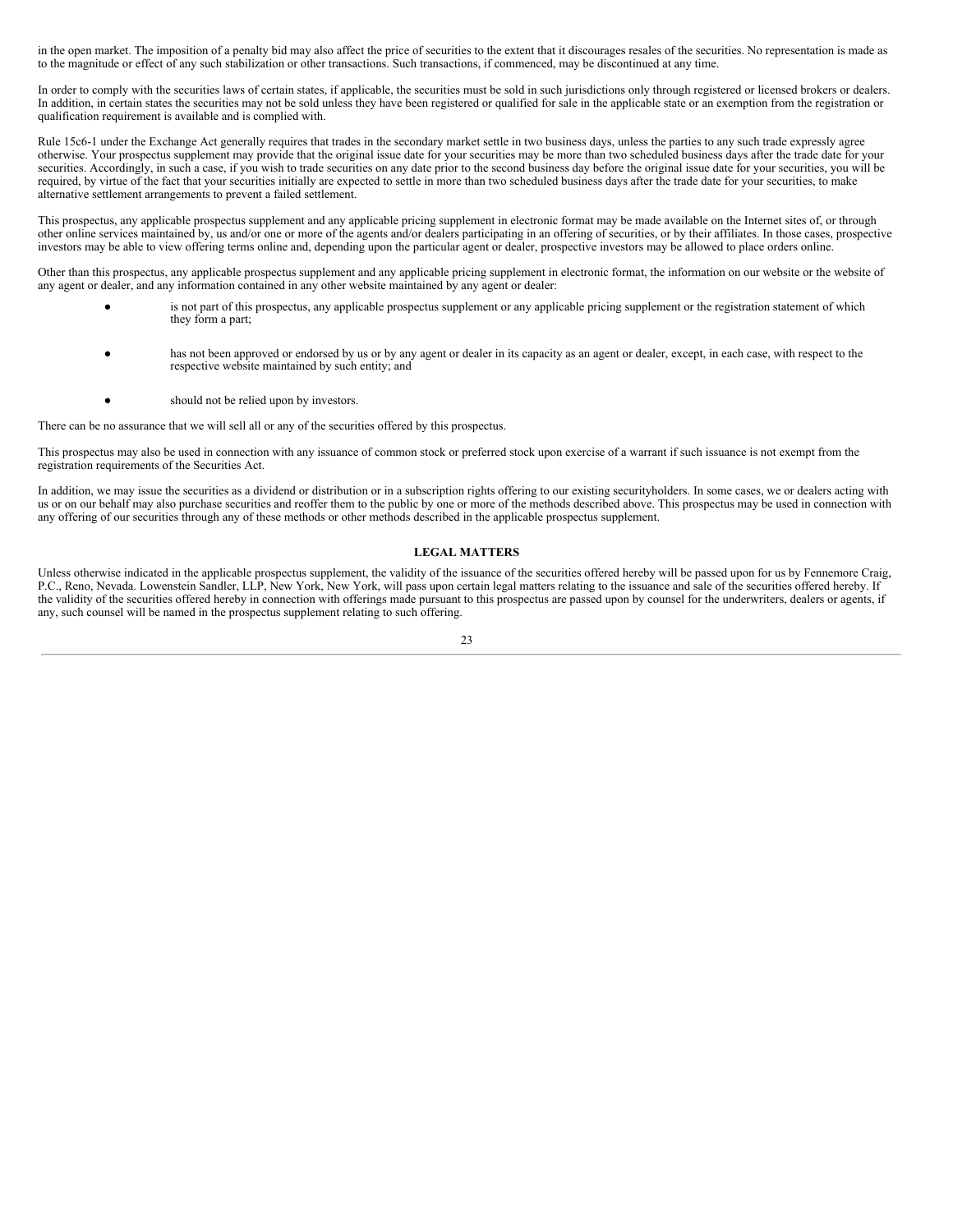#### **EXPERTS**

<span id="page-44-0"></span>The consolidated balance sheet of Kintara Therapeutics, Inc. as of June 30, 2020, and the related consolidated statements of operations, stockholders' equity and cash flows for the year then ended, have been audited by Marcum LLP, an independent registered public accounting firm, as stated in their report which is incorporated herein by reference. Such consolidated financial statements have been incorporated herein by reference in reliance on the report of such firm given upon their authority as experts in accounting and auditing.

The consolidated financial statements of Kintara Therapeutics, Inc. at June 30, 2019, and for the year then ended, appearing in Kintara Therapeutics, Inc.'s Annual Report (Form 10-K) for the year ended June 30, 2020, have been audited by Ernst & Young LLP, independent registered public accounting firm, as set forth in their report thereon, included therein, and incorporated herein by reference. Such consolidated financial statements are incorporated herein by reference in reliance upon such report given on the authority of such firm as experts in accounting and auditing.

#### **DISCLOSURE OF COMMISSION POSITION**

### **ON INDEMNIFICATION FOR SECURITIES ACT LIABILITIES**

<span id="page-44-1"></span>Neither our Articles of Incorporation, as amended, or our Bylaws, as amended, prevent us from indemnifying our officers, directors and agents to the extent permitted under the Nevada Revised Statute ("NRS"). NRS Section 78.751 provides that a corporation shall indemnify any director, officer, employee or agent of a corporation against expenses, including attorneys' fees, actually and reasonably incurred by him in connection with any the defense to the extent that a director, officer, employee or agent of a corporation has been successful on the merits or otherwise in defense of any action, suit or proceeding referred to Section 78.7502(1) or 78.7502(2), or in defense of any claim, issue or matter therein.

NRS Section 78.7502(1) provides that a corporation may indemnify any person who was or is a party or is threatened to be made a party to any threatened, pending or completed action, suit or proceeding, whether civil, criminal, administrative or investigative, except an action by or in the right of the corporation, by reason of the fact that he is or was a director, officer, employee or agent of the corporation, or is or was serving at the request of the corporation as a director, officer, employee or agent of another corporation, partnership, joint venture, trust or other enterprise, against expenses, including attorneys' fees, judgments, fines and amounts paid in settlement actually and reasonably incurred by him in connection with the action, suit or proceeding if he: (a) is not liable pursuant to NRS Section 78.138; or (b) acted in good faith and in a manner which he reasonably believed to be in or not opposed to the best interests of the corporation, and, with respect to any criminal action or proceeding, had no reasonable cause to believe his conduct was unlawful.

NRS Section 78.7502(2) provides that a corporation may indemnify any person who was or is a party or is threatened to be made a party to any threatened, pending or completed action or suit by or in the right of the corporation to procure a judgment in its favor, by reason of the fact that he is or was a director, officer, employee or agent of the corporation, or is or was serving at the request of the corporation as a director, officer, employee or agent of another corporation, partnership, joint venture, trust or other enterprise against expenses, including amounts paid in settlement and attorneys' fees actually and reasonably incurred by him in connection with the defense or settlement of the action or suit if he: (a) is not liable pursuant to NRS Section 78.138; or (b) acted in good faith and in a manner which he reasonably believed to be in or not opposed to the best interests of the corporation. Indemnification may not be made for any claim, issue or matter as to which such a person has been adjudged by a court of competent jurisdiction, after exhaustion of all appeals there from, to be liable to the corporation or for amounts paid in settlement to the corporation, unless and only to the extent that the court in which the action or suit was brought or other court of competent jurisdiction determines upon application that in view of all the circumstances of the case, the person is fairly and reasonably entitled to indemnity for such expenses as the court deems proper.

NRS Section 78.747 provides that except as otherwise provided by specific statute, no stockholder, director or officer of a corporation is individually liable for a debt or liability of the corporation, unless the director or officer acts as the alter ego of the corporation. The court as a matter of law must determine the question of whether a director or officer acts as the alter ego of a corporation.

#### $24$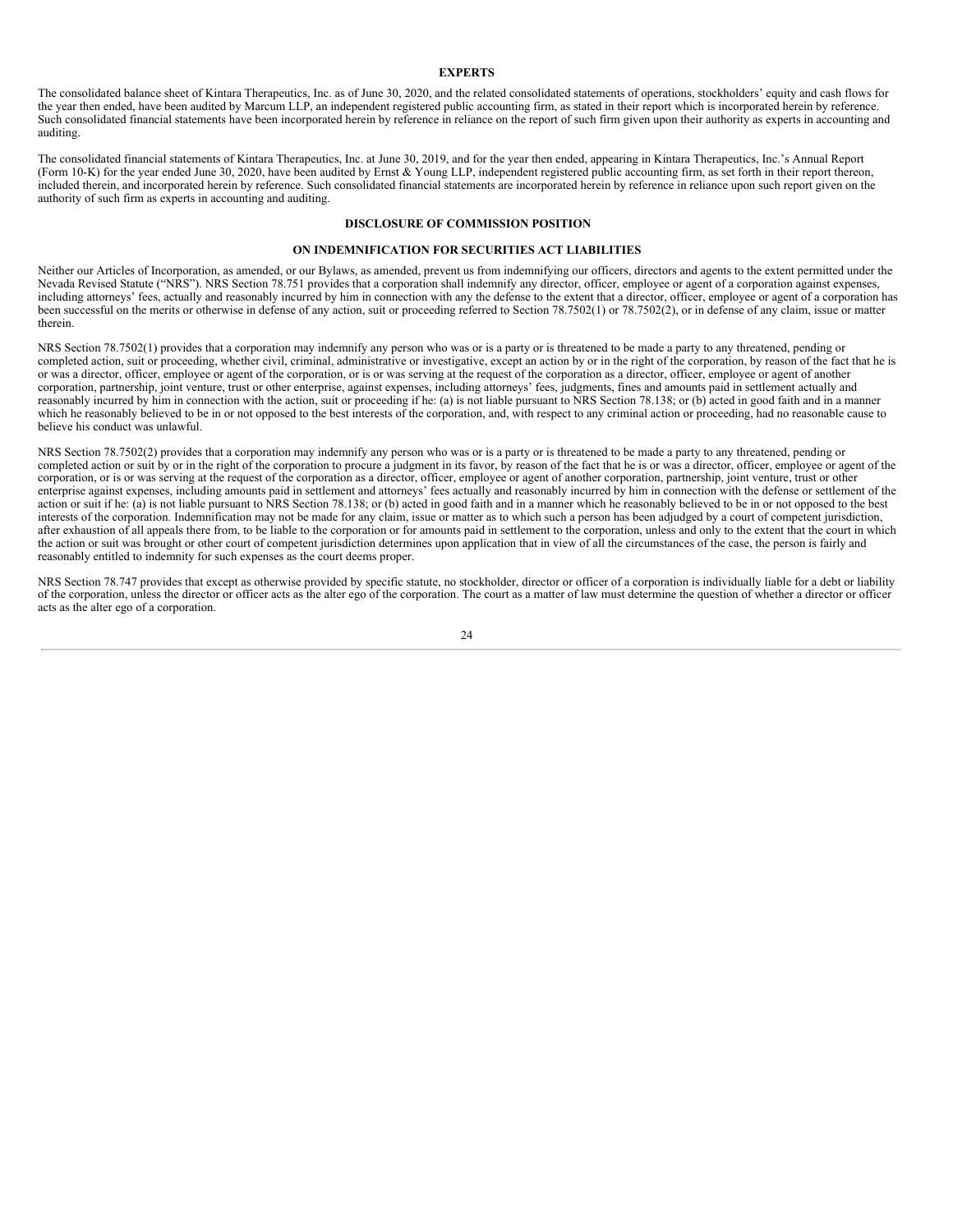Insofar as indemnification for liabilities arising under the Securities Act, may be permitted to directors, officers or controlling persons of ours, pursuant to the foregoing provisions, or otherwise, we have been informed that, in the opinion of the SEC, such indemnification is against public policy as expressed in the Securities Act and is therefore unenforceable. In the event that a claim for indemnification against such liabilities (other than the payment by the registrant of expenses incurred or paid by a director, officer or controlling person of the registrant in the successful defense of any action, suit or proceeding) is asserted by such a director, officer or controlling person in connection with the securities being registered, we will, unless in the opinion of its counsel the matter has been settled by controlling precedent, submit to a court of appropriate jurisdiction the question whether such indemnification is against public policy as expressed hereby in the Securities Act and we will be governed by the final adjudication of such issue.

We have entered agreements to indemnify our directors and officers to the maximum extent allowed under Nevada law. These agreements, among other things, indemnify our directors and officers for certain expenses (including attorneys' fees), judgments, fines and settlement amounts reasonably incurred by such person in any action or proceeding, including any action by or in our right, on account of any services undertaken by such person on behalf of the Company or that person's status as a member of our board of directors.

### **ADDITIONAL INFORMATION**

<span id="page-45-0"></span>This prospectus is part of a Registration Statement on Form S-3 that we have filed with the SEC relating to the shares of our securities being offered hereby. This prospectus does not contain all of the information in the Registration Statement and its exhibits. The Registration Statement, its exhibits and the documents incorporated by reference in this prospectus and their exhibits, all contain information that is material to the offering of the securities hereby. Whenever a reference is made in this prospectus to any of our contracts or other documents, the reference may not be complete. You should refer to the exhibits that are a part of the Registration Statement in order to review a copy of the contract or documents. The Registration Statement and the exhibits are available at the SEC's Public Reference Room or through its website.

We file annual, quarterly and current reports, proxy statements and other information with the SEC. The SEC maintains an Internet site at http://www.sec.gov that contains reports, proxy and information statements, and other information regarding issuers, such as us, that file electronically with the SEC. Additionally, you may access our filings with the SEC through our website at www.kintara.com. We have included our website address as an inactive textual reference only and our website and the information contained on, or that can be accessed through, our website will not be deemed to be incorporated by reference in, and are not considered part of, this prospectus.

We will provide you without charge, upon your oral or written request, with an electronic or paper copy of any or all reports, proxy statements and other documents we file with the SEC, as well as any or all of the documents incorporated by reference in this prospectus (other than exhibits to such documents unless such exhibits are specifically incorporated by reference into such documents). Requests for such copies should be directed to:

> Kintara Therapeutics, Inc. Attn: Saiid Zarrabian, Chief Executive Officer 12707 High Bluff Dr., Suite 200 San Diego, CA 92130 (858) 350-4364

You should rely only on the information in this prospectus and the additional information described above and under the heading "Incorporation of Certain Information by Reference" below. We have not authorized any other person to provide you with different information. If anyone provides you with different or inconsistent information, you should not rely upon it. We are not making an offer to sell these securities in any jurisdiction where such offer or sale is not permitted. You should assume that the information in this prospectus was accurate on the date of the front cover of this prospectus only. Our business, financial condition, results of operations and prospects may have changed since that date.

## **INCORPORATION OF CERTAIN INFORMATION BY REFERENCE**

<span id="page-45-1"></span>The SEC allows us to "incorporate by reference" information that we file with it into this prospectus, which means that we can disclose important information to you by referring you to those documents. The information incorporated

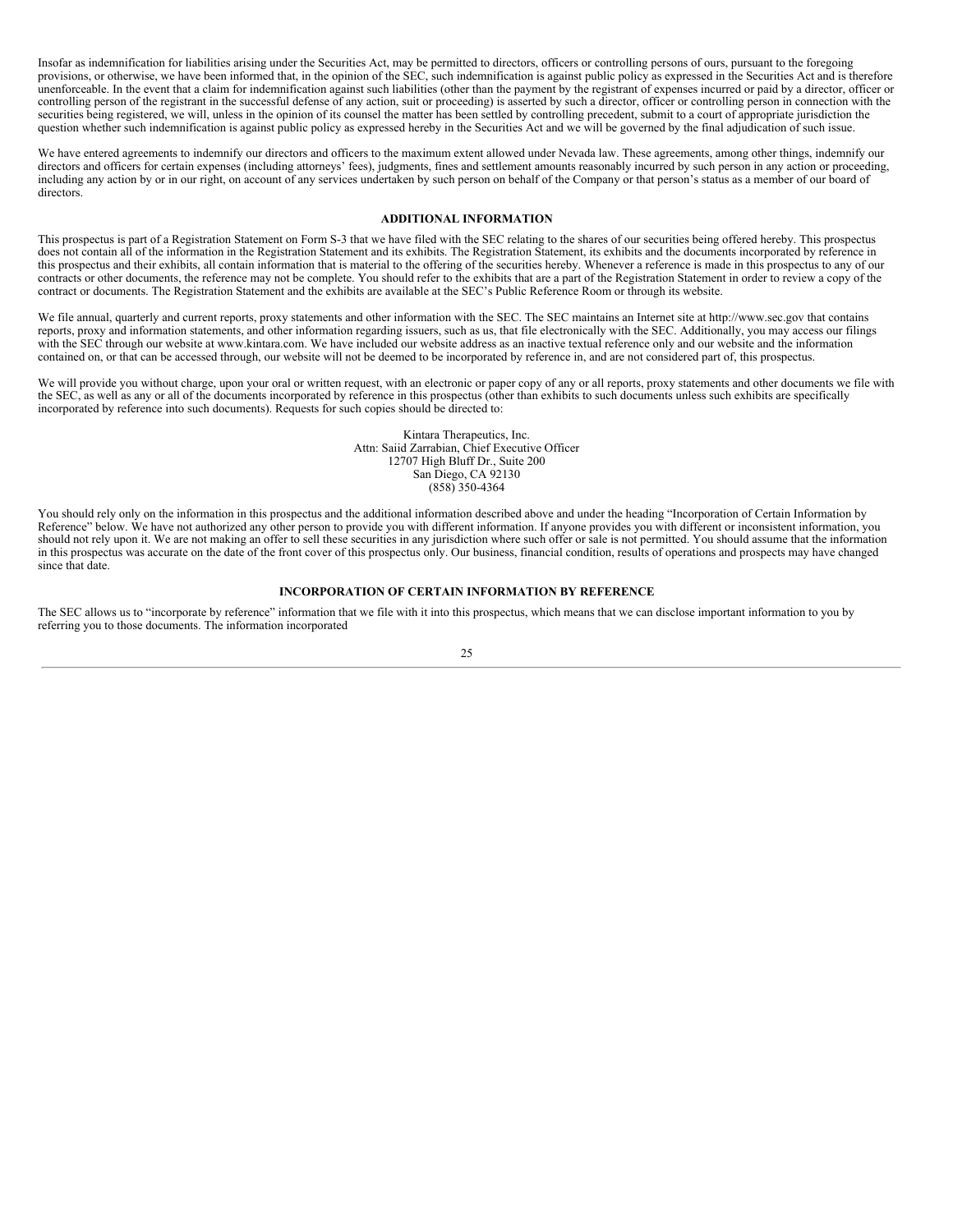by reference is an important part of this prospectus. The information incorporated by reference is considered to be a part of this prospectus, and information that we file later with the SEC will automatically update and supersede information contained in this prospectus and any accompanying prospectus supplement.

We incorporate by reference the documents listed below that we have previously filed with the SEC:

- our Annual Report on Form 10-K for the year ended June 30, 2020, as filed with the SEC on [September](https://www.sec.gov/Archives/edgar/data/1498382/000156459020044019/ktra-10k_20200630.htm) 18, 2020;
- our Quarterly Reports on Form 10-Q for the quarter ended September 30, 2020, as filed with the SEC on [November](https://www.sec.gov/Archives/edgar/data/1498382/000156459020053563/ktra-10q_20200930.htm) 12, 2020 and for the quarter ended December 31, 2020, as filed with the SEC on [February](https://www.sec.gov/Archives/edgar/data/1498382/000156459021005642/ktra-10q_20201231.htm) 12, 2021;
- our Current Reports on Form 8-K as filed with the SEC on [August](https://www.sec.gov/Archives/edgar/data/1498382/000121390020023471/0001213900-20-023471-index.htm) 17, 2020, August 21, 2020, August 25, 2020, [September](https://www.sec.gov/Archives/edgar/data/1498382/000121390020024674/ea126193-8k_kintaratherap.htm) 1, 2020, and September 7, 2021, and our Current Report on Form 8-K/A as filed with the SEC on August 2
- the description of our common stock contained in our [Registration](https://www.sec.gov/Archives/edgar/data/1498382/000121390016014826/f8a12b0716_delmar.htm) Statement on Form 8-A filed with the SEC on July 8, 2016, including any amendments and reports filed for the purpose of updating such description.

All reports and other documents that we file with the SEC under Sections 13(a), 13(c), 14 or 15(d) of the Exchange Act after the date of the initial registration statement and prior to effectiveness of the registration statement, and after the date of this prospectus but before the termination of the offering of the securities hereunder will also be considered to be incorporated by reference into this prospectus from the date of the filing of these reports and documents, and will supersede the information herein; provided, however, that all reports, exhibits and other information that we "furnish" to the SEC will not be considered incorporated by reference into this prospectus. We undertake to provide without charge to each person (including any beneficial owner) who receives a copy of this prospectus, upon written or oral request, a copy of all of the preceding documents that are incorporated by reference (other than exhibits, unless the exhibits are specifically incorporated by reference into these documents). You may request a copy of these materials in the manner set forth under the heading "Additional Information," above.

26